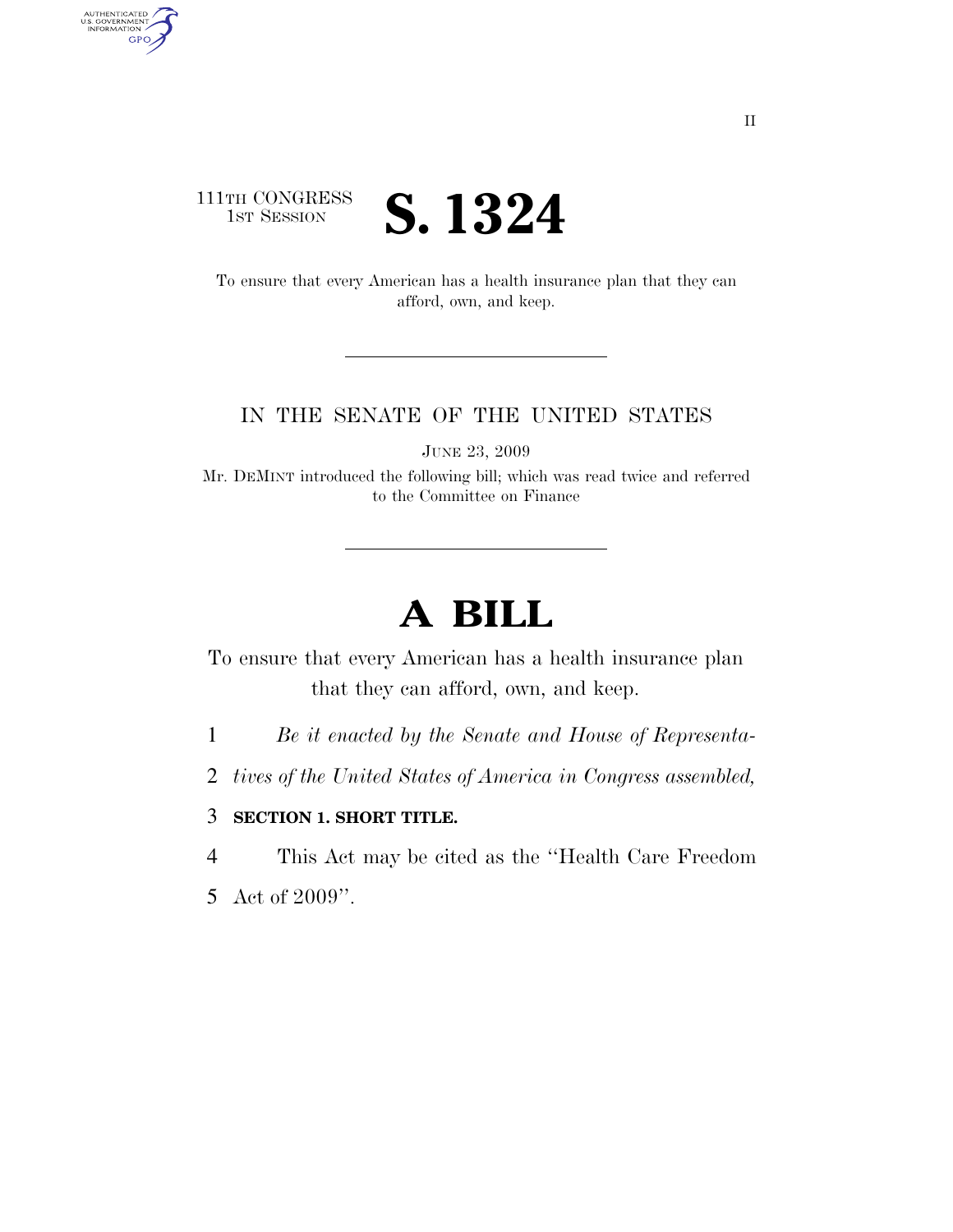# **TITLE I—ACCESS TO COVERAGE FOR EVERY AMERICAN Subtitle A—Tax Code Equity**

 **SEC. 101. REFUNDABLE CREDIT FOR HEALTH INSURANCE COVERAGE.** 

 (a) IN GENERAL.—Subpart C of part IV of sub- chapter A of chapter 1 of the Internal Revenue Code of 1986 is amended by inserting after section 36A the fol-lowing new section:

### **''SEC. 36B. QUALIFIED HEALTH INSURANCE CREDIT.**

11 "(a) ALLOWANCE OF CREDIT.—In the case of an in- dividual, there shall be allowed as a credit against the tax imposed by this chapter for the taxable year so much of the qualified health insurance costs of the taxpayer as does not exceed the sum of the monthly limitations determined under subsection (b).

17 "(b) MONTHLY LIMITATION.—

18 "(1) IN GENERAL.—The monthly limitation for 19 – each month during the taxable year is  $\frac{1}{12}$ th of—

20  $((A)$  \$2,000, in the case of an individual purchasing individual coverage for an eligible individual, and

23 "'(B) \$5,000, in the case of an individual purchasing family coverage for 2 or more eligi-ble individuals.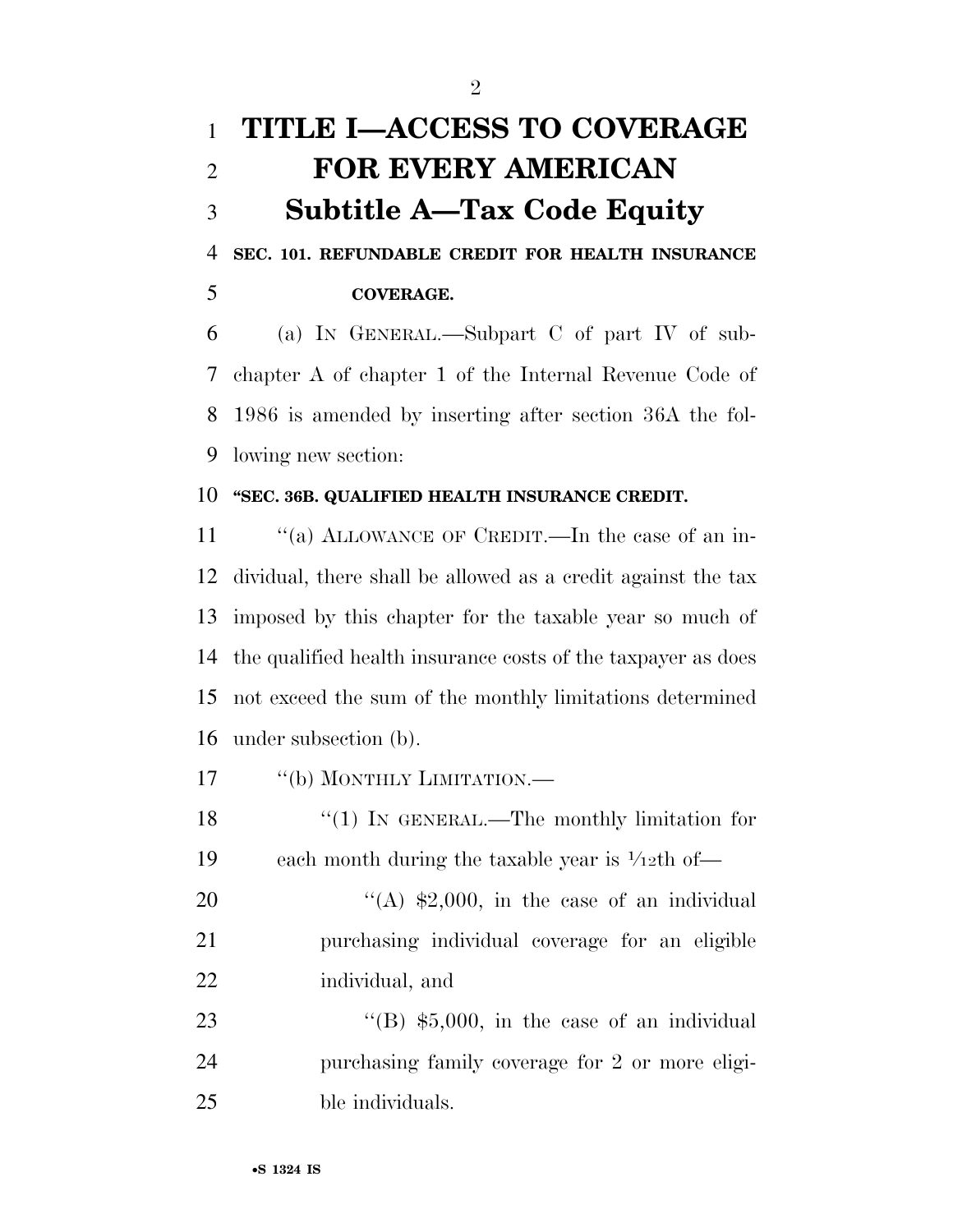| $\mathbf{1}$   | "(2) LIMITATION.—In no case shall the annual           |
|----------------|--------------------------------------------------------|
| 2              | sum of the monthly limitations with respect to any     |
| 3              | taxpayer exceed $$5,000$ .                             |
| $\overline{4}$ | "(3) NO CREDIT FOR INELIGIBLE MONTHS.                  |
| 5              | With respect to any individual, the monthly limita-    |
| 6              | tion shall be zero for any month for which such indi-  |
| 7              | vidual is not an eligible individual.                  |
| 8              | "(c) ELIGIBLE INDIVIDUAL.—For purposes of this         |
| 9              | section-                                               |
| 10             | " $(1)$ IN GENERAL.—The term 'eligible indi-           |
| 11             | vidual' means, with respect to any month, an indi-     |
| 12             | vidual who-                                            |
| 13             | "(A) is the taxpayer, the taxpayer's                   |
| 14             | spouse, or the taxpayer's dependent,                   |
| 15             | "(B) is covered under qualified health in-             |
| 16             | surance as of the 1st day of such month, and           |
| 17             | $\cdot$ (C) is not covered under employer-pro-         |
| 18             | vided health insurance as of the 1st day of such       |
| 19             | month.                                                 |
| 20             | "(2) COVERAGE UNDER MEDICARE, MEDICAID,                |
| 21             | SCHIP, MILITARY COVERAGE.—The term 'eligible in-       |
| 22             | dividual' shall not include any individual for a month |
| 23             | if, as of the first day of such month, such individual |
| 24             | is—                                                    |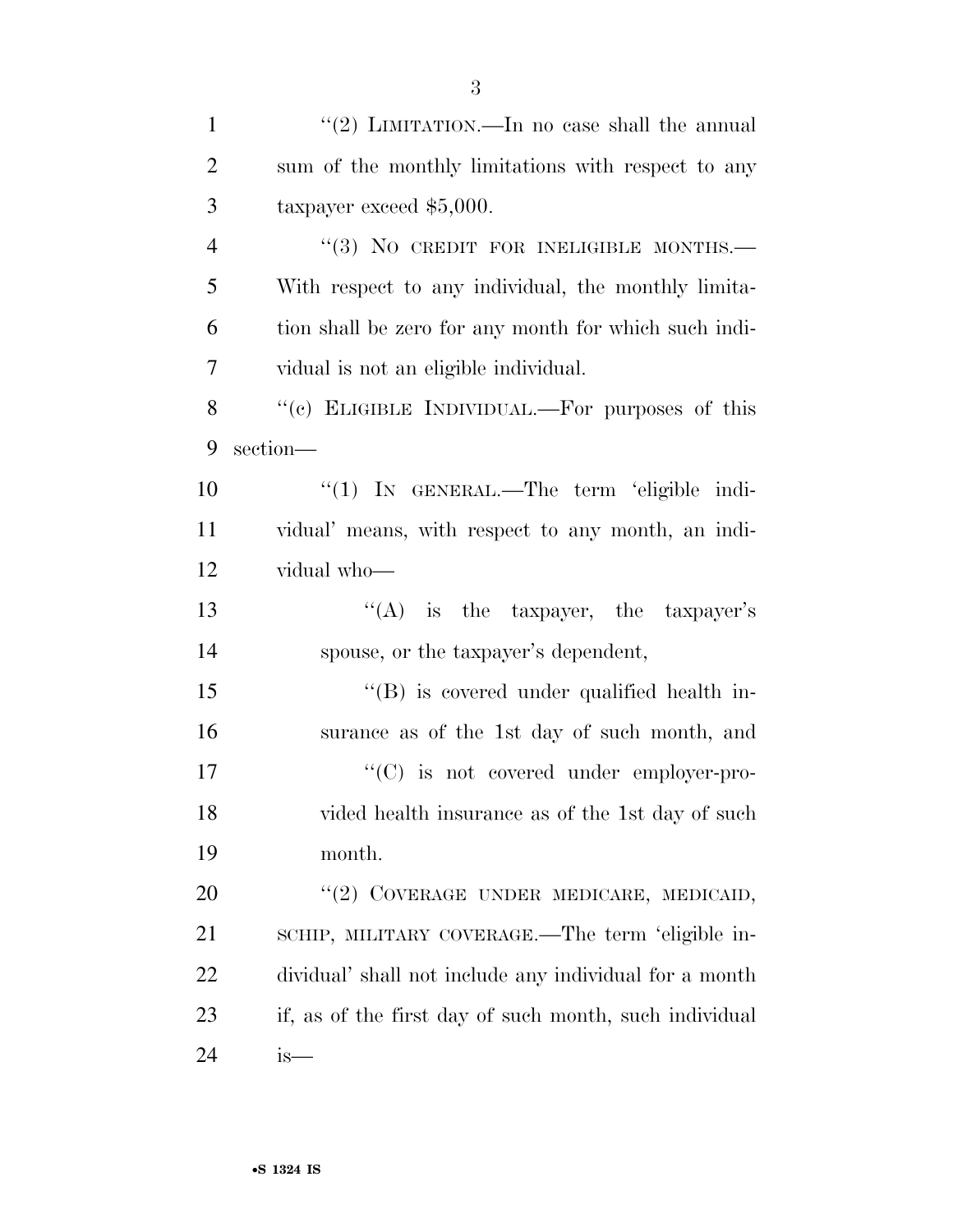- 1  $\langle A \rangle$  entitled to benefits under part A of 2 title XVIII of the Social Security Act or en- rolled under part B of such title, and the indi- vidual is not a participant or beneficiary in a group health plan or large group health plan that is a primary plan (as defined in section 7 1862(b)(2)(A) of such Act), ''(B) in the case of a State that has not made the election described in section 10  $1939(a)(1)(B)$  of the Social Security Act, en-11 rolled in the program under title XIX of such Act (other than under section 1928 of such
- Act), or
- 14  $\cdot$  (C) entitled to benefits under chapter 55 of title 10, United States Code.

16 "(3) IDENTIFICATION REQUIREMENTS.—The term 'eligible individual' shall not include any indi- vidual for any month unless the policy number asso- ciated with the qualified health insurance and the TIN of each eligible individual covered under such health insurance for such month are included on the return of tax for the taxable year in which such month occurs.

 ''(4) PRISONERS.—The term 'eligible individual' shall not include any individual for a month if, as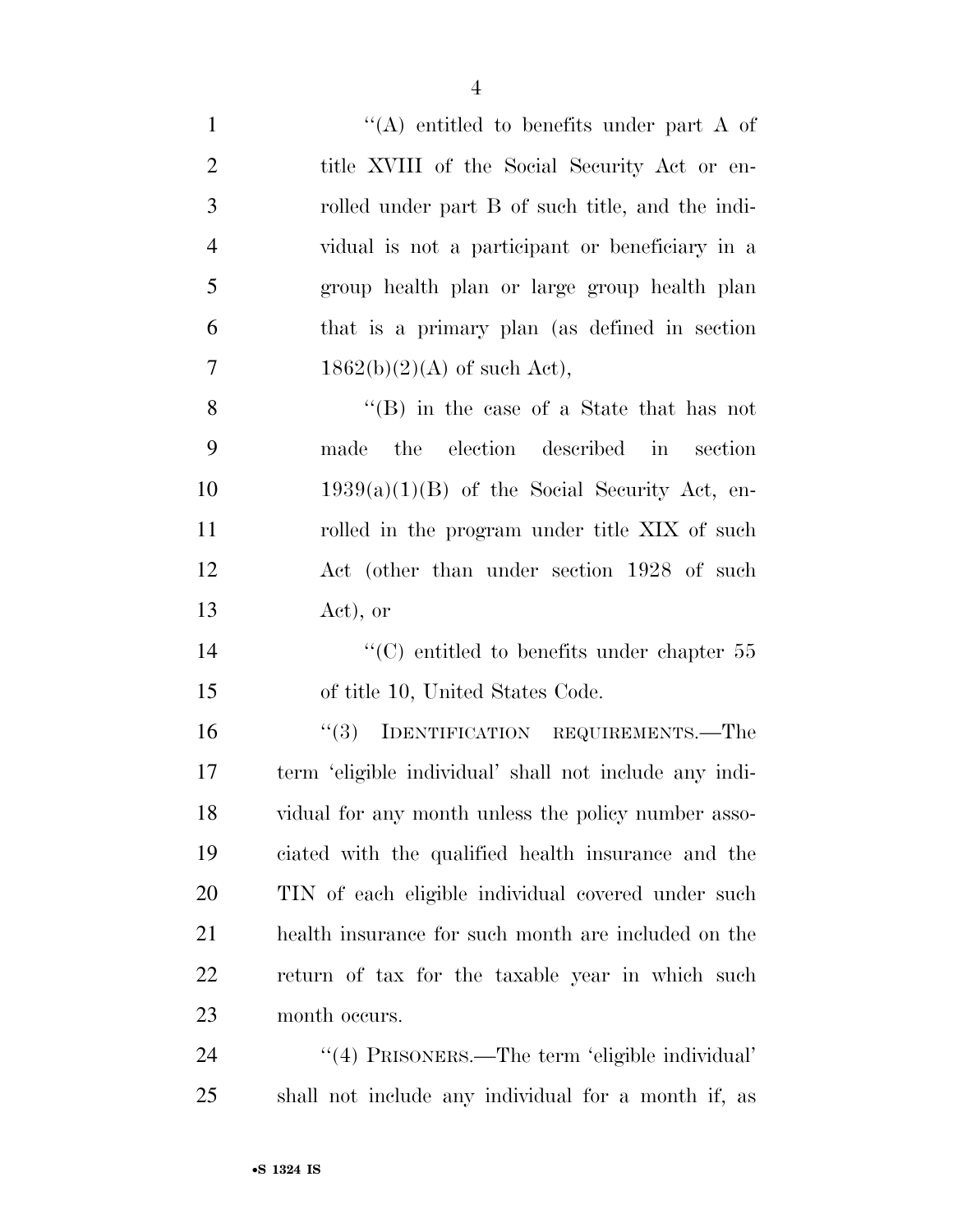of the first day of such month, such individual is im- prisoned under Federal, State, or local authority. ''(5) ALIENS.—The term 'eligible individual' shall not include any alien individual for a month if, as of the first day of such month, such individual is not a lawful permanent resident of the United States. 8 "(d) QUALIFIED HEALTH INSURANCE COSTS.—For purposes of this section, the term 'qualified health insur-

 ance costs' means the sum of the amounts paid during the taxable year to obtain qualified health insurance for 1 or more eligible individuals.

 ''(e) QUALIFIED HEALTH INSURANCE.—For pur- poses of this section, the term 'qualified health insurance' includes a high deductible health plan within the meaning 16 of section  $223(c)(2)$ , but shall not include any insurance if a substantial portion of its benefits are excepted benefits 18 (as defined in section  $9832(e)$ ).

 ''(f) OTHER DEFINITIONS.—For purposes of this sec-tion—

21 "(1) DEPENDENT.—The term 'dependent' has the meaning given such term by section 152 (deter-23 mined without regard to subsections  $(b)(1)$ ,  $(b)(2)$ , 24 and  $(d)(1)(B)$  thereof). An individual who is a child to whom section 152(e) applies shall be treated as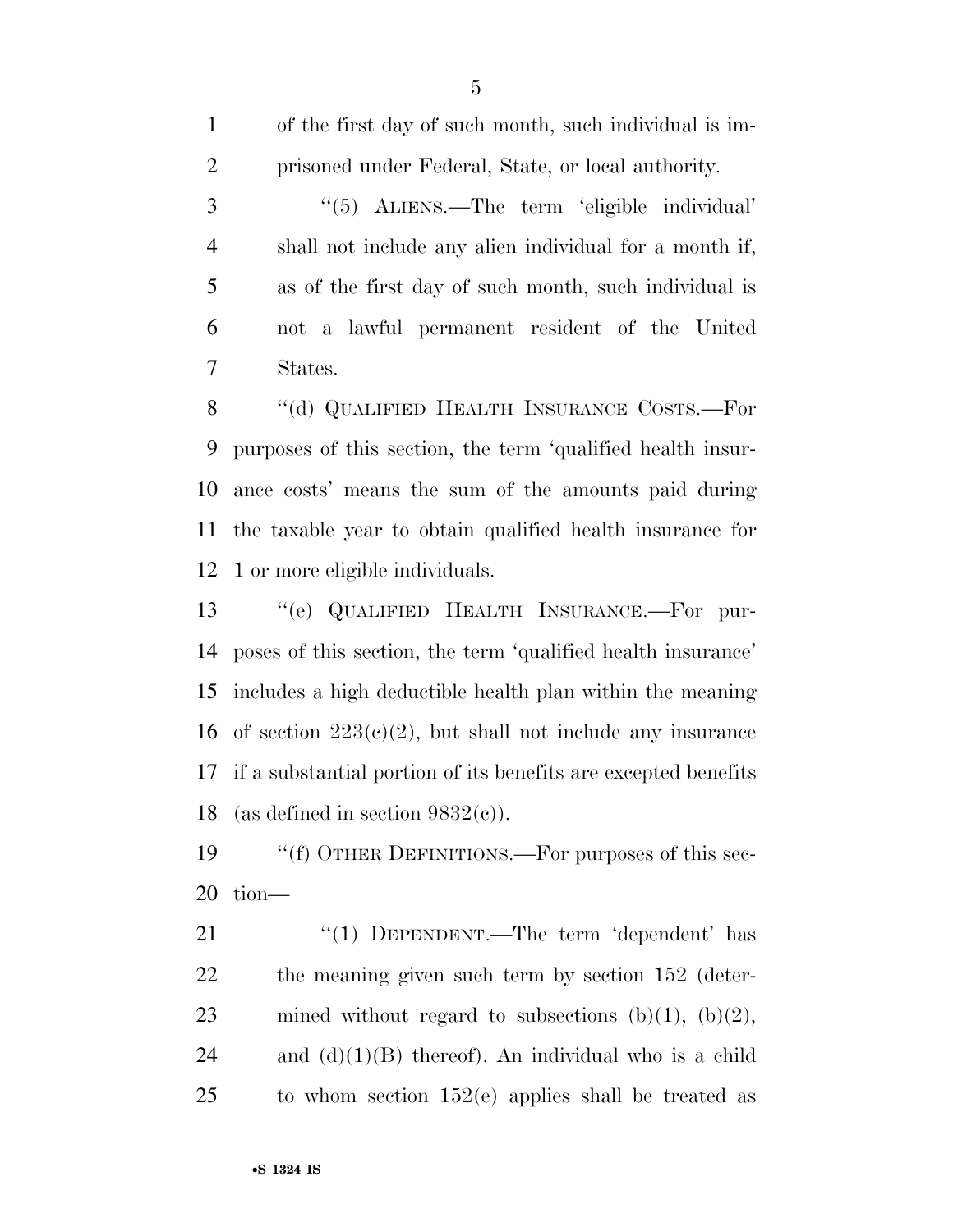| $\mathbf{1}$   | a dependent of the custodial parent for a coverage     |
|----------------|--------------------------------------------------------|
| $\overline{2}$ | month unless the custodial and noncustodial parent     |
| 3              | agree otherwise.                                       |
| $\overline{4}$ | "(2) CHILD.—The term 'child' means a quali-            |
| 5              | fying child (as defined in section $152(c)$ ).         |
| 6              | "(g) SPECIAL RULES.—                                   |
| 7              | "(1) COORDINATION WITH MEDICAL DEDUC-                  |
| 8              | TION, ETC.—Any amount paid by a taxpayer for in-       |
| 9              | surance to which subsection (a) applies shall not be   |
| 10             | taken into account in computing the amount allow-      |
| 11             | able to the taxpayer as a credit under section 35 or   |
| 12             | as a deduction under section $213(a)$ .                |
| 13             | MEDICAL AND HEALTH SAVINGS<br>(2)<br>$AC-$             |
| 14             | COUNTS.—The amounts taken into account as quali-       |
| 15             | fied health insurance costs for any taxable year shall |
| 16             | be reduced by the aggregate amounts, if any, distrib-  |
| 17             | uted from Archer MSAs (as defined in section           |
| 18             | $220(d)$ ) and health savings accounts (as defined in  |
| 19             | section $223(d)$ ) which are excludable from gross in- |
| 20             | come for such taxable year by reason of being used     |
| 21             | to pay premiums for coverage of an individual under    |
| 22             | qualified health insurance for any month during        |
| 23             | such taxable year.                                     |
| 24             | "(3) DENIAL OF CREDIT TO DEPENDENTS.— $No$             |

credit shall be allowed under this section to any indi-

•**S 1324 IS**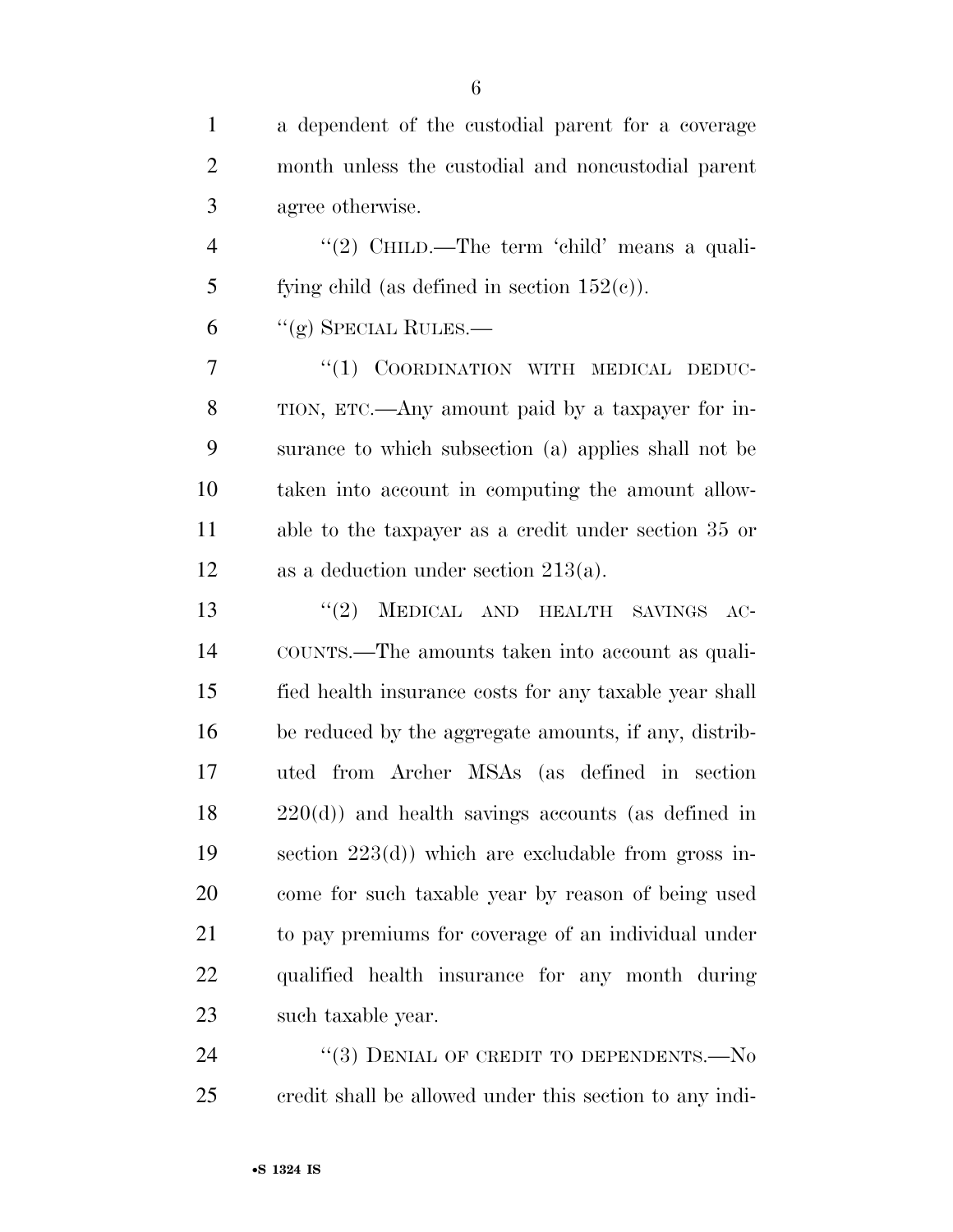| $\mathbf{1}$   | vidual with respect to whom a deduction under sec-    |
|----------------|-------------------------------------------------------|
| $\overline{2}$ | tion 151 is allowable to another taxpayer for a tax-  |
| 3              | able year beginning in the calendar year in which     |
| $\overline{4}$ | such individual's taxable year begins.                |
| 5              | $``(4)$ MARRIED COUPLES MUST FILE JOINT RE-           |
| 6              | TURN.-                                                |
| $\overline{7}$ | "(A) IN GENERAL.—If the taxpayer is                   |
| 8              | married at the close of the taxable year, the         |
| 9              | credit shall be allowed under subsection (a) only     |
| 10             | if the taxpayer and his spouse file a joint return    |
| 11             | for the taxable year.                                 |
| 12             | "(B) MARITAL STATUS; CERTAIN MARRIED                  |
| 13             | INDIVIDUALS LIVING APART.—Rules similar to            |
| 14             | the rules of paragraphs $(3)$ and $(4)$ of section    |
| 15             | $21(e)$ shall apply for purposes of this para-        |
| 16             | graph.                                                |
| 17             | "(5) VERIFICATION OF COVERAGE, ETC.-No                |
| 18             | credit shall be allowed under this section with re-   |
| 19             | spect to any individual unless such individual's cov- |
| <b>20</b>      | erage (and such related information as the Secretary  |
| 21             | may require) is verified in such manner as the Sec-   |
| 22             | retary may prescribe.                                 |
| 23             | "(6) INSURANCE WHICH COVERS OTHER INDI-               |
| 24             | VIDUALS; TREATMENT OF PAYMENTS.—Rules similar         |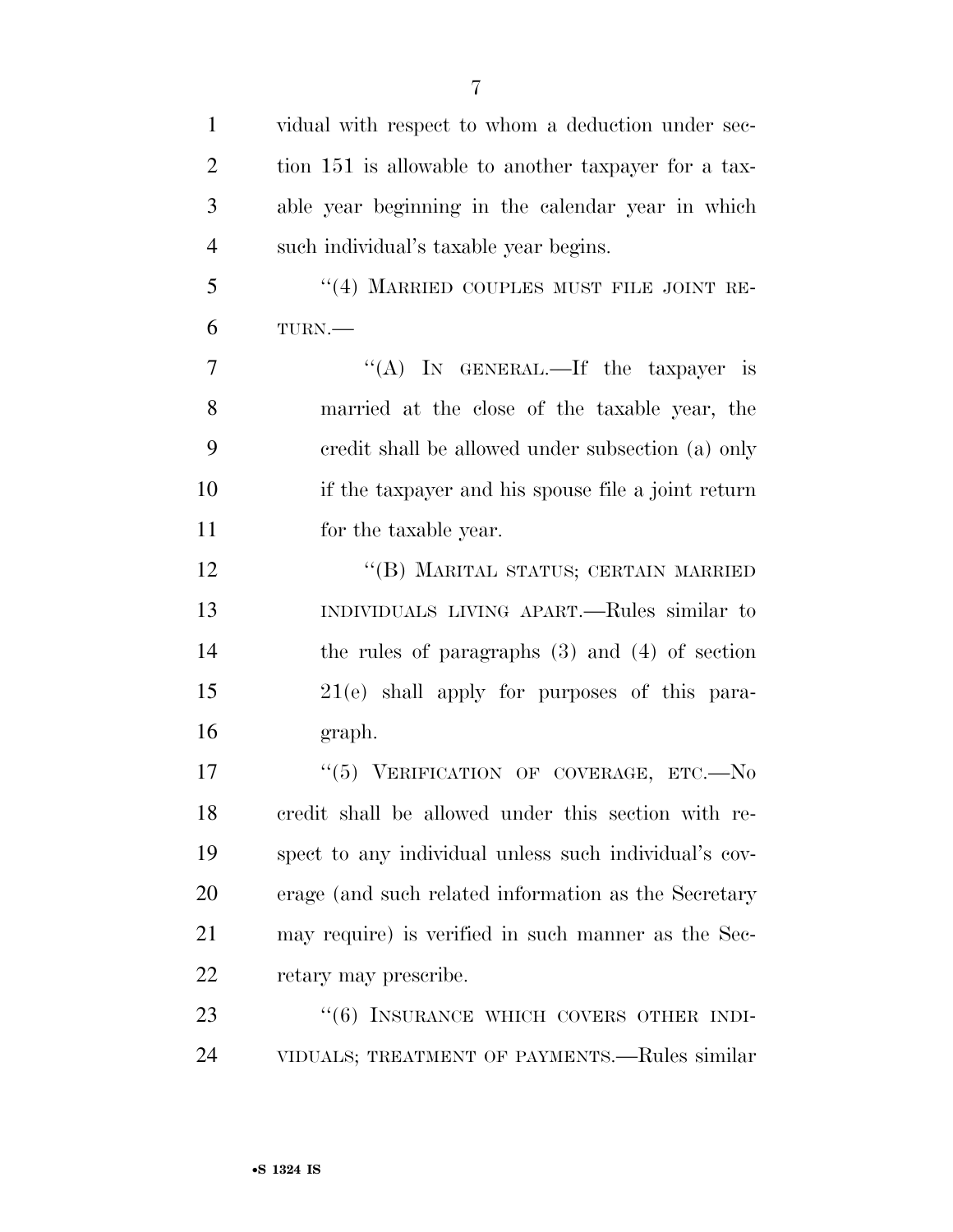| $\mathbf{1}$   | to the rules of paragraphs $(7)$ and $(8)$ of section |
|----------------|-------------------------------------------------------|
| 2              | $35(g)$ shall apply for purposes of this section.     |
| 3              | "(7) PARTICIPANTS IN HEALTH CARE SHARING              |
| $\overline{4}$ | MINISTRIES.-                                          |
| 5              | "(A) IN GENERAL.—In the case of a tax-                |
| 6              | payer who is a participant or contributor to a        |
| 7              | health care sharing ministry during a month in        |
| 8              | the taxable year, and who is not covered under        |
| 9              | qualified health insurance during such month—         |
| 10             | "(i) such taxpayer (and such tax-                     |
| 11             | payer's spouse and dependents, if such in-            |
| 12             | dividuals are covered by such health care             |
| 13             | sharing ministry) shall be considered to be           |
| 14             | eligible individuals for purposes of sub-             |
| 15             | section $(e)(1)$ for such month,                      |
| 16             | "(ii) the amount of such taxpayer's                   |
| 17             | contribution to such health care sharing              |
| 18             | ministry in such month shall be considered            |
| 19             | to be qualified health insurance costs in             |
| 20             | such month,                                           |
| 21             | "(iii) subsection $(c)(3)$ shall apply to             |
| <u>22</u>      | such taxpayer (and such taxpayer's spouse             |
| 23             | and dependents, if such individuals<br>are            |
| 24             | covered by such ministry) without regard              |
| 25             | to the policy number requirement, and                 |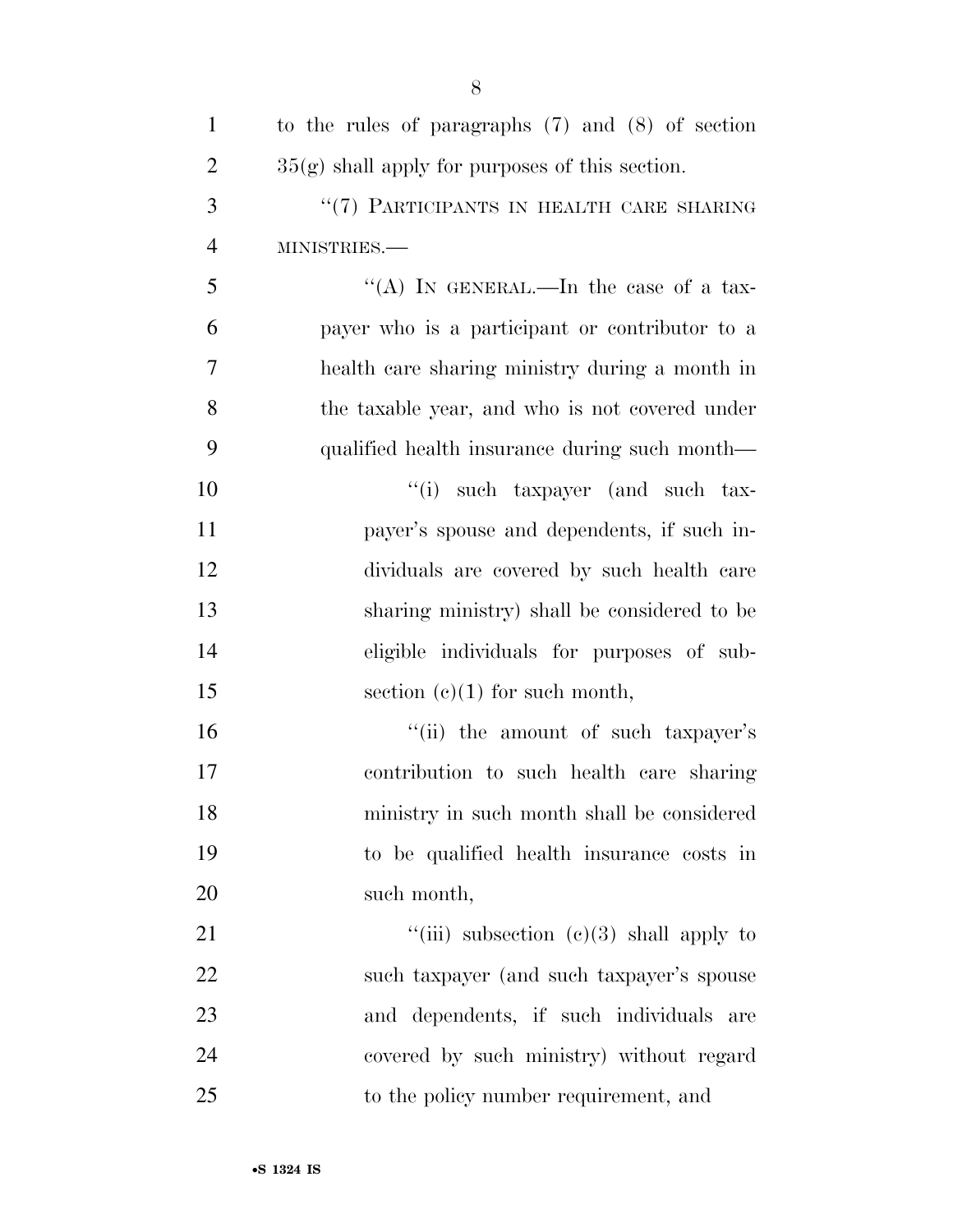| $\mathbf{1}$   | "(iv) the Secretary may require such                    |
|----------------|---------------------------------------------------------|
| $\overline{2}$ | information under paragraph (5) of this                 |
| 3              | subsection as may be necessary to verify                |
| $\overline{4}$ | such taxpayer's contribution to such min-               |
| 5              | istry.                                                  |
| 6              | "(B) HEALTH CARE SHARING MINISTRY.-                     |
| 7              | For purposes of this paragraph, the term                |
| 8              | 'health care sharing ministry' means any health         |
| 9              | care cost sharing arrangement among persons             |
| 10             | of similar beliefs that is not in the trade or          |
| 11             | business of providing health insurance.                 |
| 12             | $``(C)$ CREDIT DENIED IN THE CASE<br>OF                 |
| 13             | CHARITABLE CONTRIBUTIONS.—This paragraph                |
| 14             | shall not apply in the case of any contribution         |
| 15             | for which a deduction is allowable under section        |
| 16             | 170.                                                    |
| 17             | "(h) ELECTION TO FORGO OTHER FEDERAL                    |
| 18             | HEALTH BENEFIT PROGRAMS.-                               |
| 19             | "(1) IN GENERAL.—An individual who is a par-            |
| 20             | ticipant in, or is entitled to benefits under, any pro- |
| 21             | gram described in subsection $(c)(2)$ in any month      |
| 22             | may elect to forgo such individual's participation in   |
| 23             | or entitlement to benefits under such program in        |
| 24             | such month. If such election is made with respect to    |
| 25             | any month, such month shall not fail to be deemed       |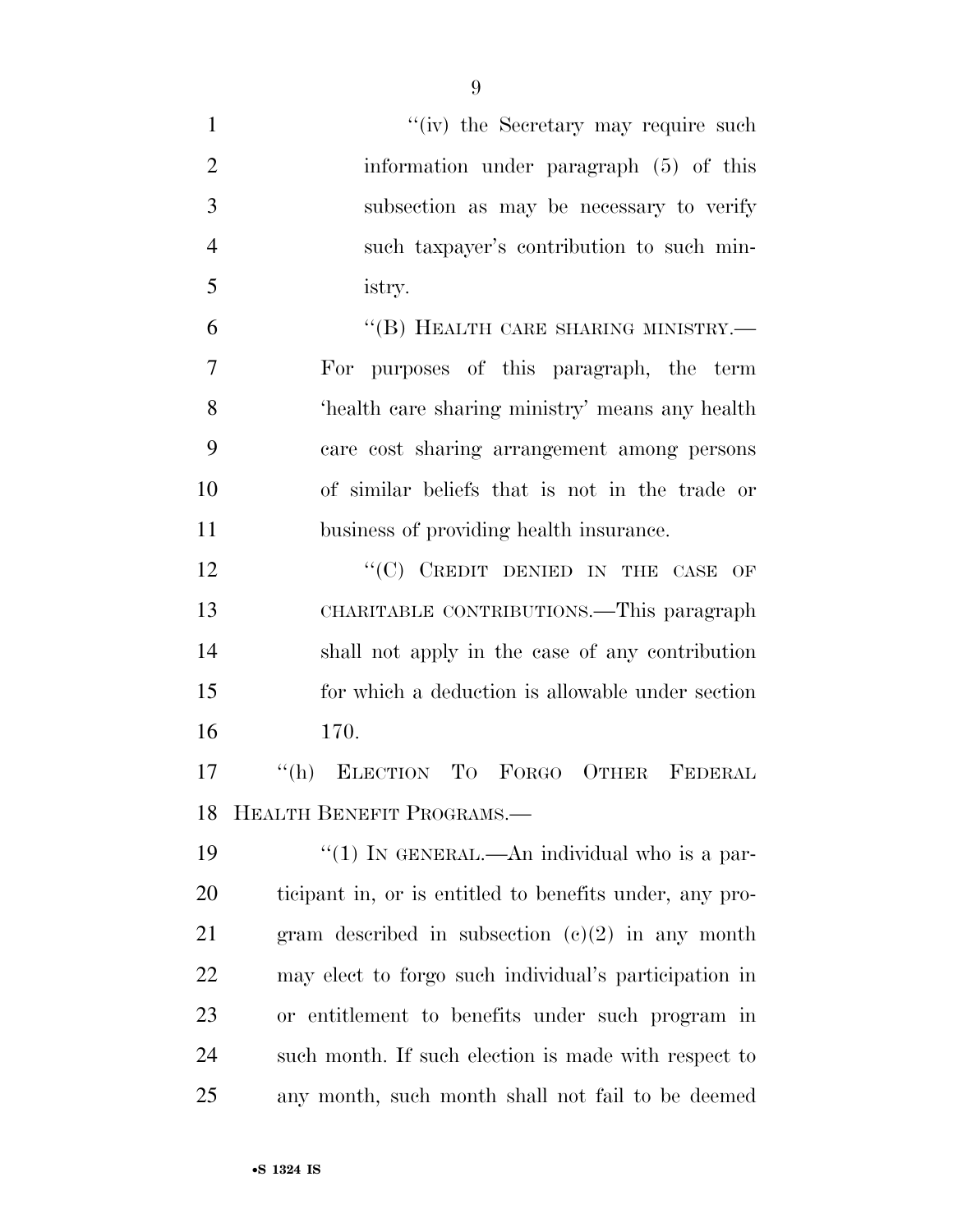| $\mathbf{1}$   | a coverage month with respect to such individual         |
|----------------|----------------------------------------------------------|
| $\overline{2}$ | solely because such individual would, but for such       |
| 3              | election, be a participant in or be entitled to benefits |
| $\overline{4}$ | under a program described in subsection $(c)(2)$ .       |
| 5              | MANNER AND REPORTING<br>(2)<br>OF<br>ELEC-               |
| 6              | TION.—The election described in paragraph (1) shall      |
| 7              | be made in a form and manner specified by the Sec-       |
| 8              | retary of Health and Human Services, in consulta-        |
| 9              | tion with the Secretary of the Treasury, and a dec-      |
| 10             | laration of such election shall be attached to the tax-  |
| 11             | payer's return of tax for the taxable year, in a man-    |
| 12             | ner specified by the Secretary of the Treasury.          |
| 13             | PROSPECTIVE AND YEAR-LONG<br>(3)<br>ELEC-                |
| 14             | $TION.$ —Each election described in paragraph $(1)$ —    |
| 15             | "(A) shall not be made with respect to any               |
| 16             | month beginning before the date of such elec-            |
| 17             | tion, and                                                |
| 18             | $\lq\lq$ (B) shall be effective for such period (not     |
| 19             | less than 1 calendar year) as shall be specified         |
| 20             | by the Secretary of Health and Human Serv-               |
| 21             | ices, in consultation with the Secretary of the          |
| 22             | Treasury.                                                |
| 23             | "(i) CREDIT IN EXCESS OF ALLOWABLE CREDIT DE-            |
| 24             | POSITED IN TAX-FAVORED HEALTH CARE ACCOUNTS.             |
| 25             | "(1) IN GENERAL.—The excess, if any, of—                 |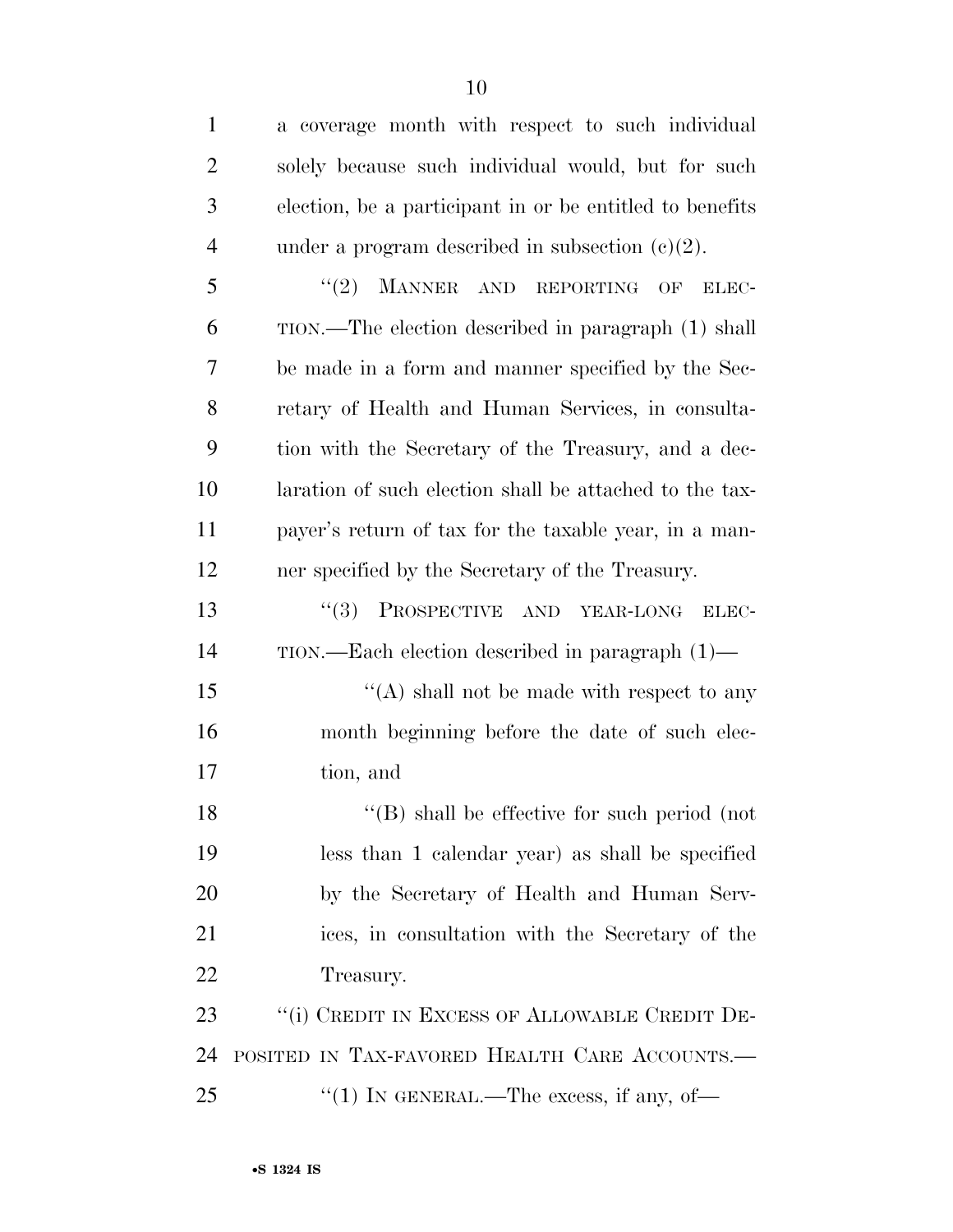| $\mathbf{1}$   | $\lq\lq$ the monthly limitation applicable to      |
|----------------|----------------------------------------------------|
| $\overline{2}$ | the individual under subsection (b), multiplied    |
| 3              | by the number of coverage months of the indi-      |
| $\overline{4}$ | vidual for the taxable year, over                  |
| 5              | "(B) the credit allowed in such taxable            |
| 6              | year with respect to such individual under sub-    |
| 7              | section (a),                                       |
| 8              | shall be paid by the Secretary into the designated |
| 9              | account of the individual.                         |
| 10             | $``(2)$ DESIGNATED ACCOUNTS.—                      |
| 11             | "(A) DESIGNATED ACCOUNT.—For pur-                  |
| 12             | poses of this subsection, the term 'designated     |
| 13             | account' means any health savings account          |
| 14             | under section 223 or any Archer MSA under          |
| 15             | section 220 established and maintained by the      |
| 16             | provider of the individual's qualified health in-  |
| 17             | surance-                                           |
| 18             | "(i) which is designated by the indi-              |
| 19             | vidual (in such form and manner as the             |
| 20             | Secretary may provide) on the return of            |
| 21             | tax for the taxable year, and                      |
| 22             | "(ii) which, under the terms of the ac-            |
| 23             | count, accepts the payment described in            |
| 24             | paragraph (1) on behalf of the individual.         |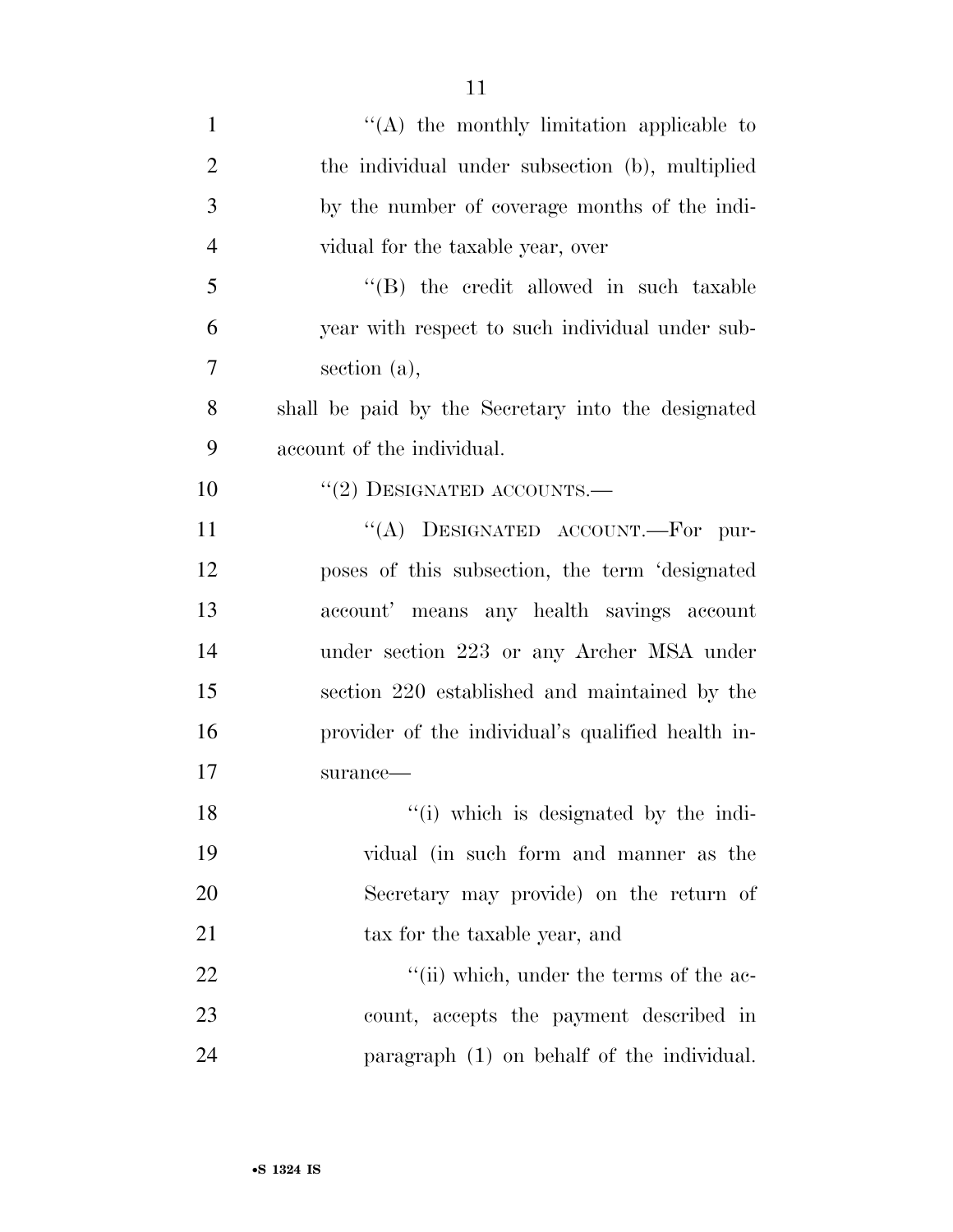| $\mathbf{1}$   | "(B) TREATMENT OF PAYMENT.—Any                       |
|----------------|------------------------------------------------------|
| $\overline{2}$ | payment under this subsection to a designated        |
| 3              | $account-$                                           |
| $\overline{4}$ | "(i) shall not be taken into account                 |
| 5              | with respect to any dollar limitation which          |
| 6              | applies with respect to contributions to             |
| 7              | such account (or to tax benefits with re-            |
| 8              | spect to such contributions),                        |
| 9              | "(ii) shall be included in gross income              |
| 10             | of the taxpayer for the taxable year in              |
| 11             | which the payment is made (except as pro-            |
| 12             | vided in clause (iii), and                           |
| 13             | "(iii) shall be taken into account in                |
| 14             | determining any deduction or exclusion               |
| 15             | from gross income in the same manner as              |
| 16             | if such contribution were made by the tax-           |
| 17             | payer.                                               |
| 18             | "(j) COORDINATION WITH ADVANCE PAYMENTS.—            |
| 19             | "(1) REDUCTION IN CREDIT FOR ADVANCE PAY-            |
| 20             | MENTS.—With respect to any taxable year, the         |
| 21             | amount which would (but for this subsection, and     |
| 22             | without regard to subsection (i)) be allowed as a    |
| 23             | credit to the taxpayer under subsection (a) shall be |
| 24             | reduced (but not below zero) by the aggregate        |
| 25             | amount paid on behalf of such taxpayer under sec-    |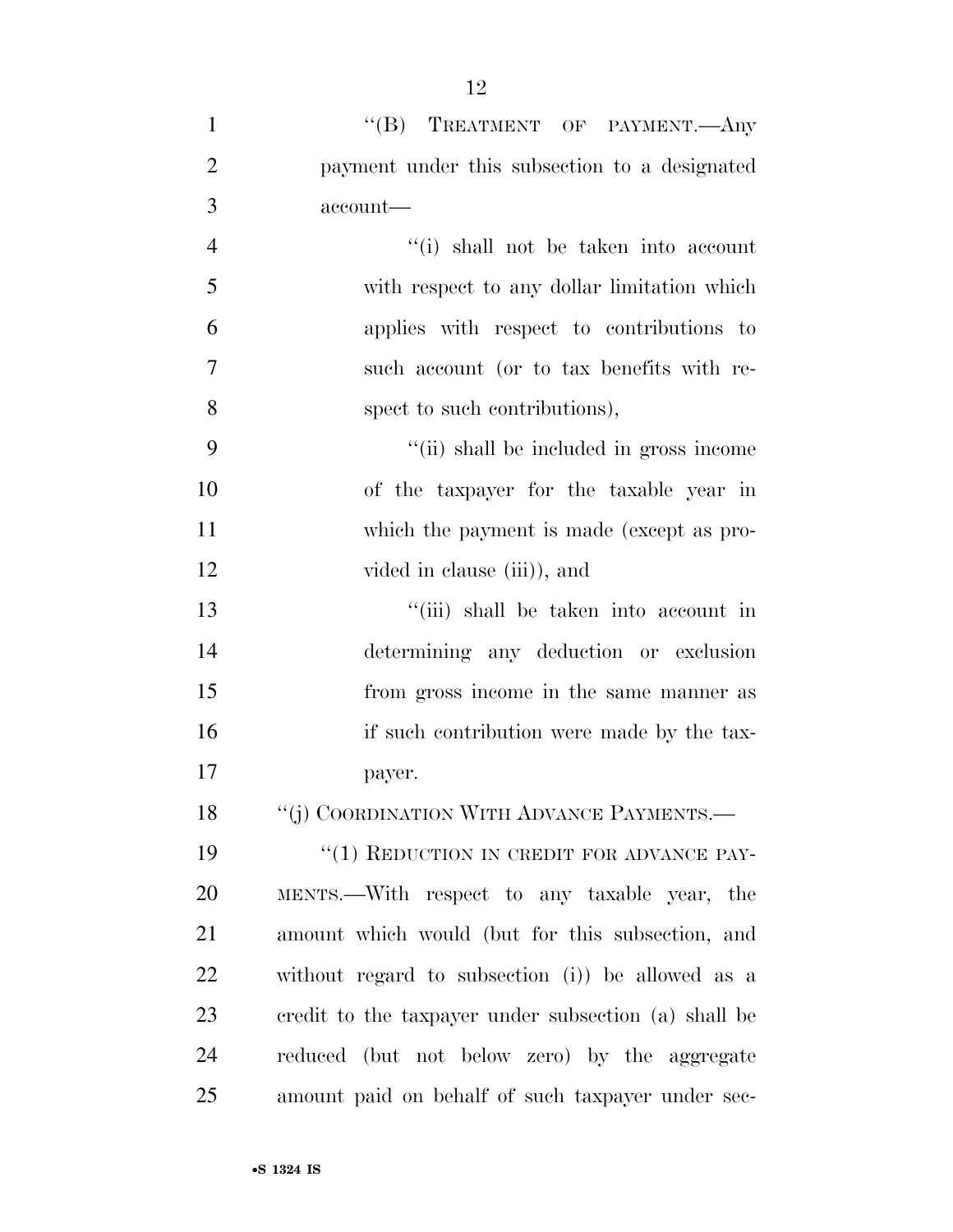tion 7527A for months beginning in such taxable year.

3 "(2) RECAPTURE OF EXCESS ADVANCE PAY- MENTS.—If the aggregate amount paid on behalf of the taxpayer under section 7527A for months begin- ning in the taxable year exceeds the sum of the monthly limitations under subsection (b) for such taxable year, then the tax imposed by this chapter for such taxable year shall be increased by the sum  $10 \t of$  $"({\rm A})$  such excess, plus  $\langle$  (B) interest on such excess determined at the underpayment rate established under sec- tion 6621 for the period from the date of the 15 payment under section 7527A to the date such excess is paid. For purposes of subparagraph (B), an equal part of the aggregate amount of the excess shall be deemed to be attributable to payments made under section 7527A on the first day of each month beginning in such taxable year, unless the taxpayer establishes the date on which each such payment giving rise to such excess occurred, in which case subparagraph

 (B) shall be applied with respect to each date so es-tablished.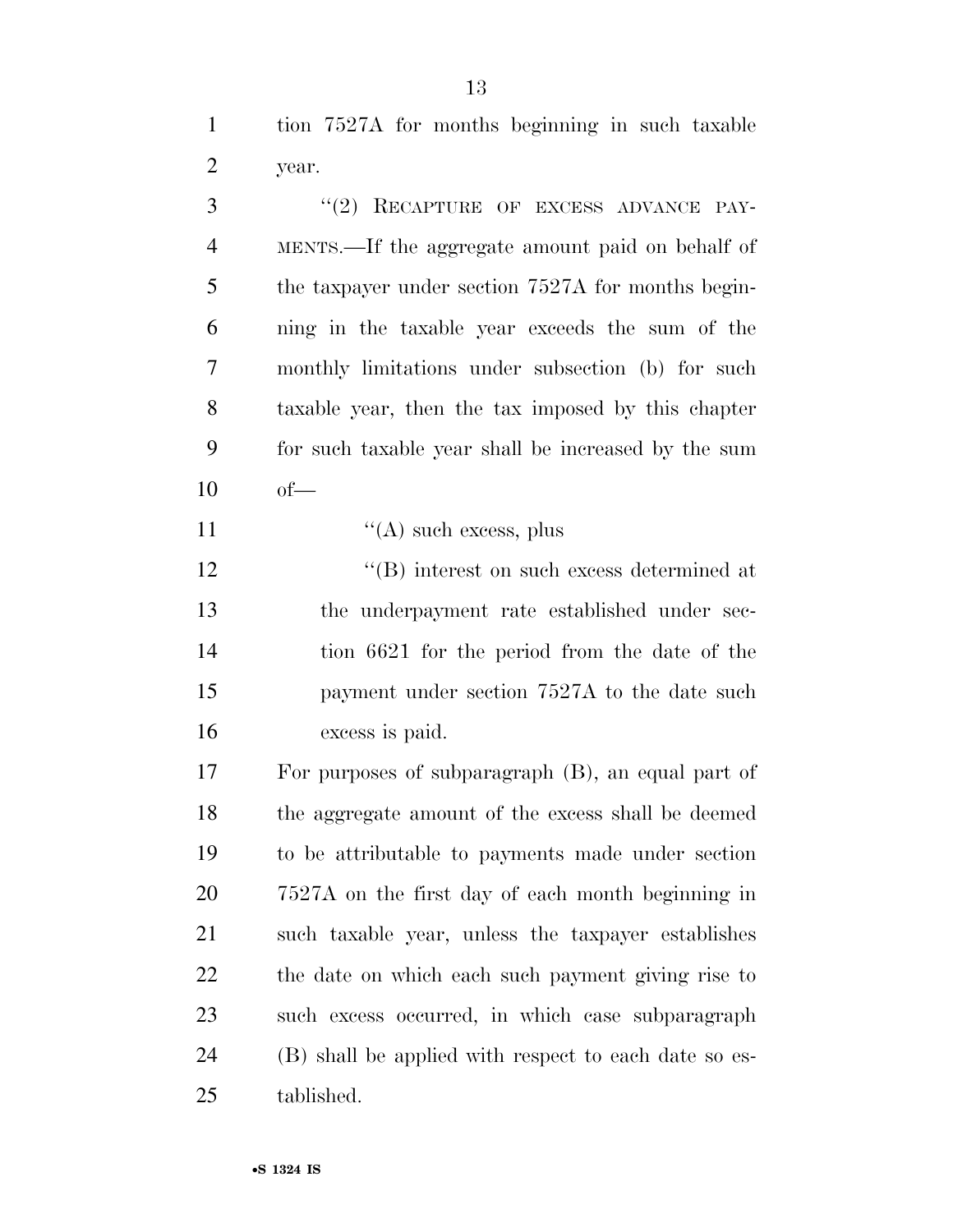''(k) REGULATIONS.—The Secretary shall prescribe regulations for the administration of this section to ensure that no portion of the amounts taken into account as qualified health insurance costs are amounts for which an- other credit, deduction, or exclusion is allowed under this subtitle, including through a health flexible spending ar-rangement.''.

 (b) ADVANCE PAYMENT OF CREDIT.—Chapter 77 of the Internal Revenue Code of 1986 is amended by insert-ing after section 7527 the following new section:

### **''SEC. 7527A. ADVANCE PAYMENT OF QUALIFIED HEALTH INSURANCE CREDIT.**

 ''(a) IN GENERAL.—The Secretary shall establish a program for making payments on behalf of taxpayers who are eligible individuals within the meaning of section 36B(c) to providers of qualified health insurance (as de- fined in section 36B(e)) or to health care sharing min-18 istries (as defined in section  $36B(g)(7)(B)$ ) for such indi-viduals.

 ''(b) LIMITATION.—The Secretary may make pay- ments under subsection (a) only to the extent that the Sec- retary determines that the amount of such payments made on behalf of any taxpayer for any month does not exceed the monthly limitation in effect under section 36B(b) for the taxpayer for such month.''.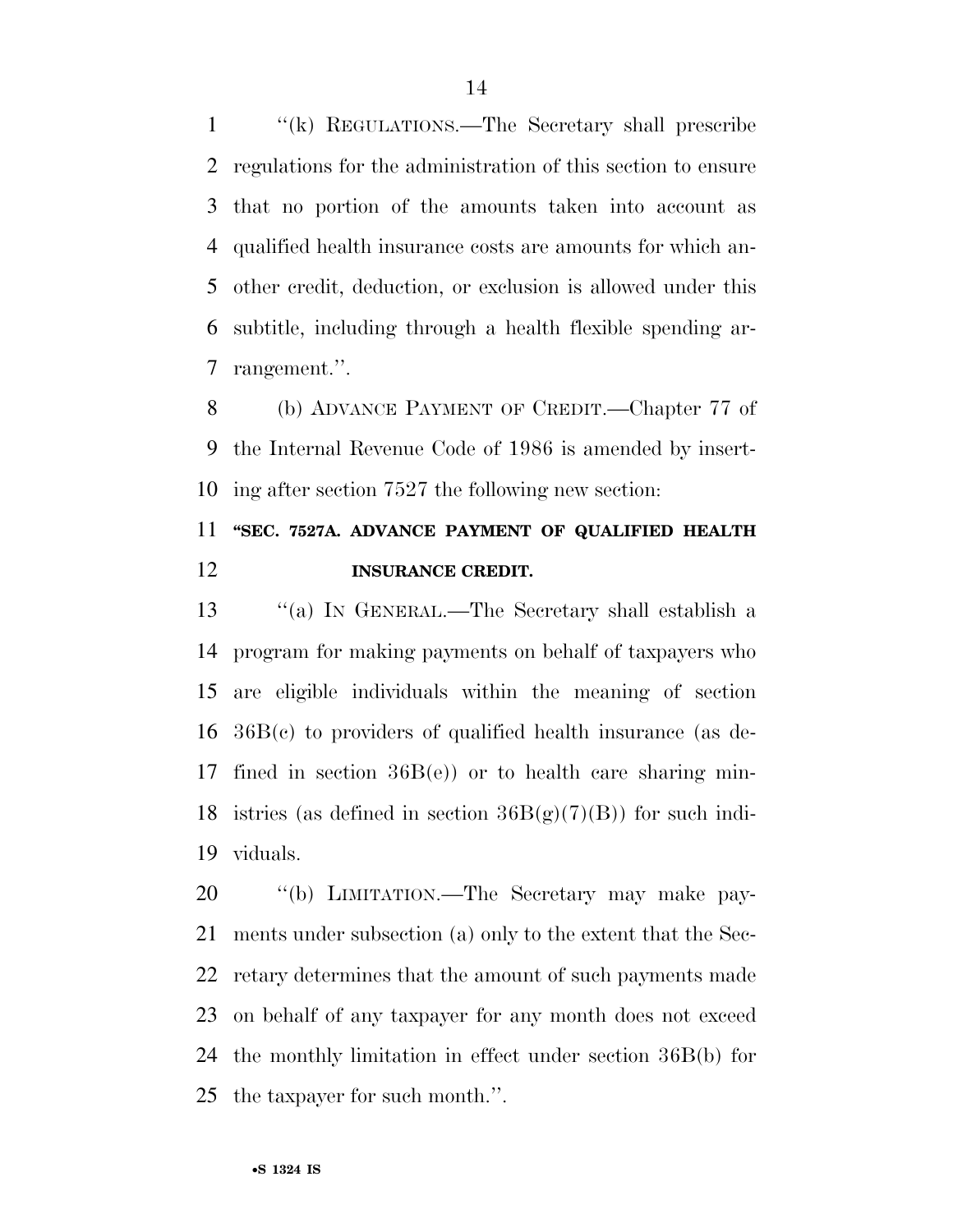(c) INFORMATION REPORTING.—

 (1) IN GENERAL.—Subpart B of part III of subchapter A of chapter 61 of the Internal Revenue Code of 1986 is amended by inserting after section 6050W the following new section:

### **''SEC. 6050X. RETURNS RELATING TO QUALIFIED HEALTH INSURANCE CREDIT.**

8 "(a) REQUIREMENT OF REPORTING.—Every person who is entitled to receive payments for any month of any calendar year under section 7527A (relating to advance payment of qualified health insurance credit) with respect to any individual shall, at such time as the Secretary may prescribe, make the return described in subsection (b) with respect to each such individual.

 ''(b) FORM AND MANNER OF RETURNS.—A return is described in this subsection if such return—

 $\frac{17}{17}$  ''(1) is in such form as the Secretary may pre-scribe, and

 $(2)$  contains, with respect to each individual referred to in subsection (a)—

21 "'(A) the name, address, and TIN of each such individual,

23  $\langle G \rangle$  the months for which amounts pay-ments under section 7527A were received,

25  $\bullet$   $\bullet$  (C) the amount of each such payment,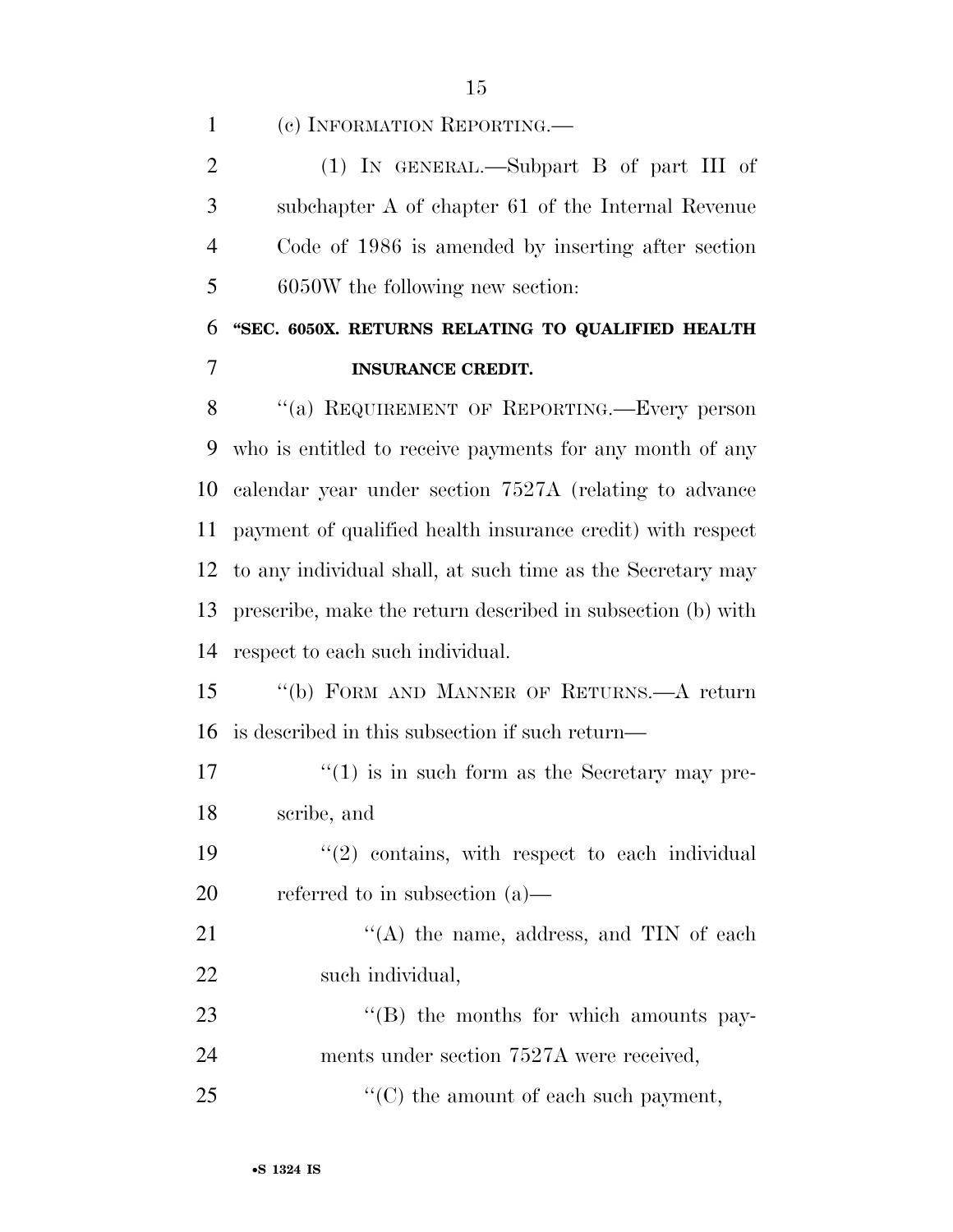| $\mathbf{1}$   | $\lq\lq$ the type of insurance coverage pro-                |
|----------------|-------------------------------------------------------------|
| $\overline{2}$ | vided by such person with respect to such indi-             |
| 3              | vidual and the policy number associated with                |
| $\overline{4}$ | such coverage, if applicable,                               |
| 5              | $f(E)$ the name, address, and TIN of the                    |
| 6              | spouse and each dependent covered under such                |
| 7              | coverage, and                                               |
| 8              | $\lq\lq(F)$ such other information as the Sec-              |
| 9              | retary may prescribe.                                       |
| 10             | "(c) STATEMENTS TO BE FURNISHED TO INDIVID-                 |
| 11             | UALS WITH RESPECT TO WHOM INFORMATION IS RE-                |
| 12             | QUIRED.—Every person required to make a return under        |
| 13             | subsection (a) shall furnish to each individual whose name  |
| 14             | is required to be set forth in such return a written state- |
| 15             | ment showing—                                               |
| 16             | $\lq(1)$ the name and address of the person re-             |
| 17             | quired to make such return and the phone number             |
| 18             | of the information contact for such person, and             |
| 19             | $(2)$ the information required to be shown on               |
| 20             | the return with respect to such individual.                 |
| 21             | The written statement required under the preceding sen-     |
| 22             | tence shall be furnished on or before January 31 of the     |
| 23             | year following the calendar year for which the return       |
| 24             | under subsection (a) is required to be made.                |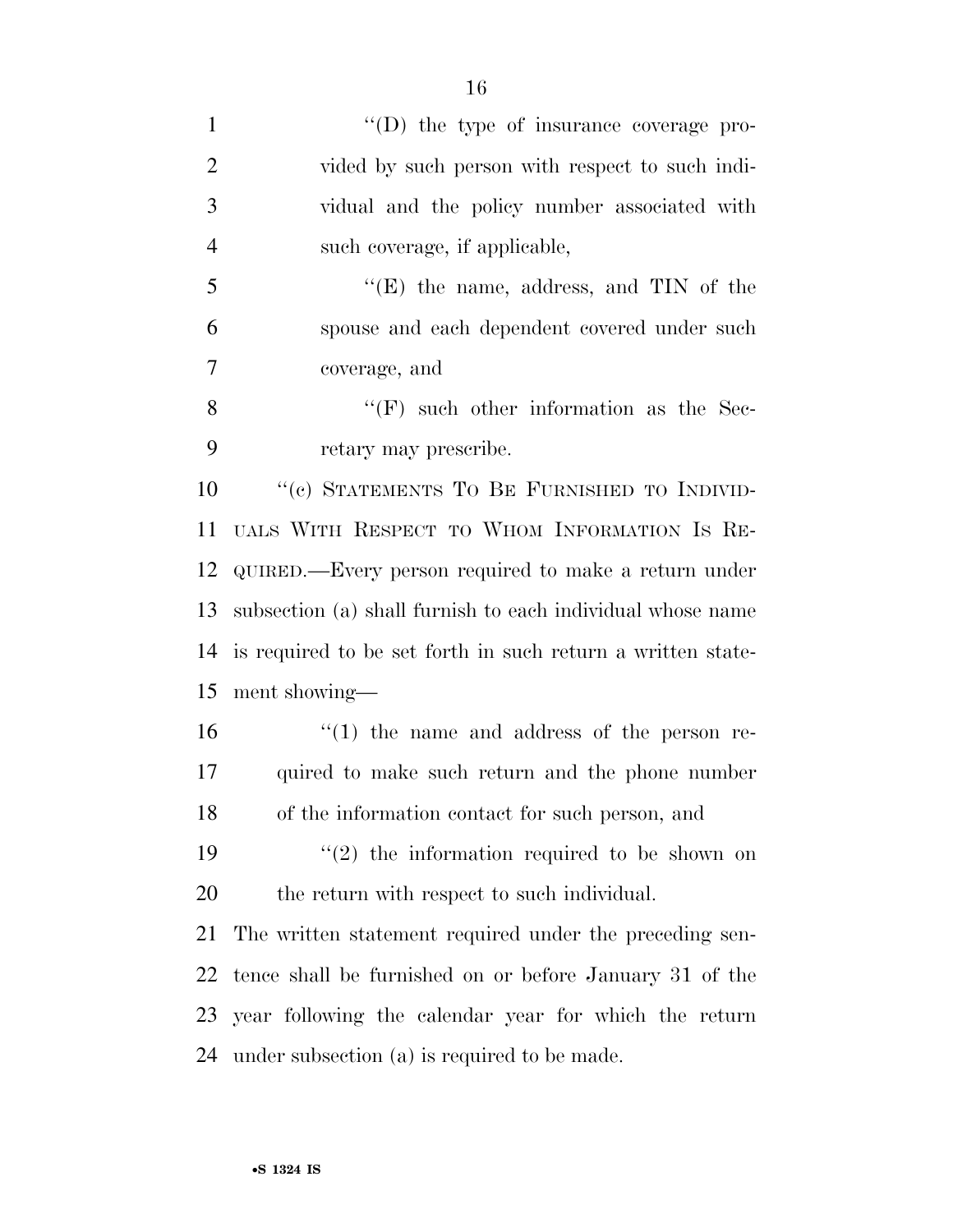''(d) RETURNS WHICH WOULD BE REQUIRED TO BE MADE BY 2 OR MORE PERSONS.—Except to the extent provided in regulations prescribed by the Secretary, in the case of any amount received by any person on behalf of another person, only the person first receiving such amount shall be required to make the return under sub-section (a).''.

8 (2) ASSESSABLE PENALTIES.—

 (A) Subparagraph (B) of section 10 6724(d)(1) of such Code is amended by striking 11 ''or'' at the end of clause (xxii), by striking ''and'' at the end of clause (xxiii) and inserting 13 ''or'', and by inserting after clause (xxiii) the following new clause:

15  $\frac{1}{\text{xxiv}}$  section 6050X (relating to re- turns relating to qualified health insurance credit), and''.

 (B) Paragraph (2) of section 6724(d) of such Code is amended by striking ''or'' at the end of subparagraph (EE), by striking the pe- riod at the end of subparagraph (FF) and in- serting '', or'', and by inserting after subpara-graph (FF) the following new subparagraph:

24  $\text{``(GG)}$  section 6050X (relating to returns relating to qualified health insurance credit).''.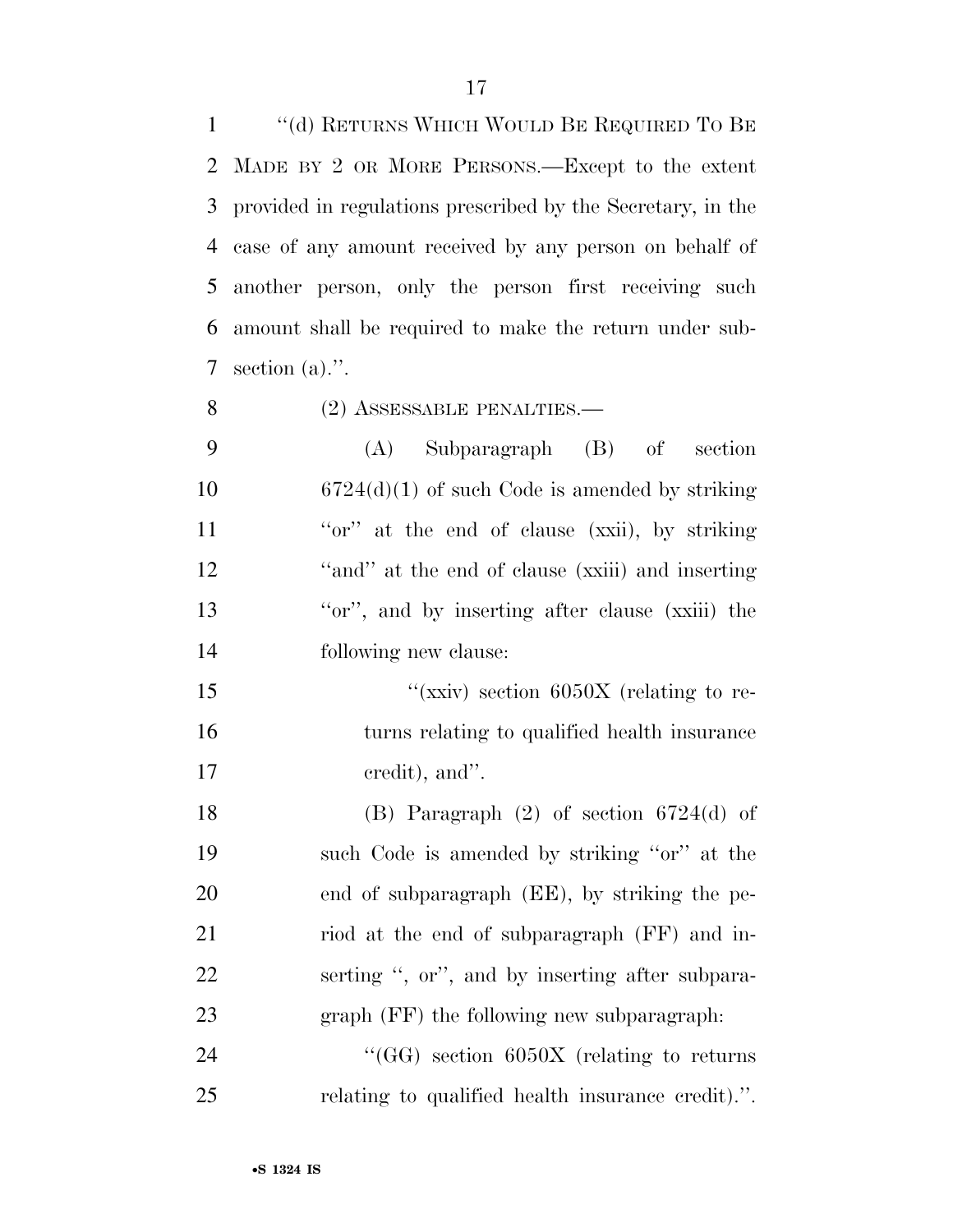(d) CONFORMING AMENDMENTS.—

|   | (1) Paragraph $(2)$ of section 1324(b) of title |
|---|-------------------------------------------------|
| 3 | 31, United States Code, is amended by inserting |
| 4 | " $36B$ ," after " $36A$ ,".                    |

 (2) The table of sections for subpart C of part IV of subchapter A of chapter 1 of the Internal Rev- enue Code of 1986 is amended by inserting after the item relating to section 36A the following new item: ''Sec. 36B. Qualified health insurance credit.''.

 (3) The table of sections for chapter 77 of such Code is amended by inserting after the item relating to section 7527 the following new item:

''Sec. 7527A. Advance payment of qualified health insurance credit.''.

 (4) The table of sections for subpart B of part III of subchapter A of chapter 61 of such Code is amended by adding at the end the following new item:

''Sec. 6050X. Returns relating to qualified health insurance credit.''.

 (e) EFFECTIVE DATE.—The amendments made by this section shall apply to taxable years beginning after December 31, 2009.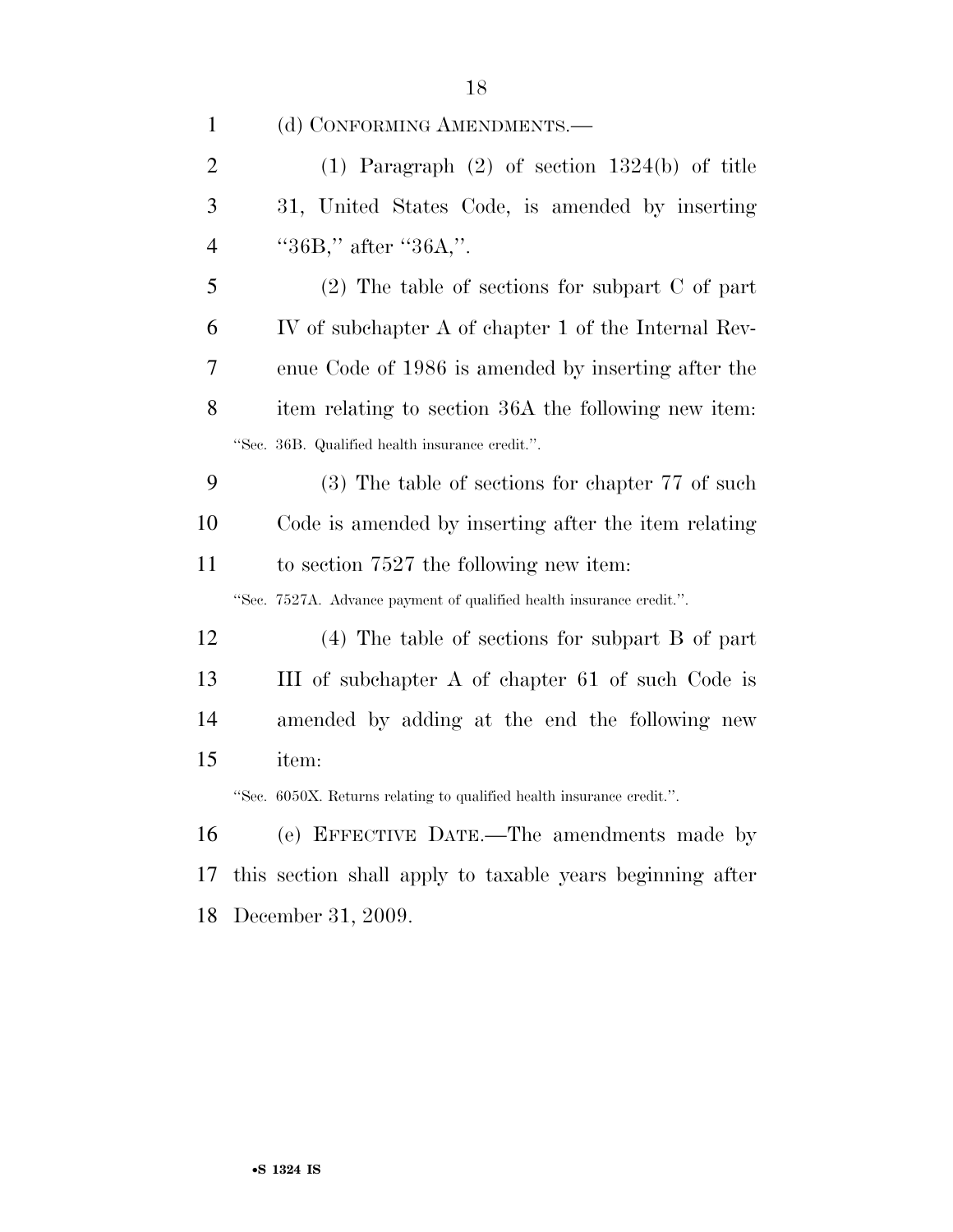| $\mathbf{1}$   | <b>Subtitle B—Improvements to</b>                        |
|----------------|----------------------------------------------------------|
| $\overline{2}$ | <b>Health Savings Accounts</b>                           |
| 3              | SEC. 111. PURCHASE OF HEALTH INSURANCE FROM HSA          |
| $\overline{4}$ | AND ARCHER MSA ACCOUNTS.                                 |
| 5              | (a) HEALTH SAVINGS ACCOUNTS.—Paragraph (2) of            |
| 6              | section $223(d)$ of the Internal Revenue Code of 1986 is |
| 7              | amended to read as follows:                              |
| 8              | $``(2)$ QUALIFIED MEDICAL EXPENSES.—                     |
| 9              | "(A) IN GENERAL.—The term 'qualified                     |
| 10             | medical expenses' means, with respect to an ac-          |
| 11             | count beneficiary, amounts paid by such bene-            |
| 12             | ficiary for medical care (as defined in section          |
| 13             | $213(d)$ ) for any individual covered by a high de-      |
| 14             | ductible health plan of the account beneficiary,         |
| 15             | but only to the extent such amounts are not              |
| 16             | compensated for by insurance or otherwise.               |
| 17             | "(B) HEALTH INSURANCE MAY NOT<br>BE                      |
| 18             | PURCHASED FROM ACCOUNT.—Except as pro-                   |
| 19             | vided in subparagraph $(C)$ , subparagraph $(A)$         |
| 20             | shall not apply to any payment for insurance.            |
| 21             | "(C) EXCEPTIONS.—Subparagraph<br>(B)                     |
| 22             | shall not apply to any expense for coverage              |
| 23             | under—                                                   |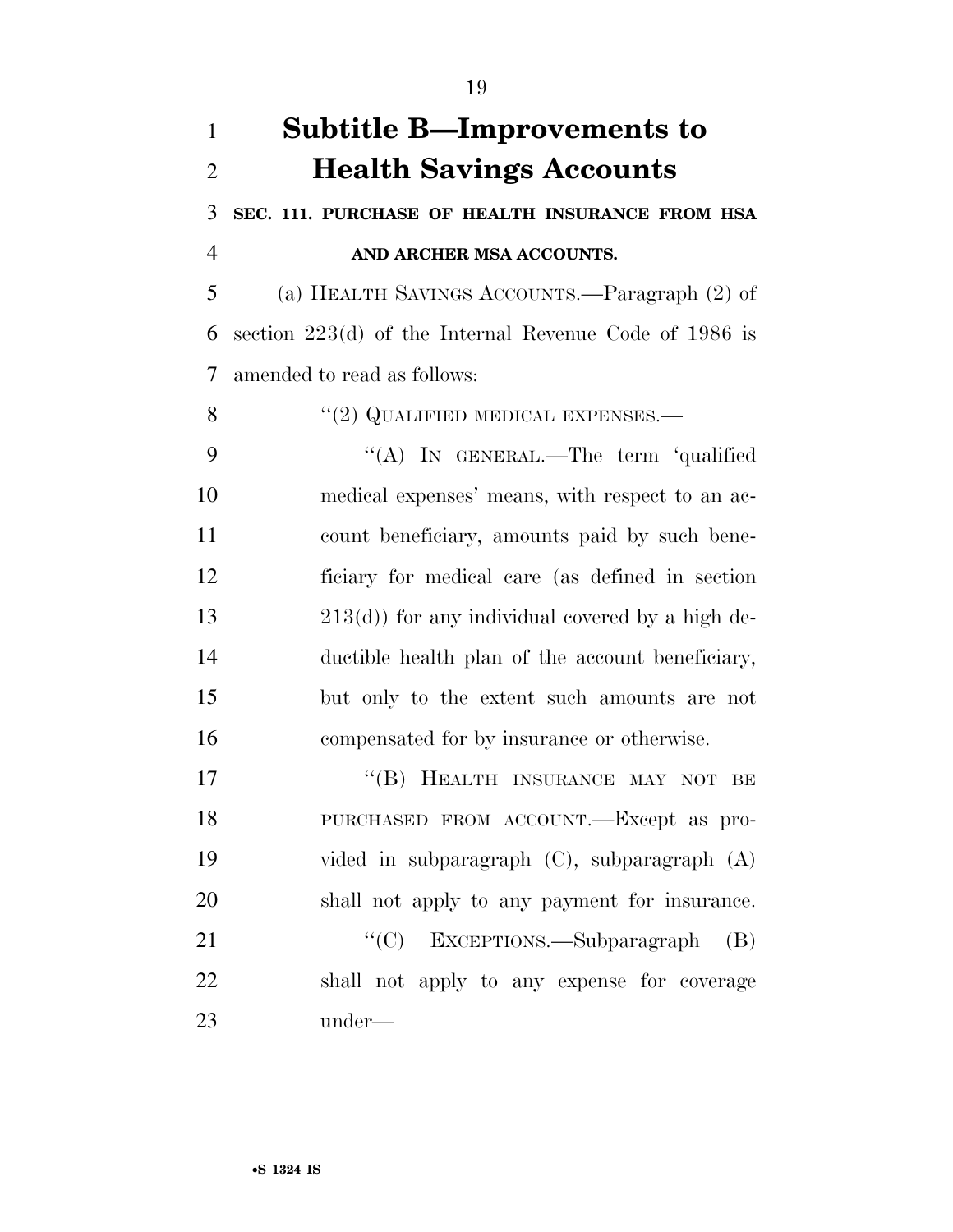| $\mathbf{1}$   | "(i) a health plan during any period                       |
|----------------|------------------------------------------------------------|
| $\overline{2}$ | of continuation coverage required under                    |
| 3              | any Federal law,                                           |
| $\overline{4}$ | "(ii) a qualified long-term care insur-                    |
| 5              | contract (as defined in section<br>ance                    |
| 6              | $7702B(b)$ ,                                               |
| $\overline{7}$ | "(iii) a health plan during any period                     |
| 8              | in which the individual is receiving unem-                 |
| 9              | ployment compensation under any Federal                    |
| 10             | or State law,                                              |
| 11             | "(iv) a high deductible health plan, or                    |
| 12             | $f'(v)$ any health insurance under title                   |
| 13             | XVIII of the Social Security Act, other                    |
| 14             | than a Medicare supplemental policy (as                    |
| 15             | defined in section 1882 of such Act).".                    |
| 16             | (b) ARCHER MSAs.—Subparagraph (B) of section               |
| 17             | $220(d)(2)$ of the Internal Revenue Code of 1986 is amend- |
|                | 18 ed to read as follows:                                  |
| 19             | "(B) HEALTH INSURANCE MAY NOT BE                           |
| 20             | PURCHASED FROM ACCOUNT.                                    |
| 21             | "(i) IN GENERAL.—Subparagraph $(A)$                        |
| 22             | shall not apply to any payment for insur-                  |
| 23             | ance.                                                      |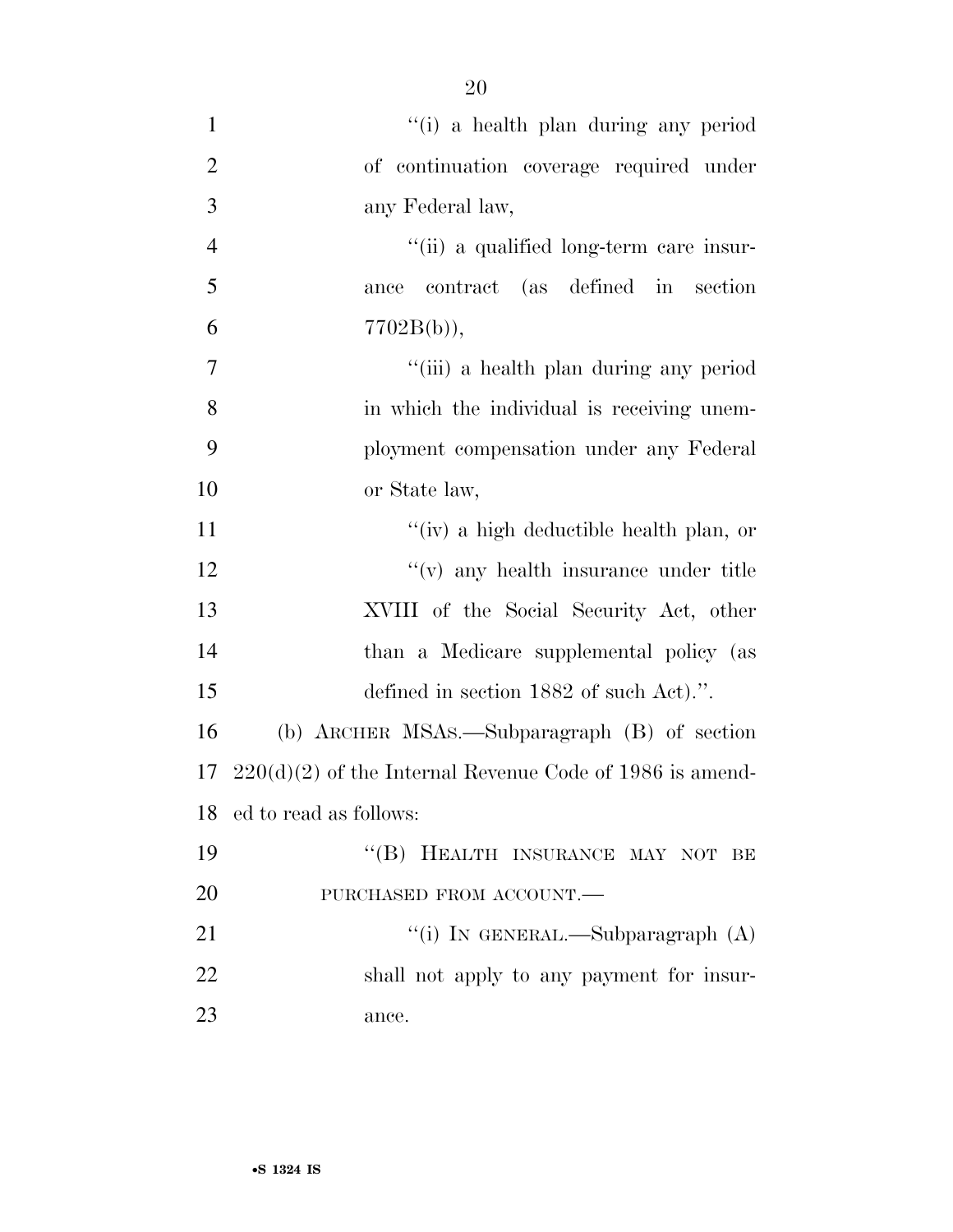| $\mathbf{1}$   | "(ii) EXCEPTIONS.—Clause (i) shall                         |
|----------------|------------------------------------------------------------|
| $\overline{2}$ | not apply to any expense for coverage                      |
| 3              | under—                                                     |
| $\overline{4}$ | $\lq\lq$ (I) a health plan during any pe-                  |
| 5              | riod of continuation coverage required                     |
| 6              | under any Federal law,                                     |
| $\tau$         | "(II) a qualified long-term care                           |
| 8              | insurance contract (as defined in sec-                     |
| 9              | tion $7702B(b)$ ,                                          |
| 10             | "(III) a health plan during any                            |
| 11             | period in which the individual is re-                      |
| 12             | ceiving unemployment compensation                          |
| 13             | under any Federal or State law,                            |
| 14             | $\lq\lq (IV)$ a high deductible health                     |
| 15             | plan, or                                                   |
| 16             | $\lq\lq(V)$ any health insurance under                     |
| 17             | title XVIII of the Social Security Act,                    |
| 18             | other than a Medicare supplemental                         |
| 19             | policy (as defined in section 1882 of                      |
| 20             | such Act).".                                               |
| 21             | (c) EFFECTIVE DATE.—The amendments made by                 |
| 22             | this section shall apply with respect to insurance pur-    |
| 23             | chased after the date of the enactment of this Act in tax- |
|                |                                                            |

able years beginning after such date.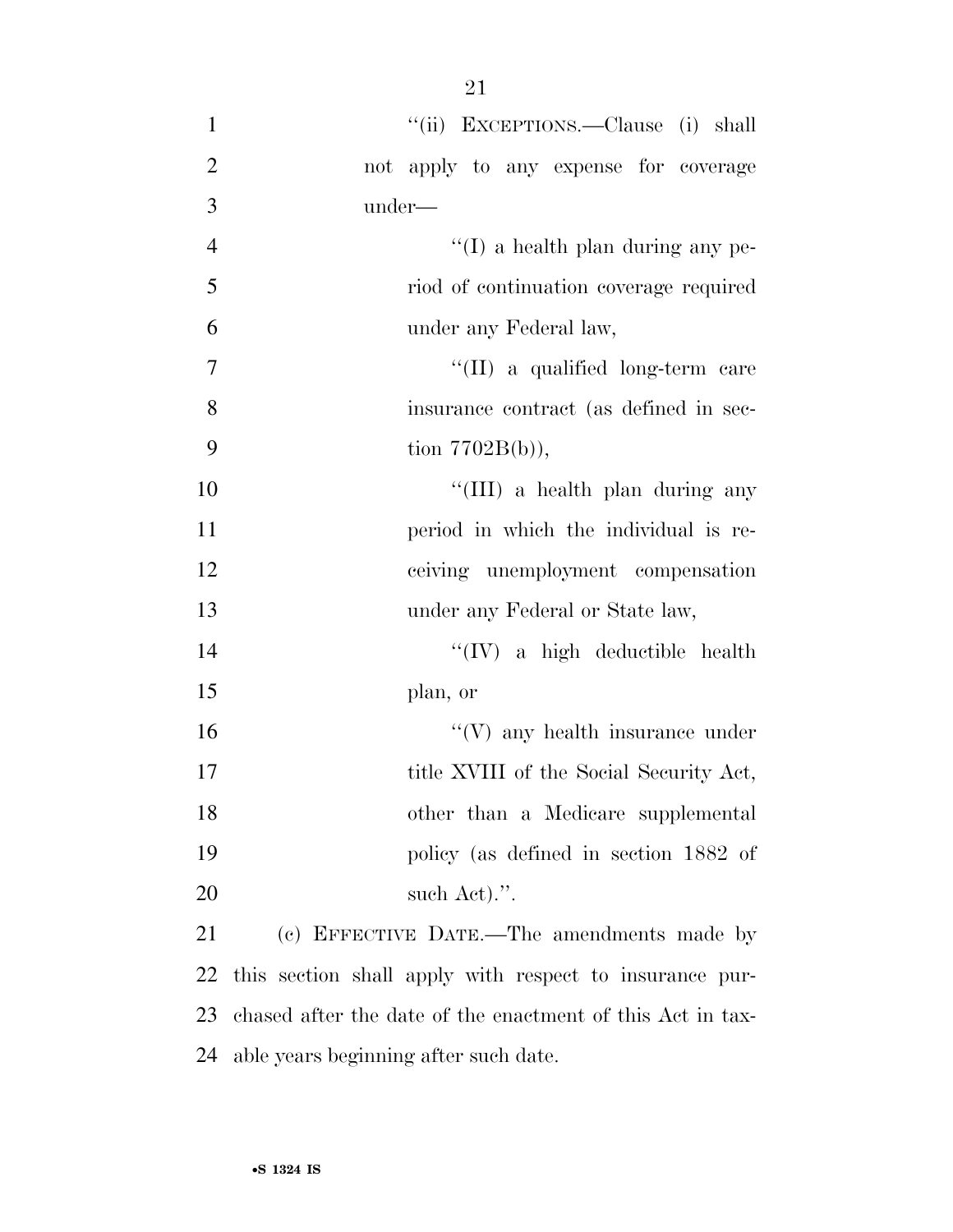## **Subtitle C—Medical Care Access Protection**

### **SEC. 121. SHORT TITLE.**

 This subtitle may be cited as the ''Medical Care Ac-cess Protection Act of 2009'' or the ''MCAP Act''.

### **SEC. 122. FINDINGS AND PURPOSE.**

(a) FINDINGS.—

 (1) EFFECT ON HEALTH CARE ACCESS AND COSTS.—Congress finds that our current civil justice system is adversely affecting patient access to health care services, better patient care, and cost-efficient health care, in that the health care liability system is a costly and ineffective mechanism for resolving claims of health care liability and compensating in- jured patients, and is a deterrent to the sharing of information among health care professionals which impedes efforts to improve patient safety and quality of care.

 (2) EFFECT ON INTERSTATE COMMERCE.— Congress finds that the health care and insurance industries are industries affecting interstate com- merce and the health care liability litigation systems existing throughout the United States are activities that affect interstate commerce by contributing to the high costs of health care and premiums for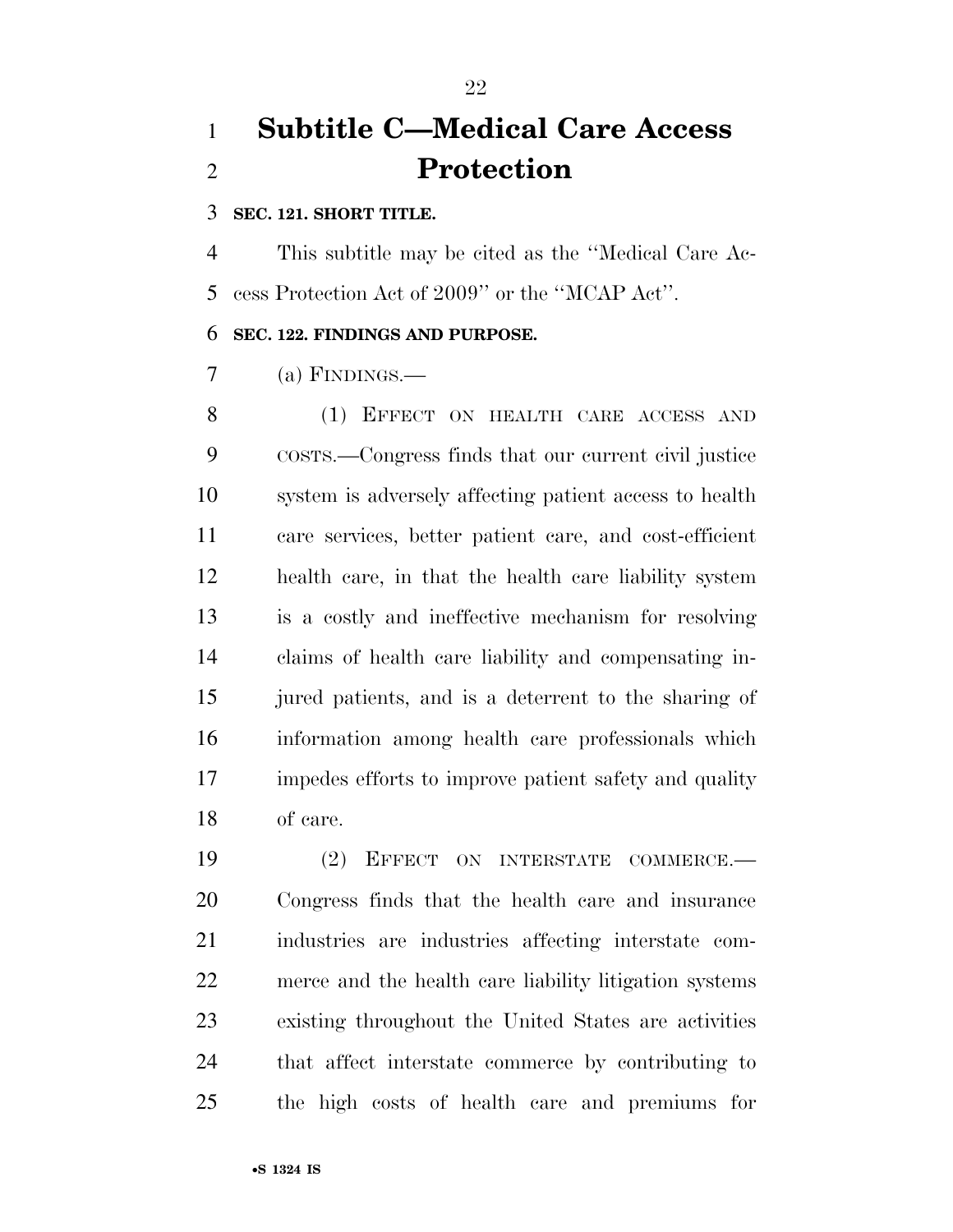| $\mathbf{1}$   | health care liability insurance purchased by health       |
|----------------|-----------------------------------------------------------|
| $\overline{2}$ | care system providers.                                    |
| 3              | (3) EFFECT ON FEDERAL SPENDING.-Con-                      |
| $\overline{4}$ | gress finds that the health care liability litigation     |
| 5              | systems existing throughout the United States have        |
| 6              | a significant effect on the amount, distribution, and     |
| $\overline{7}$ | use of Federal funds because of—                          |
| 8              | (A) the large number of individuals who                   |
| 9              | receive health care benefits under programs op-           |
| 10             | erated or financed by the Federal Government;             |
| 11             | (B) the large number of individuals who                   |
| 12             | benefit because of the exclusion from Federal             |
| 13             | taxes of the amounts spent to provide them                |
| 14             | with health insurance benefits; and                       |
| 15             | (C) the large number of health care pro-                  |
| 16             | viders who provide items or services for which            |
| 17             | the Federal Government makes payments.                    |
| 18             | (b) PURPOSE.—It is the purpose of this subtitle to        |
| 19             | implement reasonable, comprehensive, and effective health |
| 20             | care liability reforms designed to-                       |
| 21             | (1) improve the availability of health care serv-         |
| 22             | ices in cases in which health care liability actions      |
| 23             | have been shown to be a factor in the decreased           |
| 24             | availability of services;                                 |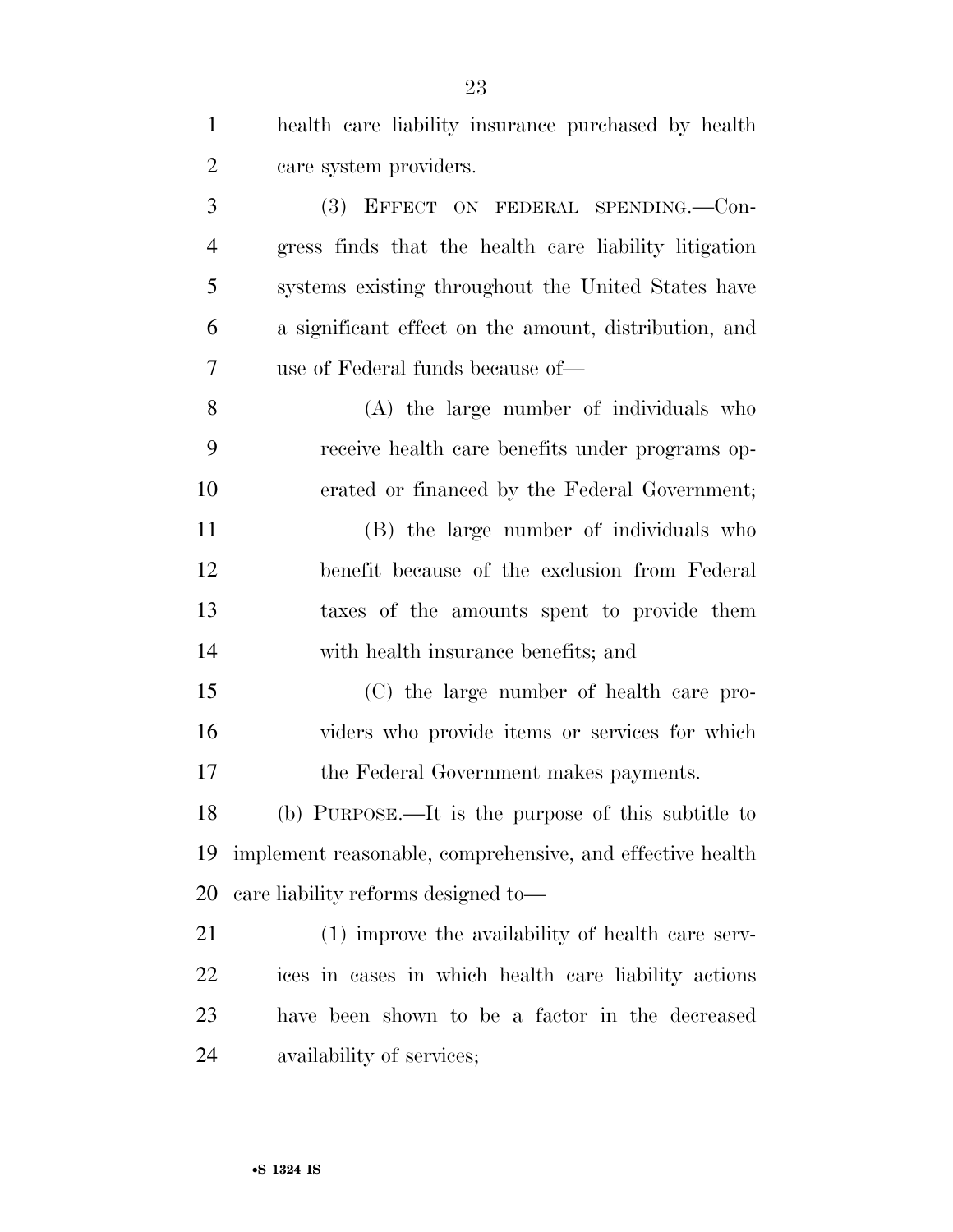| $\mathbf{1}$   | $(2)$ reduce the incidence of "defensive medi-         |
|----------------|--------------------------------------------------------|
| $\overline{2}$ | cine" and lower the cost of health care liability in-  |
| 3              | surance, all of which contribute to the escalation of  |
| $\overline{4}$ | health care costs;                                     |
| 5              | (3) ensure that persons with meritorious health        |
| 6              | care injury claims receive fair and adequate com-      |
| 7              | pensation, including reasonable noneconomic dam-       |
| 8              | ages;                                                  |
| 9              | (4) improve the fairness and cost-effectiveness        |
| 10             | of our current health care liability system to resolve |
| 11             | disputes over, and provide compensation for, health    |
| 12             | care liability by reducing uncertainty in the amount   |
| 13             | of compensation provided to injured individuals; and   |
| 14             | (5) provide an increased sharing of information        |
| 15             | in the health care system which will reduce unin-      |
| 16             | tended injury and improve patient care.                |
| 17             | SEC. 123. DEFINITIONS.                                 |
| 18             | In this subtitle:                                      |
| 19             | (1) ALTERNATIVE DISPUTE RESOLUTION SYS-                |
| 20             | TEM; ADR.—The term "alternative dispute resolution"    |
| 21             | system" or "ADR" means a system that provides          |
| 22             | for the resolution of health care lawsuits in a man-   |
| 23             | ner other than through a civil action brought in a     |
| 24             | State or Federal court.                                |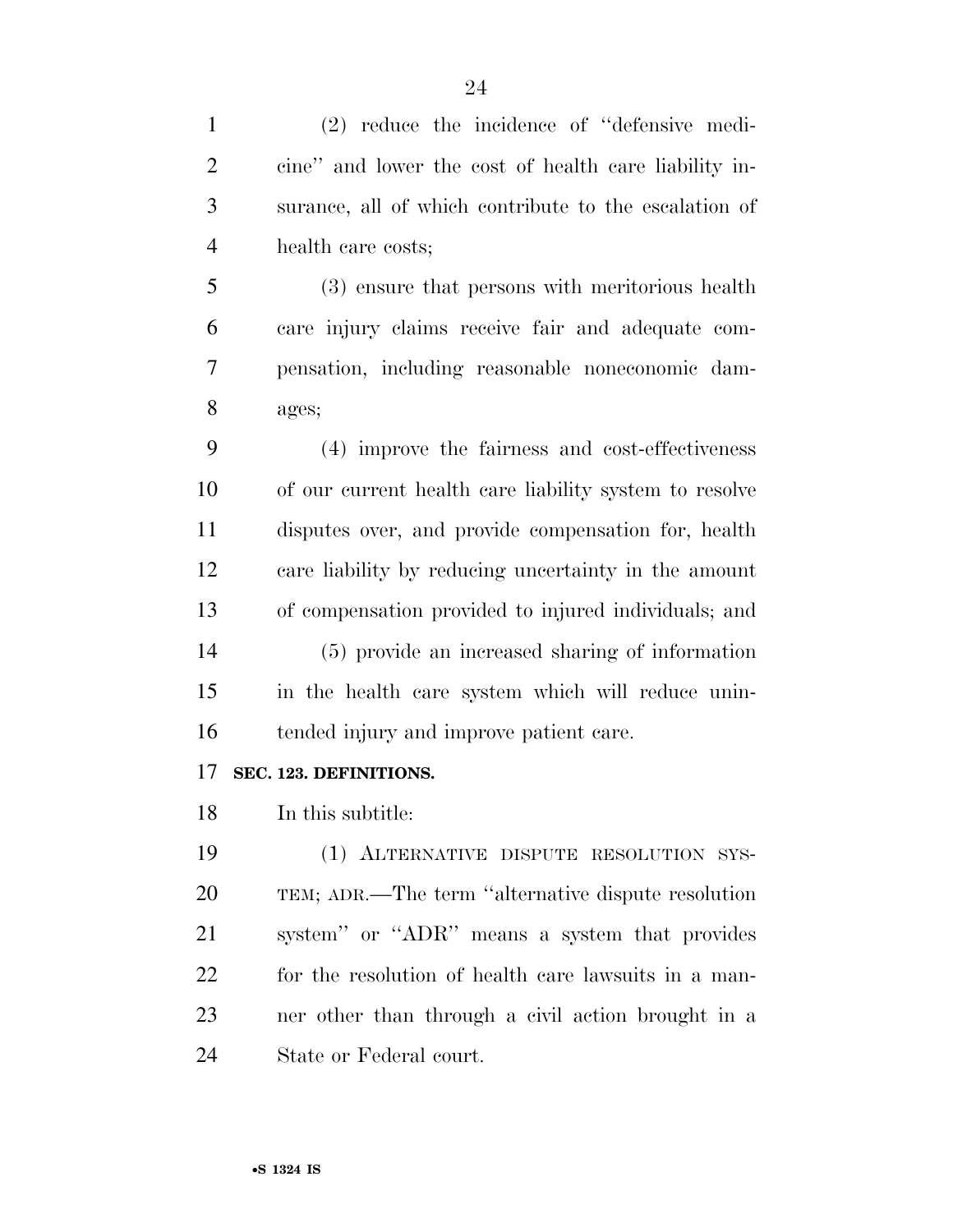(2) CLAIMANT.—The term ''claimant'' means any person who brings a health care lawsuit, includ- ing a person who asserts or claims a right to legal or equitable contribution, indemnity or subrogation, arising out of a health care liability claim or action, and any person on whose behalf such a claim is as- serted or such an action is brought, whether de-ceased, incompetent, or a minor.

 (3) COLLATERAL SOURCE BENEFITS.—The term ''collateral source benefits'' means any amount paid or reasonably likely to be paid in the future to or on behalf of the claimant, or any service, product or other benefit provided or reasonably likely to be provided in the future to or on behalf of the claim- ant, as a result of the injury or wrongful death, pur-suant to—

 (A) any State or Federal health, sickness, income-disability, accident, or workers' com-pensation law;

 (B) any health, sickness, income-disability, or accident insurance that provides health bene-22 fits or income-disability coverage;

 (C) any contract or agreement of any group, organization, partnership, or corporation to provide, pay for, or reimburse the cost of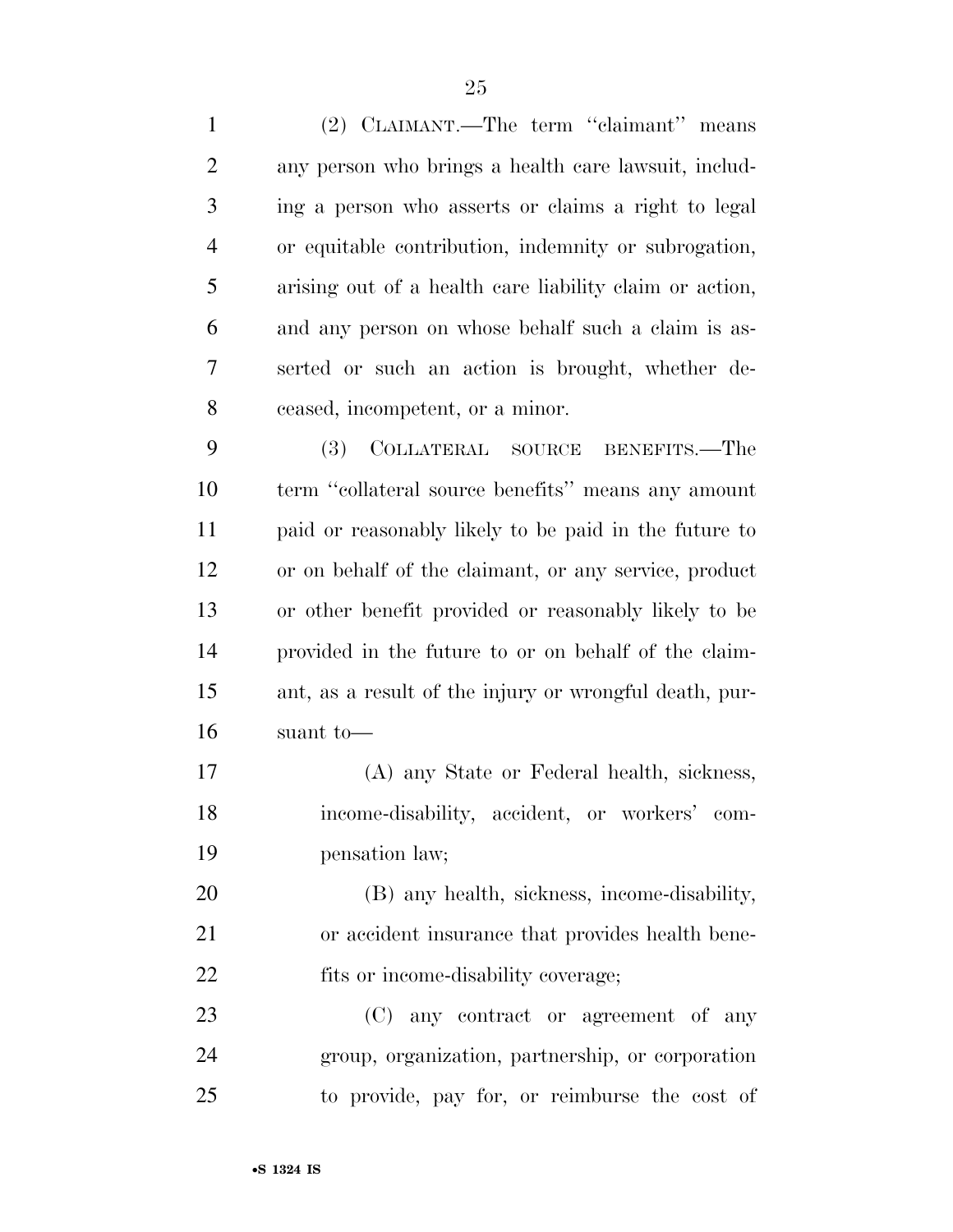medical, hospital, dental, or income disability benefits; and

 (D) any other publicly or privately funded program.

 (4) COMPENSATORY DAMAGES.—The term ''compensatory damages'' means objectively verifiable monetary losses incurred as a result of the provision of, use of, or payment for (or failure to provide, use, or pay for) health care services or med- ical products, such as past and future medical ex- penses, loss of past and future earnings, cost of ob- taining domestic services, loss of employment, and loss of business or employment opportunities, dam- ages for physical and emotional pain, suffering, in- convenience, physical impairment, mental anguish, disfigurement, loss of enjoyment of life, loss of soci- ety and companionship, loss of consortium (other than loss of domestic service), hedonic damages, in- jury to reputation, and all other nonpecuniary losses of any kind or nature. Such term includes economic damages and noneconomic damages, as such terms are defined in this section.

 (5) CONTINGENT FEE.—The term ''contingent fee'' includes all compensation to any person or per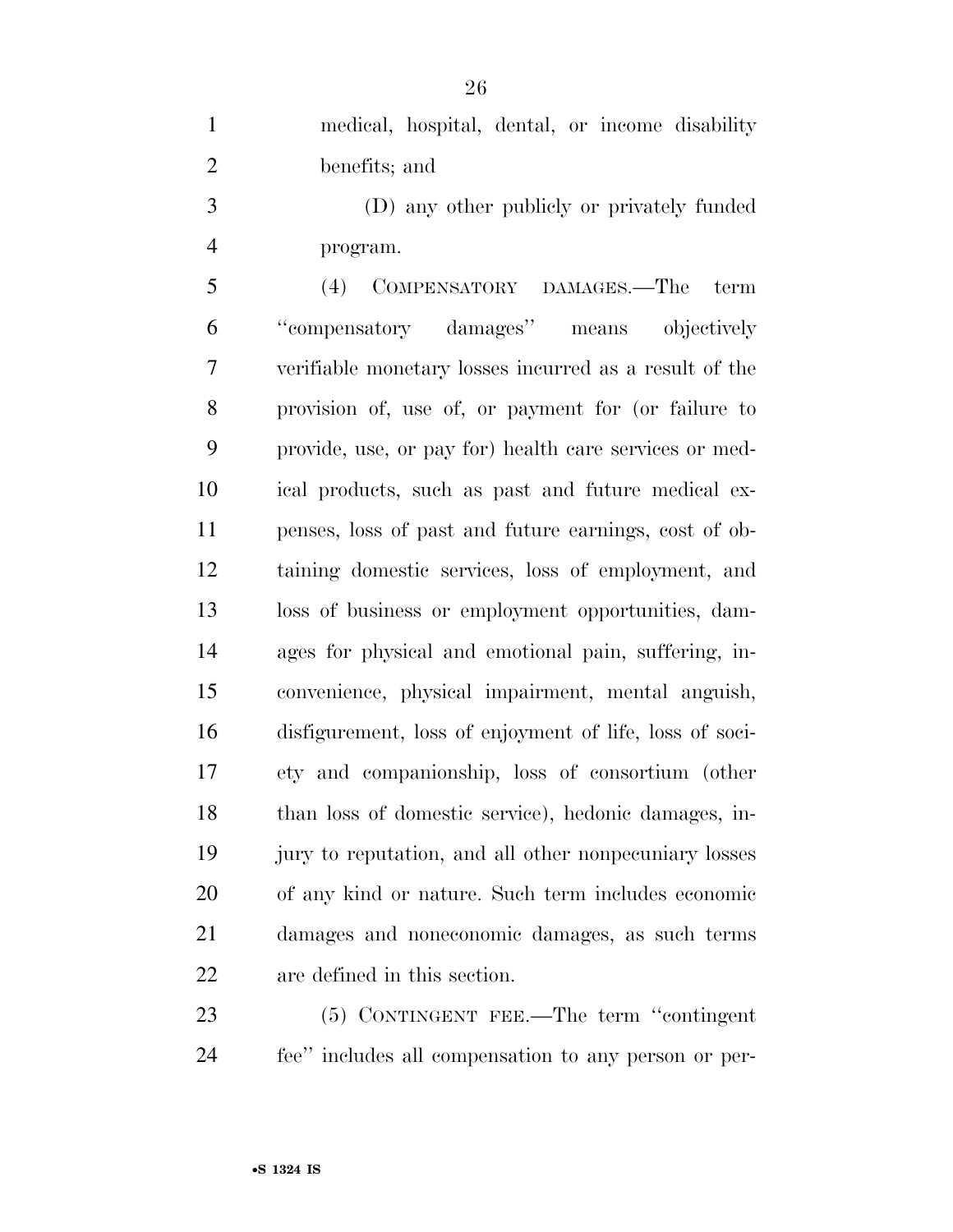sons which is payable only if a recovery is effected on behalf of one or more claimants.

 (6) ECONOMIC DAMAGES.—The term ''economic damages'' means objectively verifiable monetary losses incurred as a result of the provision of, use of, or payment for (or failure to provide, use, or pay for) health care services or medical products, such as past and future medical expenses, loss of past and future earnings, cost of obtaining domestic services, loss of employment, and loss of business or employ-ment opportunities.

 (7) HEALTH CARE GOODS OR SERVICES.—The term ''health care goods or services'' means any goods or services provided by a health care institu- tion, provider, or by any individual working under 16 the supervision of a health care provider, that relates to the diagnosis, prevention, care, or treatment of any human disease or impairment, or the assessment of the health of human beings.

 (8) HEALTH CARE INSTITUTION.—The term ''health care institution'' means any entity licensed under Federal or State law to provide health care services (including but not limited to ambulatory surgical centers, assisted living facilities, emergency medical services providers, hospices, hospitals and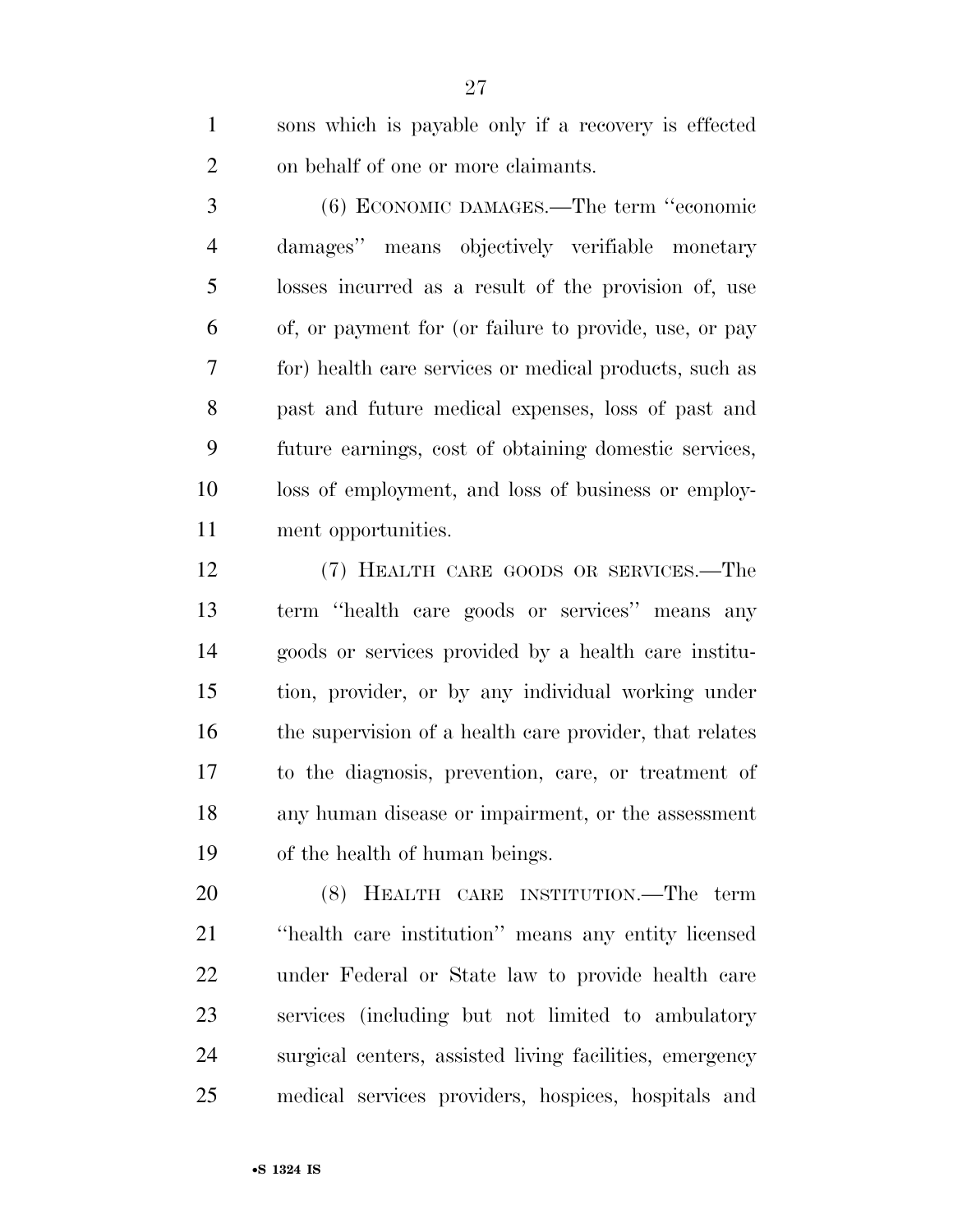hospital systems, nursing homes, or other entities li-censed to provide such services).

 (9) HEALTH CARE LAWSUIT.—The term ''health care lawsuit'' means any health care liability claim concerning the provision of health care goods or services affecting interstate commerce, or any health care liability action concerning the provision of (or the failure to provide) health care goods or services affecting interstate commerce, brought in a State or Federal court or pursuant to an alternative dispute resolution system, against a health care pro- vider or a health care institution regardless of the theory of liability on which the claim is based, or the number of claimants, plaintiffs, defendants, or other parties, or the number of claims or causes of action, in which the claimant alleges a health care liability claim.

 (10) HEALTH CARE LIABILITY ACTION.—The term ''health care liability action'' means a civil ac- tion brought in a State or Federal Court or pursu- ant to an alternative dispute resolution system, against a health care provider or a health care insti- tution regardless of the theory of liability on which the claim is based, or the number of plaintiffs, de-fendants, or other parties, or the number of causes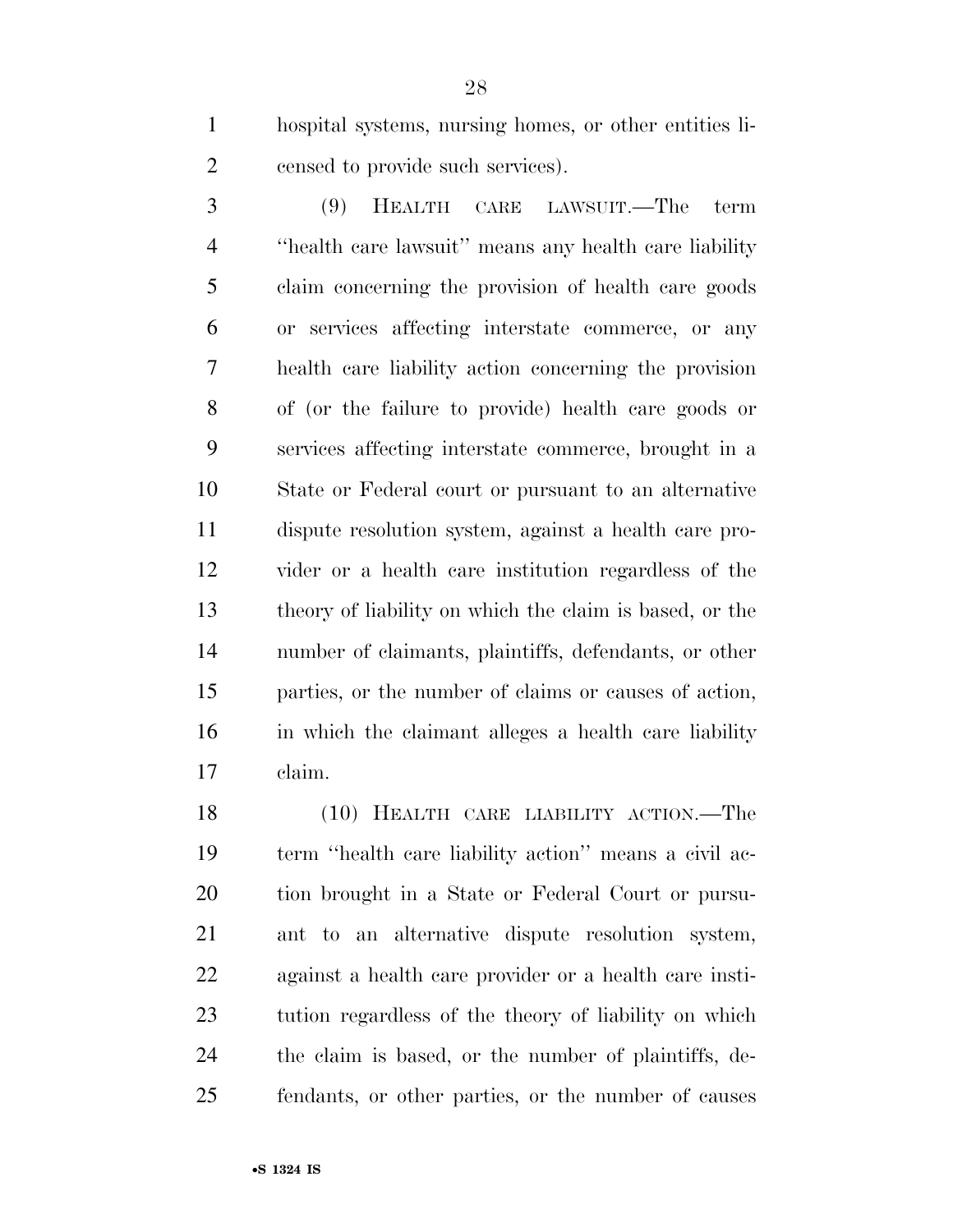of action, in which the claimant alleges a health care liability claim.

 (11) HEALTH CARE LIABILITY CLAIM.—The term ''health care liability claim'' means a demand by any person, whether or not pursuant to ADR, against a health care provider or health care institu- tion, including third-party claims, cross-claims, counter-claims, or contribution claims, which are based upon the provision of, use of, or payment for (or the failure to provide, use, or pay for) health care services, regardless of the theory of liability on which the claim is based, or the number of plaintiffs, defendants, or other parties, or the number of causes of action.

(12) HEALTH CARE PROVIDER.—

 (A) IN GENERAL.—The term ''health care provider'' means any person (including but not limited to a physician (as defined by section 1861(r) of the Social Security Act (42 U.S.C. 1395x(r)), registered nurse, dentist, podiatrist, pharmacist, chiropractor, or optometrist) re-22 quired by State or Federal law to be licensed, registered, or certified to provide health care services, and being either so licensed, reg-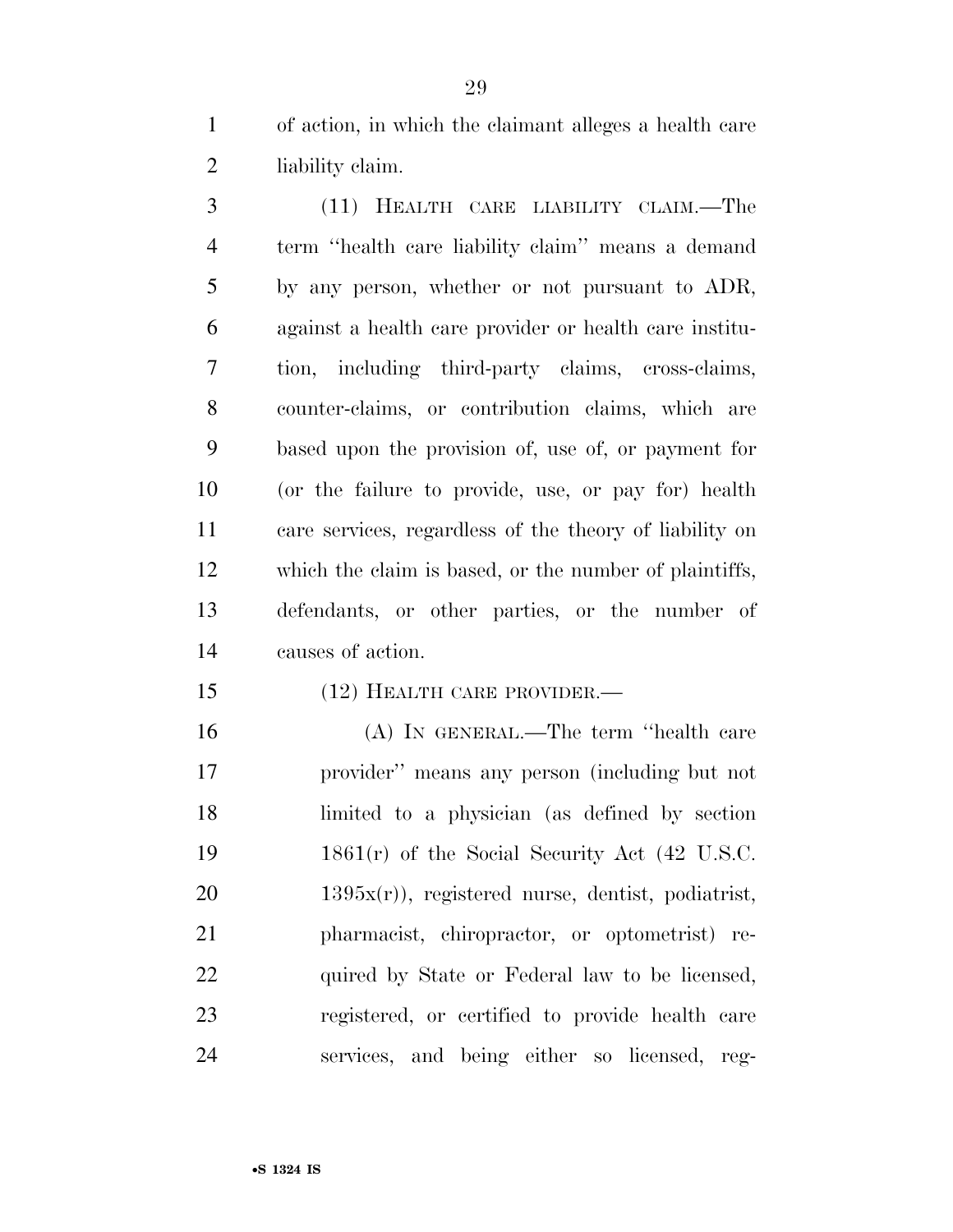| $\mathbf{1}$   | istered, or certified, or exempted from such re-     |
|----------------|------------------------------------------------------|
| $\overline{2}$ | quirement by other statute or regulation.            |
| 3              | (B) TREATMENT OF CERTAIN PROFES-                     |
| $\overline{4}$ | SIONAL ASSOCIATIONS.—For purposes of this            |
| 5              | subtitle, a professional association that is orga-   |
| 6              | nized under State law by an individual physi-        |
| $\overline{7}$ | cian or group of physicians, a partnership or        |
| 8              | limited liability partnership formed by a group      |
| 9              | of physicians, a nonprofit health corporation        |
| 10             | certified under State law, or a company formed       |
| 11             | by a group of physicians under State law shall       |
| 12             | be treated as a health care provider under sub-      |
| 13             | paragraph $(A)$ .                                    |
| 14             | (13) MALICIOUS INTENT TO INJURE.—The                 |
| 15             | term "malicious intent to injure" means inten-       |
| 16             | tionally causing or attempting to cause physical in- |
| 17             | jury other than providing health care goods or serv- |

ices.

 (14) NONECONOMIC DAMAGES.—The term ''noneconomic damages'' means damages for phys- ical and emotional pain, suffering, inconvenience, physical impairment, mental anguish, disfigurement, loss of enjoyment of life, loss of society and compan- ionship, loss of consortium (other than loss of do-mestic service), hedonic damages, injury to reputa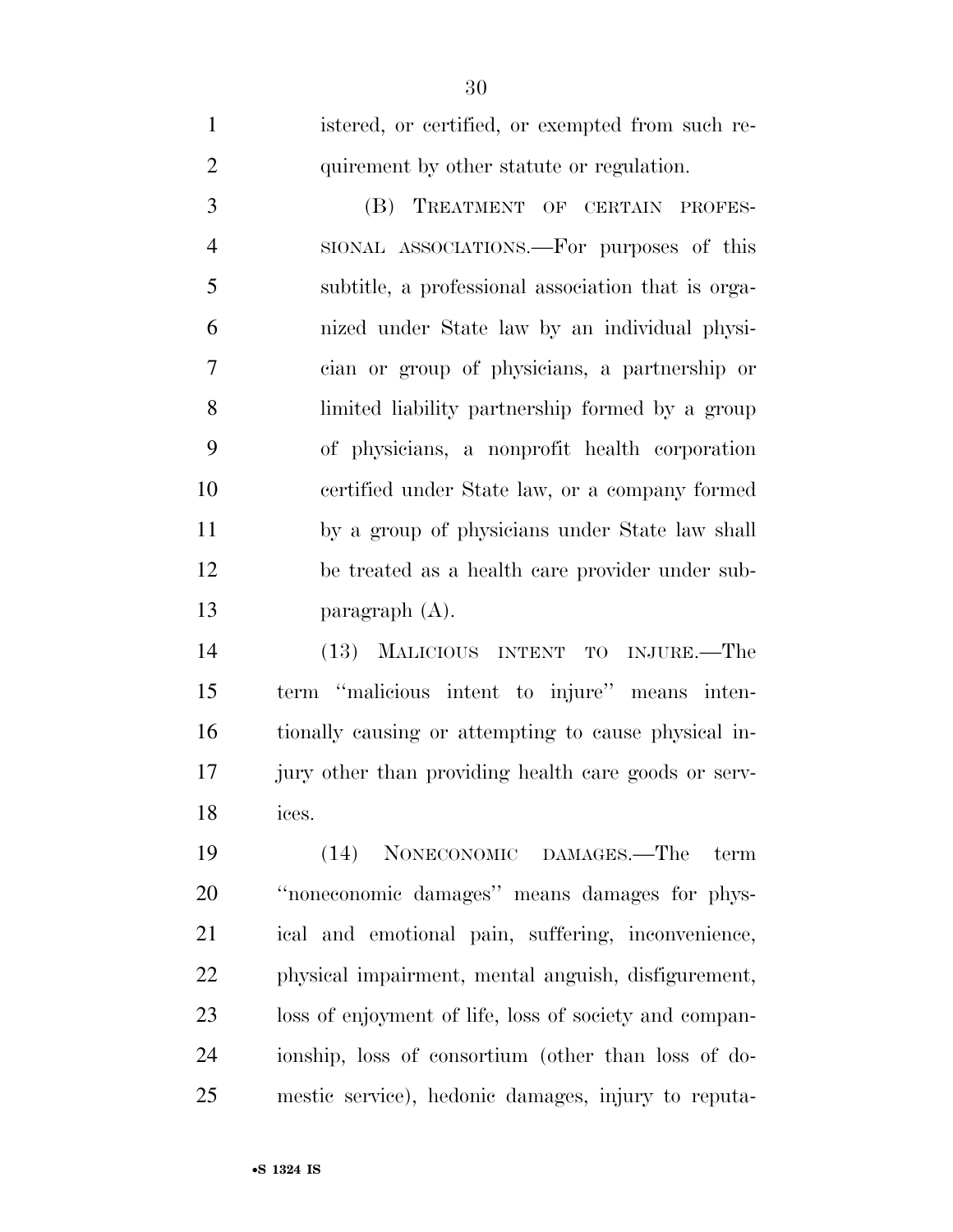tion, and all other nonpecuniary losses of any kind or nature.

 (15) PUNITIVE DAMAGES.—The term ''punitive damages'' means damages awarded, for the purpose of punishment or deterrence, and not solely for com- pensatory purposes, against a health care provider or health care institution. Punitive damages are nei-ther economic nor noneconomic damages.

 (16) RECOVERY.—The term ''recovery'' means the net sum recovered after deducting any disburse- ments or costs incurred in connection with prosecu- tion or settlement of the claim, including all costs paid or advanced by any person. Costs of health care incurred by the plaintiff and the attorneys' office overhead costs or charges for legal services are not deductible disbursements or costs for such purpose.

 (17) STATE.—The term ''State'' means each of the several States, the District of Columbia, the Commonwealth of Puerto Rico, the Virgin Islands, Guam, American Samoa, the Northern Mariana Is- lands, the Trust Territory of the Pacific Islands, and any other territory or possession of the United States, or any political subdivision thereof.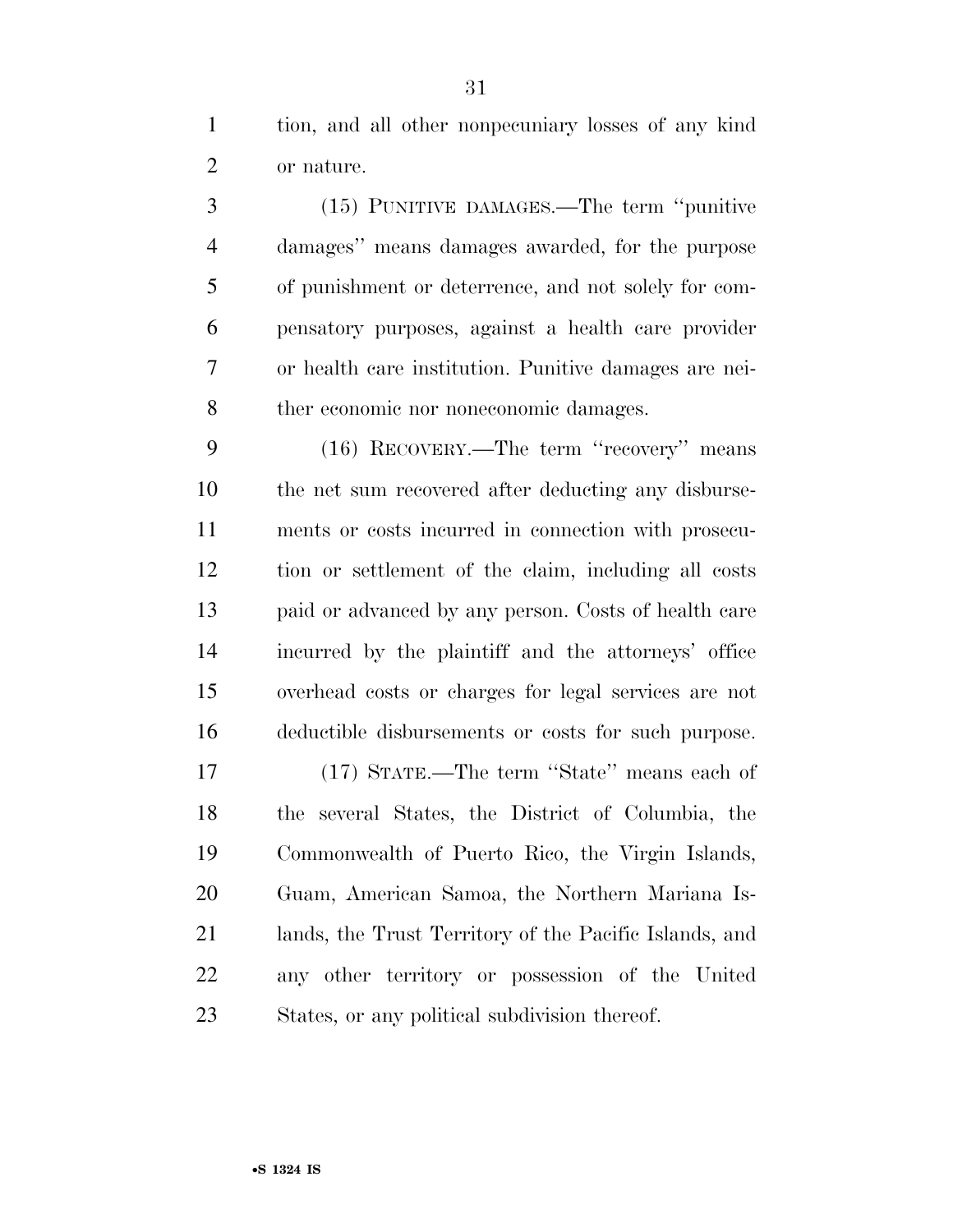#### **SEC. 124. ENCOURAGING SPEEDY RESOLUTION OF CLAIMS.**

 (a) IN GENERAL.—Except as otherwise provided for in this section, the time for the commencement of a health care lawsuit shall be 3 years after the date of manifesta- tion of injury or 1 year after the claimant discovers, or through the use of reasonable diligence should have discov-ered, the injury, whichever occurs first.

 (b) GENERAL EXCEPTION.—The time for the com- mencement of a health care lawsuit shall not exceed 3 years after the date of manifestation of injury unless the tolling of time was delayed as a result of—

(1) fraud;

(2) intentional concealment; or

 (3) the presence of a foreign body, which has no therapeutic or diagnostic purpose or effect, in the person of the injured person.

 (c) MINORS.—An action by a minor shall be com- menced within 3 years from the date of the alleged mani- festation of injury except that if such minor is under the full age of 6 years, such action shall be commenced within 3 years of the manifestation of injury, or prior to the eighth birthday of the minor, whichever provides a longer period. Such time limitation shall be tolled for minors for any period during which a parent or guardian and a health care provider or health care institution have committed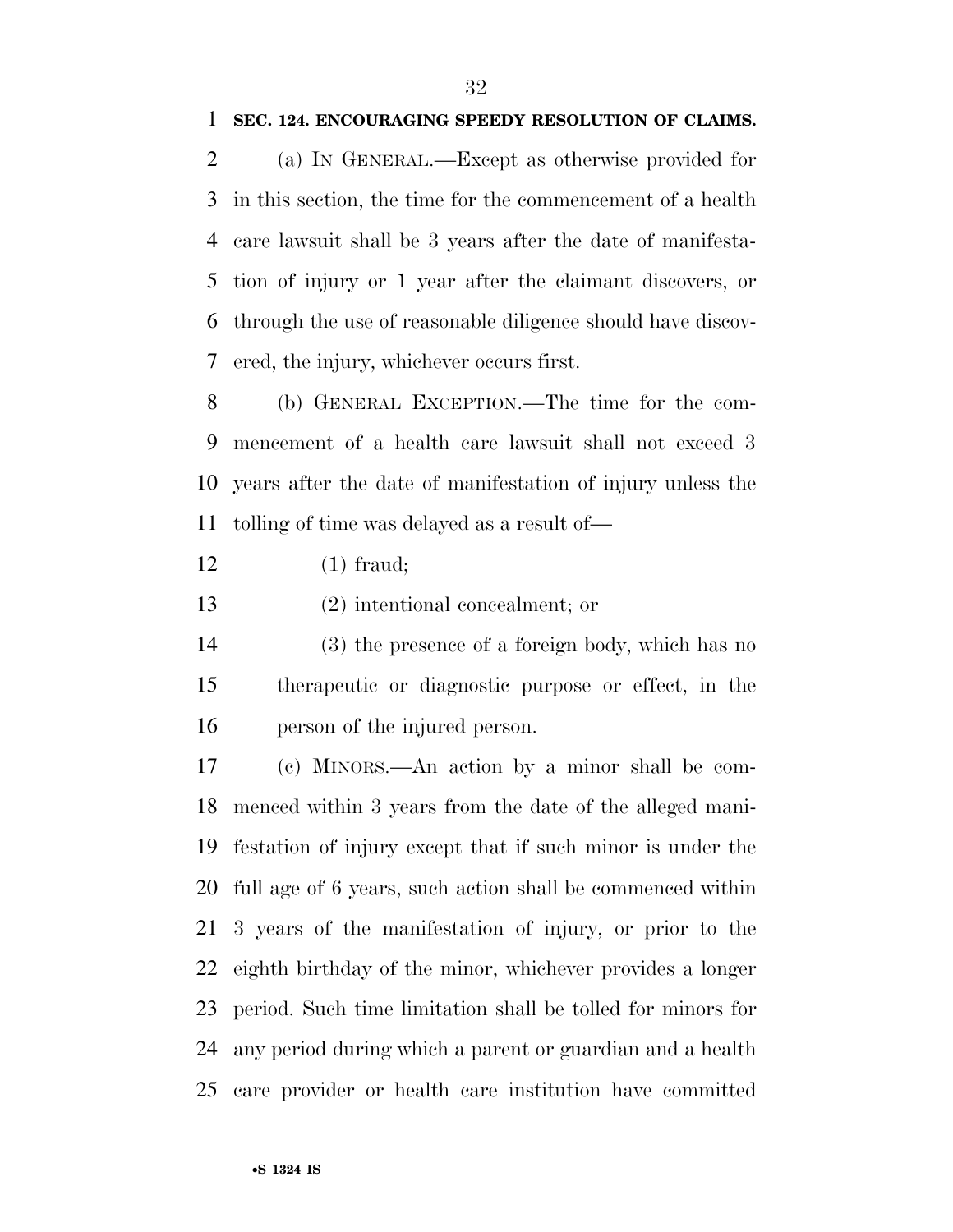fraud or collusion in the failure to bring an action on be-half of the injured minor.

 (d) RULE 11 SANCTIONS.—Whenever a Federal or State court determines (whether by motion of the parties or whether on the motion of the court) that there has been a violation of rule 11 of the Federal Rules of Civil Proce- dure (or a similar violation of applicable State court rules) in a health care liability action to which this subtitle ap- plies, the court shall impose upon the attorneys, law firms, or pro se litigants that have violated rule 11 or are respon- sible for the violation, an appropriate sanction, which shall include an order to pay the other party or parties for the reasonable expenses incurred as a direct result of the filing of the pleading, motion, or other paper that is the subject of the violation, including a reasonable attorneys' fee. Such sanction shall be sufficient to deter repetition of such conduct or comparable conduct by others similarly situ- ated, and to compensate the party or parties injured by such conduct.

### **SEC. 125. COMPENSATING PATIENT INJURY.**

 (a) UNLIMITED AMOUNT OF DAMAGES FOR ACTUAL ECONOMIC LOSSES IN HEALTH CARE LAWSUITS.—In any health care lawsuit, nothing in this subtitle shall limit the recovery by a claimant of the full amount of the available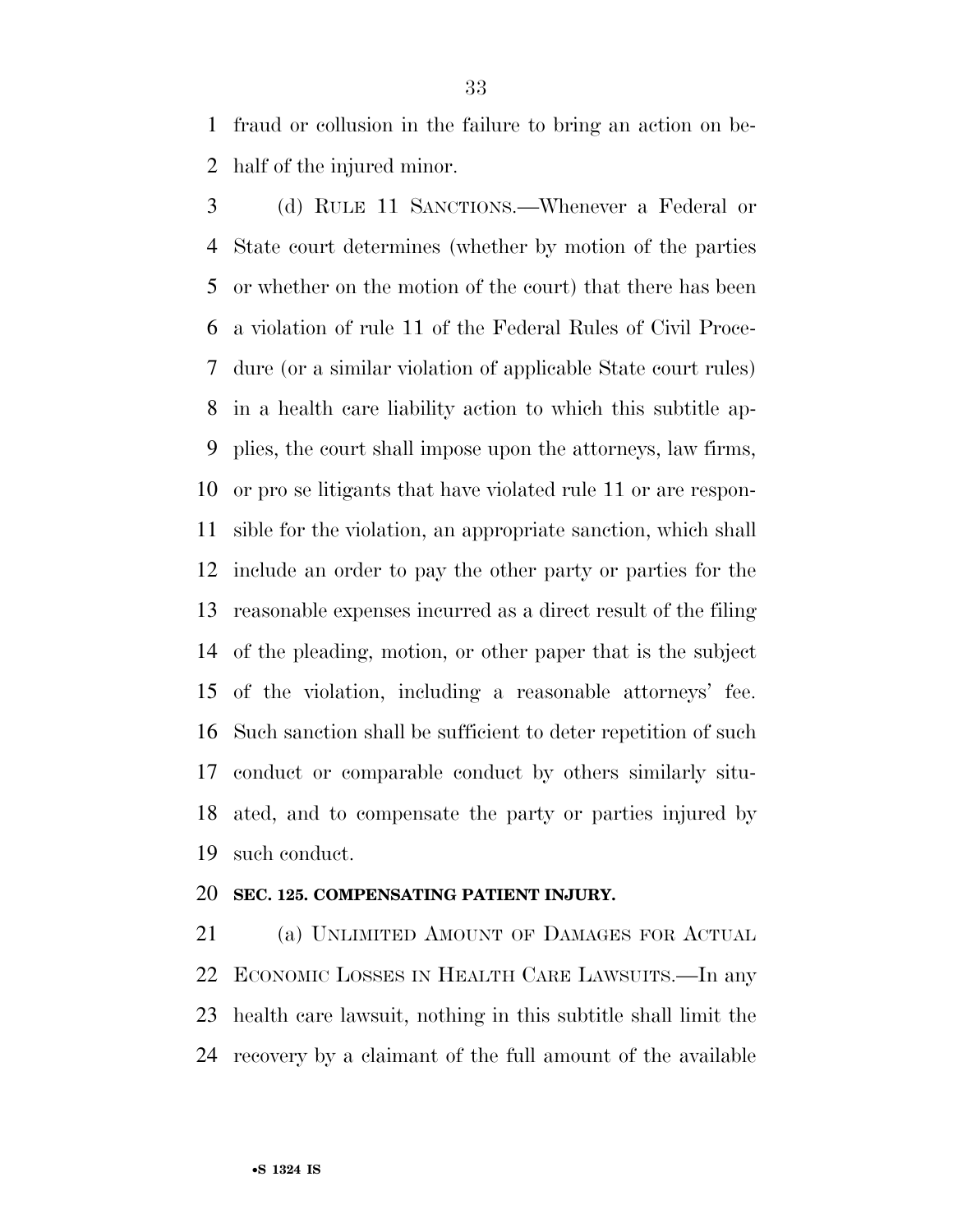economic damages, notwithstanding the limitation con-tained in subsection (b).

(b) ADDITIONAL NONECONOMIC DAMAGES.—

 (1) HEALTH CARE PROVIDERS.—In any health care lawsuit where final judgment is rendered against a health care provider, the amount of non- economic damages recovered from the provider, if otherwise available under applicable Federal or State law, may be as much as \$250,000, regardless of the number of parties other than a health care institu- tion against whom the action is brought or the num- ber of separate claims or actions brought with re-spect to the same occurrence.

(2) HEALTH CARE INSTITUTIONS.—

 (A) SINGLE INSTITUTION.—In any health care lawsuit where final judgment is rendered against a single health care institution, the amount of noneconomic damages recovered from the institution, if otherwise available under applicable Federal or State law, may be as much as \$250,000, regardless of the number of parties against whom the action is brought or the number of separate claims or actions brought with respect to the same occurrence.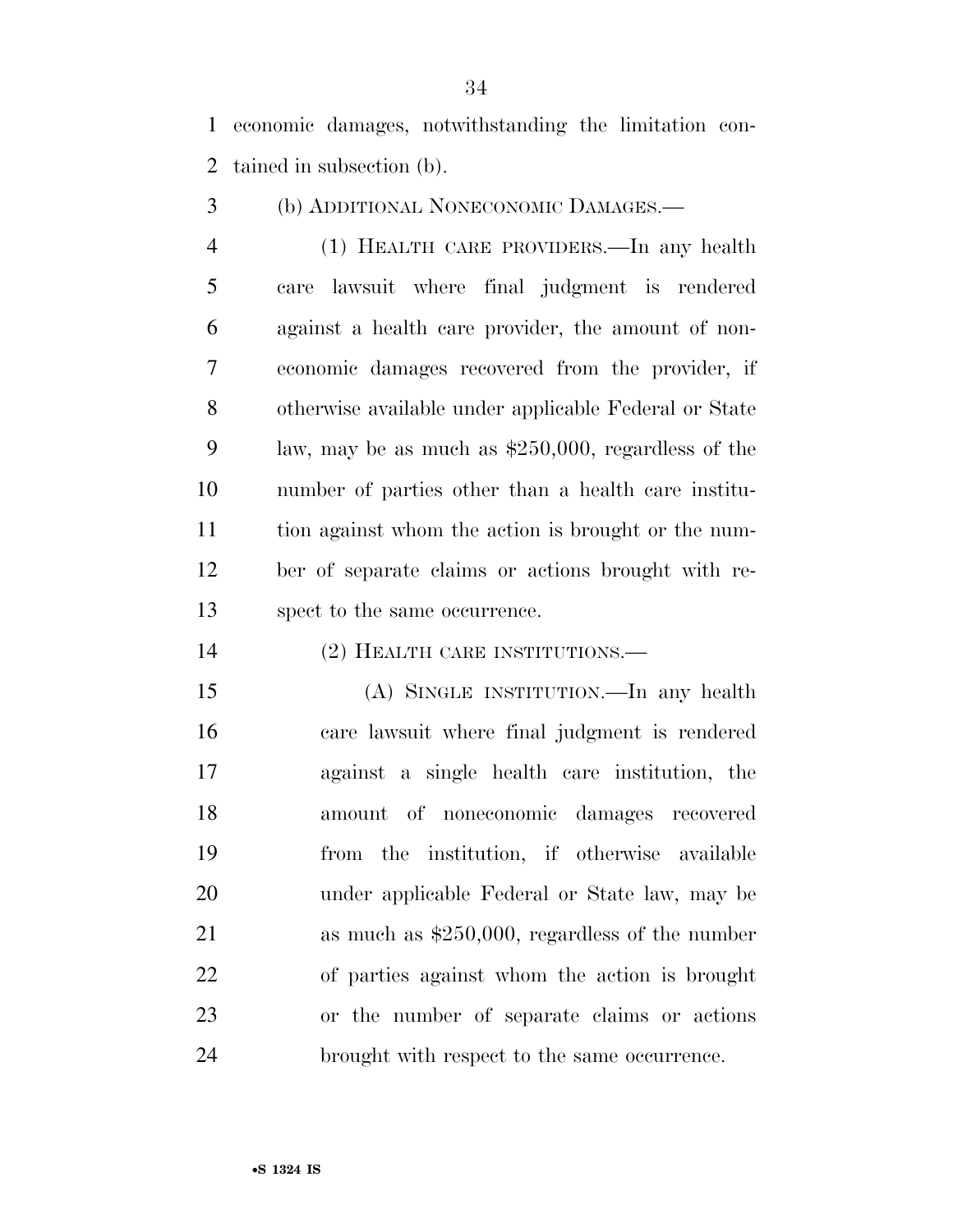(B) MULTIPLE INSTITUTIONS.—In any health care lawsuit where final judgment is ren- dered against more than one health care insti- tution, the amount of noneconomic damages re- covered from each institution, if otherwise avail- able under applicable Federal or State law, may be as much as \$250,000, regardless of the number of parties against whom the action is brought or the number of separate claims or ac- tions brought with respect to the same occur- rence, except that the total amount recovered from all such institutions in such lawsuit shall 13 not exceed \$500,000. (c) NO DISCOUNT OF AWARD FOR NONECONOMIC DAMAGES.—In any health care lawsuit— (1) an award for future noneconomic damages shall not be discounted to present value; (2) the jury shall not be informed about the maximum award for noneconomic damages under 20 subsection (b); (3) an award for noneconomic damages in ex- cess of the limitations provided for in subsection (b) shall be reduced either before the entry of judgment, or by amendment of the judgment after entry of judgment, and such reduction shall be made before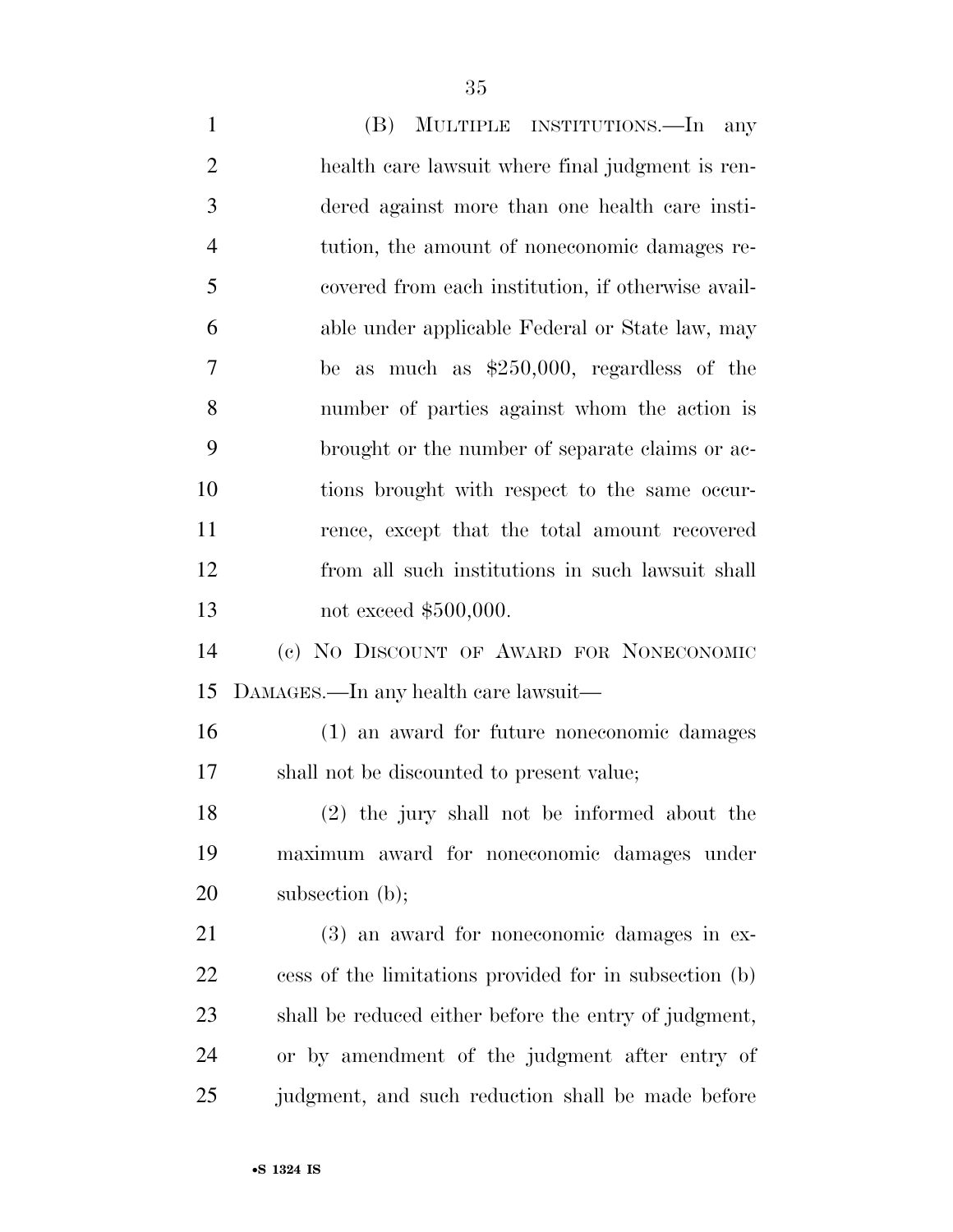accounting for any other reduction in damages re-2 quired by law; and

 (4) if separate awards are rendered for past and future noneconomic damages and the combined awards exceed the limitations described in subsection (b), the future noneconomic damages shall be re-duced first.

 (d) FAIR SHARE RULE.—In any health care lawsuit, each party shall be liable for that party's several share of any damages only and not for the share of any other person. Each party shall be liable only for the amount of damages allocated to such party in direct proportion to such party's percentage of responsibility. A separate judg- ment shall be rendered against each such party for the amount allocated to such party. For purposes of this sec- tion, the trier of fact shall determine the proportion of responsibility of each party for the claimant's harm.

### **SEC. 126. MAXIMIZING PATIENT RECOVERY.**

 (a) COURT SUPERVISION OF SHARE OF DAMAGES ACTUALLY PAID TO CLAIMANTS.—

 (1) IN GENERAL.—In any health care lawsuit, the court shall supervise the arrangements for pay- ment of damages to protect against conflicts of in-terest that may have the effect of reducing the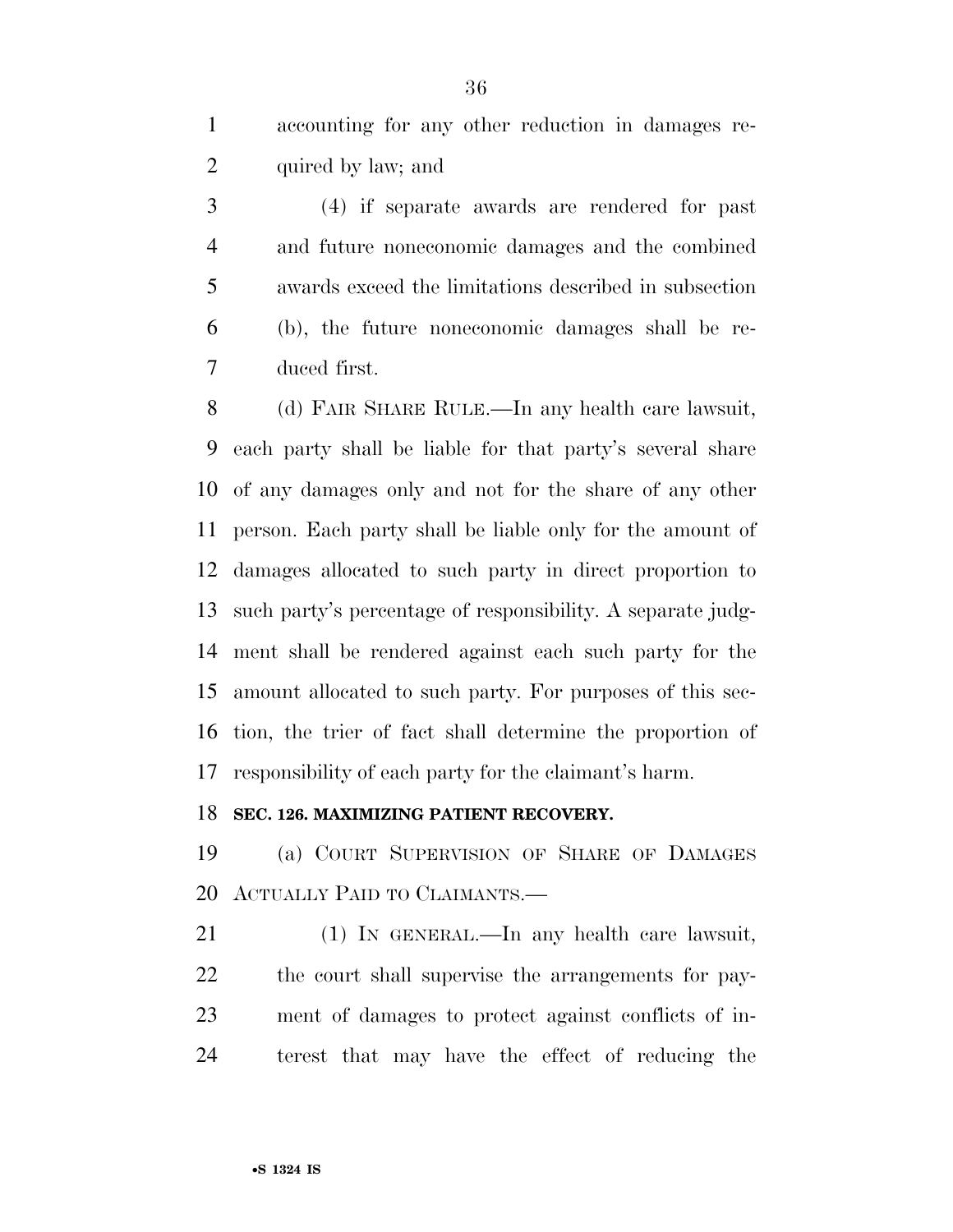amount of damages awarded that are actually paid to claimants.

3 (2) CONTINGENCY FEES.—

 (A) IN GENERAL.—In any health care law- suit in which the attorney for a party claims a financial stake in the outcome by virtue of a contingent fee, the court shall have the power to restrict the payment of a claimant's damage recovery to such attorney, and to redirect such damages to the claimant based upon the inter-ests of justice and principles of equity.

 (B) LIMITATION.—The total of all contin- gent fees for representing all claimants in a health care lawsuit shall not exceed the fol-lowing limits:

 (i) 40 percent of the first \$50,000 re-17 covered by the claimant(s).

18 (ii)  $33\frac{1}{3}$  percent of the next \$50,000 19 recovered by the claimant(s).

20 (iii) 25 percent of the next \$500,000 21 recovered by the claimant(s).

22 (iv) 15 percent of any amount by 23 which the recovery by the claimant(s) is in excess of \$600,000.

(b) APPLICABILITY.—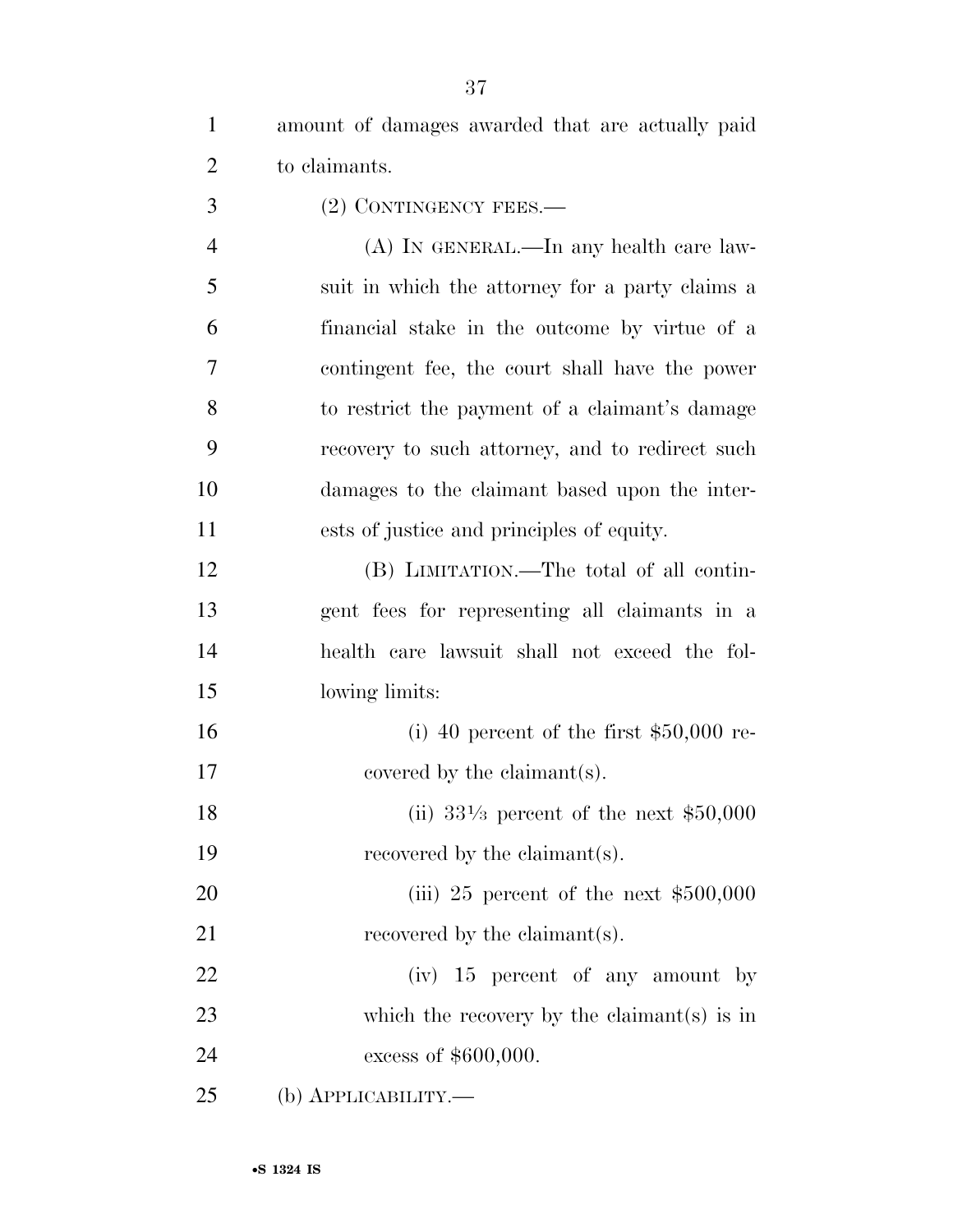| $\mathbf{1}$   | (1) IN GENERAL.—The limitations in subsection         |
|----------------|-------------------------------------------------------|
| 2              | (a) shall apply whether the recovery is by judgment,  |
| 3              | settlement, mediation, arbitration, or any other form |
| $\overline{4}$ | of alternative dispute resolution.                    |
| 5              | (2) MINORS.—In a health care lawsuit involving        |
| 6              | a minor or incompetent person, a court retains the    |
| 7              | authority to authorize or approve a fee that is less  |
| 8              | than the maximum permitted under this section.        |
| 9              | (c) EXPERT WITNESSES.—                                |
| 10             | (1) REQUIREMENT.—No individual shall be               |
| 11             | qualified to testify as an expert witness concerning  |
| 12             | issues of negligence in any health care lawsuit       |
| 13             | against a defendant unless such individual—           |
| 14             | (A) except as required under paragraph                |
| 15             | $(2)$ , is a health care professional who-            |
| 16             | (i) is appropriately credentialed or li-              |
| 17             | censed in 1 or more States to deliver                 |
| 18             | health care services; and                             |
| 19             | (ii) typically treats the diagnosis or                |
| 20             | condition or provides the type of treatment           |
| 21             | under review; and                                     |
| 22             | (B) can demonstrate by competent evi-                 |
| 23             | dence that, as a result of training, education,       |
| 24             | knowledge, and experience in the evaluation, di-      |
| 25             | agnosis, and treatment of the disease or injury       |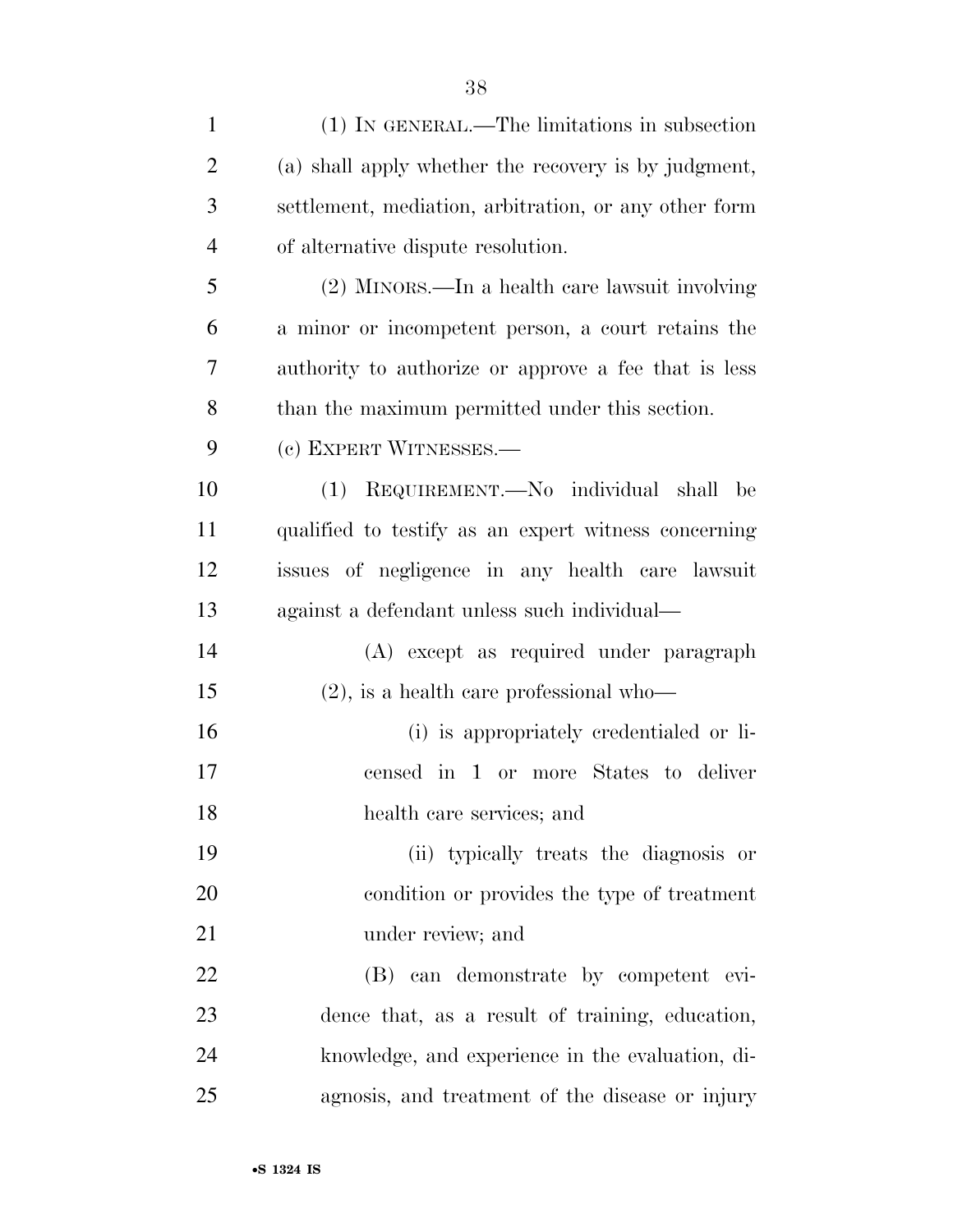which is the subject matter of the lawsuit against the defendant, the individual was sub- stantially familiar with applicable standards of care and practice as they relate to the act or omission which is the subject of the lawsuit on the date of the incident.

 (2) PHYSICIAN REVIEW.—In a health care law- suit, if the claim of the plaintiff involved treatment that is recommended or provided by a physician (allopathic or osteopathic), an individual shall not be qualified to be an expert witness under this sub- section with respect to issues of negligence con- cerning such treatment unless such individual is a physician.

 (3) SPECIALTIES AND SUBSPECIALTIES.—With respect to a lawsuit described in paragraph (1), a court shall not permit an expert in one medical spe- cialty or subspecialty to testify against a defendant in another medical specialty or subspecialty unless, in addition to a showing of substantial familiarity in 21 accordance with paragraph  $(1)(B)$ , there is a show- ing that the standards of care and practice in the two specialty or subspecialty fields are similar.

 (4) LIMITATION.—The limitations in this sub-section shall not apply to expert witnesses testifying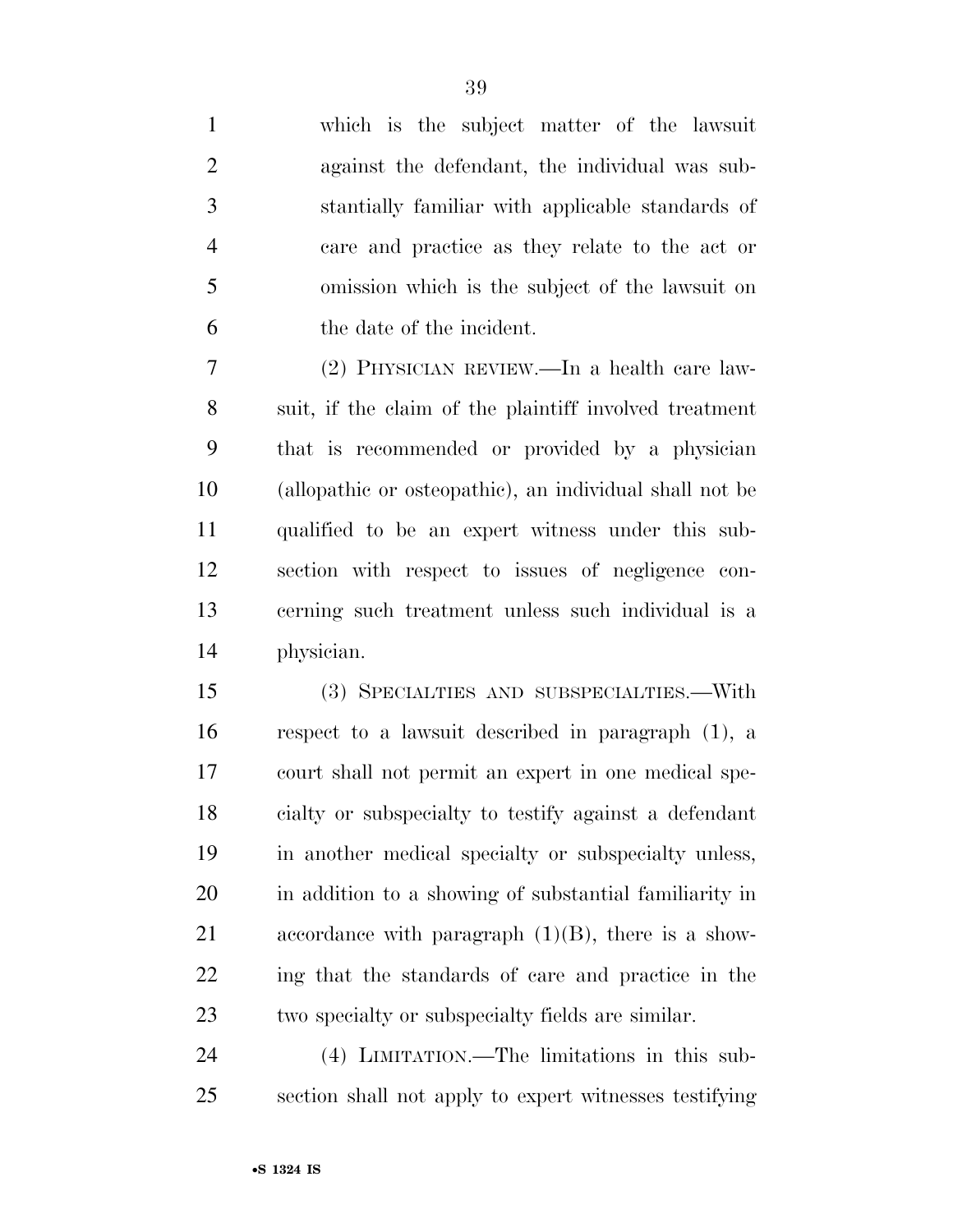|   | as to the degree or permanency of medical or phys- |
|---|----------------------------------------------------|
| 2 | ical impairment.                                   |

#### **SEC. 127. ADDITIONAL HEALTH BENEFITS.**

 (a) IN GENERAL.—The amount of any damages re- ceived by a claimant in any health care lawsuit shall be reduced by the court by the amount of any collateral source benefits to which the claimant is entitled, less any insurance premiums or other payments made by the claim- ant (or by the spouse, parent, child, or legal guardian of the claimant) to obtain or secure such benefits.

 (b) PRESERVATION OF CURRENT LAW.—Where a payor of collateral source benefits has a right of recovery by reimbursement or subrogation and such right is per- mitted under Federal or State law, subsection (a) shall not apply.

 (c) APPLICATION OF PROVISION.—This section shall apply to any health care lawsuit that is settled or resolved by a fact finder.

#### **SEC. 128. PUNITIVE DAMAGES.**

#### 20 (a) PUNITIVE DAMAGES PERMITTED.—

 (1) IN GENERAL.—Punitive damages may, if otherwise available under applicable State or Federal law, be awarded against any person in a health care lawsuit only if it is proven by clear and convincing evidence that such person acted with malicious in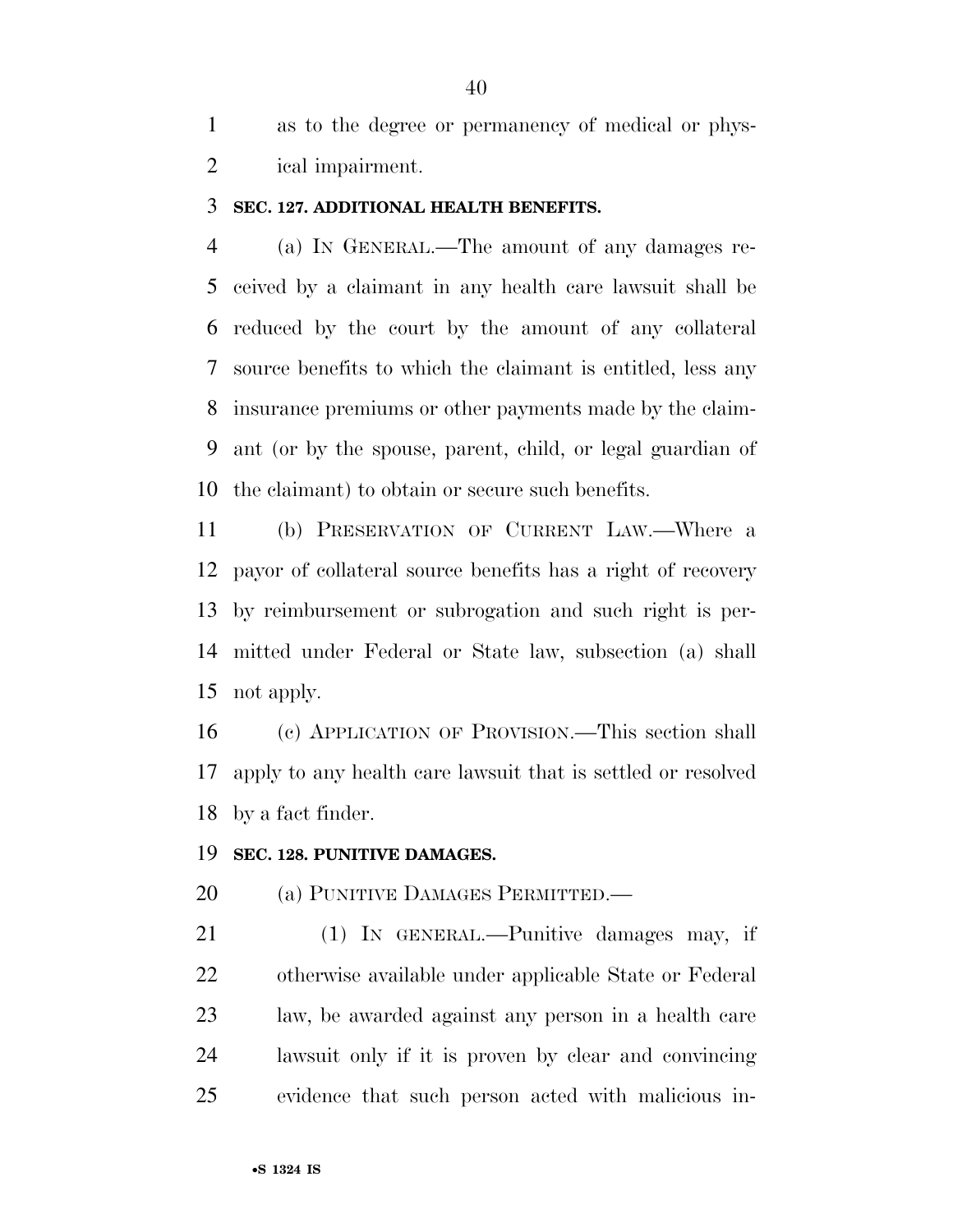tent to injure the claimant, or that such person de- liberately failed to avoid unnecessary injury that such person knew the claimant was substantially certain to suffer.

 (2) FILING OF LAWSUIT.—No demand for puni- tive damages shall be included in a health care law- suit as initially filed. A court may allow a claimant to file an amended pleading for punitive damages only upon a motion by the claimant and after a find- ing by the court, upon review of supporting and op- posing affidavits or after a hearing, after weighing the evidence, that the claimant has established by a substantial probability that the claimant will prevail on the claim for punitive damages.

 (3) SEPARATE PROCEEDING.—At the request of any party in a health care lawsuit, the trier of fact shall consider in a separate proceeding—

 (A) whether punitive damages are to be awarded and the amount of such award; and

 (B) the amount of punitive damages fol-lowing a determination of punitive liability.

 If a separate proceeding is requested, evidence rel- evant only to the claim for punitive damages, as de-termined by applicable State law, shall be inadmis-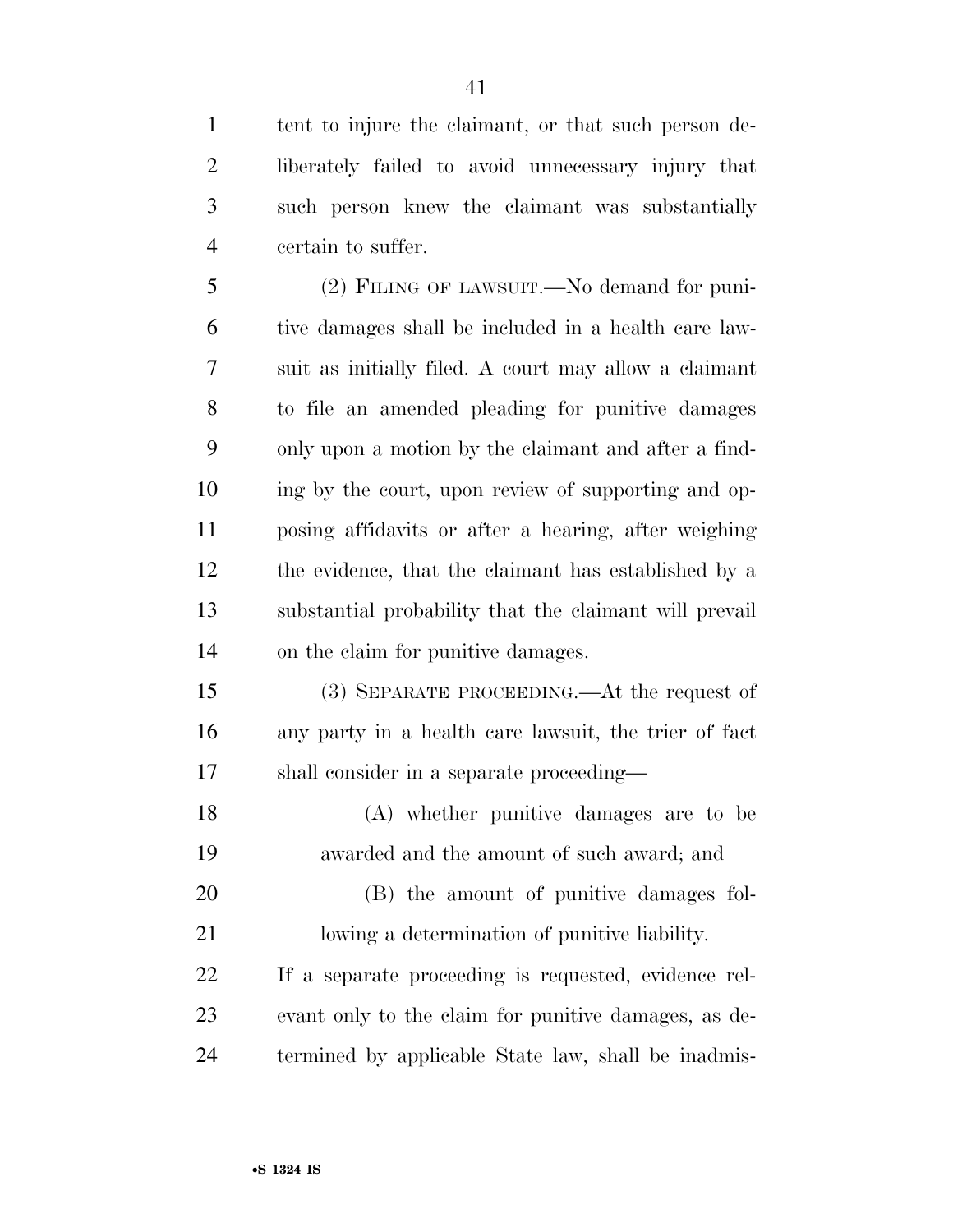| $\mathbf{1}$   | sible in any proceeding to determine whether com-    |
|----------------|------------------------------------------------------|
| $\overline{2}$ | pensatory damages are to be awarded.                 |
| 3              | (4) LIMITATION WHERE NO COMPENSATORY                 |
| $\overline{4}$ | DAMAGES ARE AWARDED.—In any health care law-         |
| 5              | suit where no judgment for compensatory damages      |
| 6              | is rendered against a person, no punitive damages    |
| 7              | may be awarded with respect to the claim in such     |
| 8              | lawsuit against such person.                         |
| 9              | (b) DETERMINING AMOUNT OF PUNITIVE DAM-              |
| 10             | $AGES$ .                                             |
| 11             | (1) FACTORS CONSIDERED.—In determining               |
| 12             | the amount of punitive damages under this section,   |
| 13             | the trier of fact shall consider only the following: |
| 14             | (A) the severity of the harm caused by the           |
| 15             | conduct of such party;                               |
| 16             | (B) the duration of the conduct or any               |
| 17             | concealment of it by such party;                     |
| 18             | (C) the profitability of the conduct to such         |
| 19             | party;                                               |
| 20             | (D) the number of products sold or med-              |
| 21             | ical procedures rendered for compensation, as        |
| 22             | the case may be, by such party, of the kind          |
| 23             | causing the harm complained of by the claim-         |
| 24             | ant;                                                 |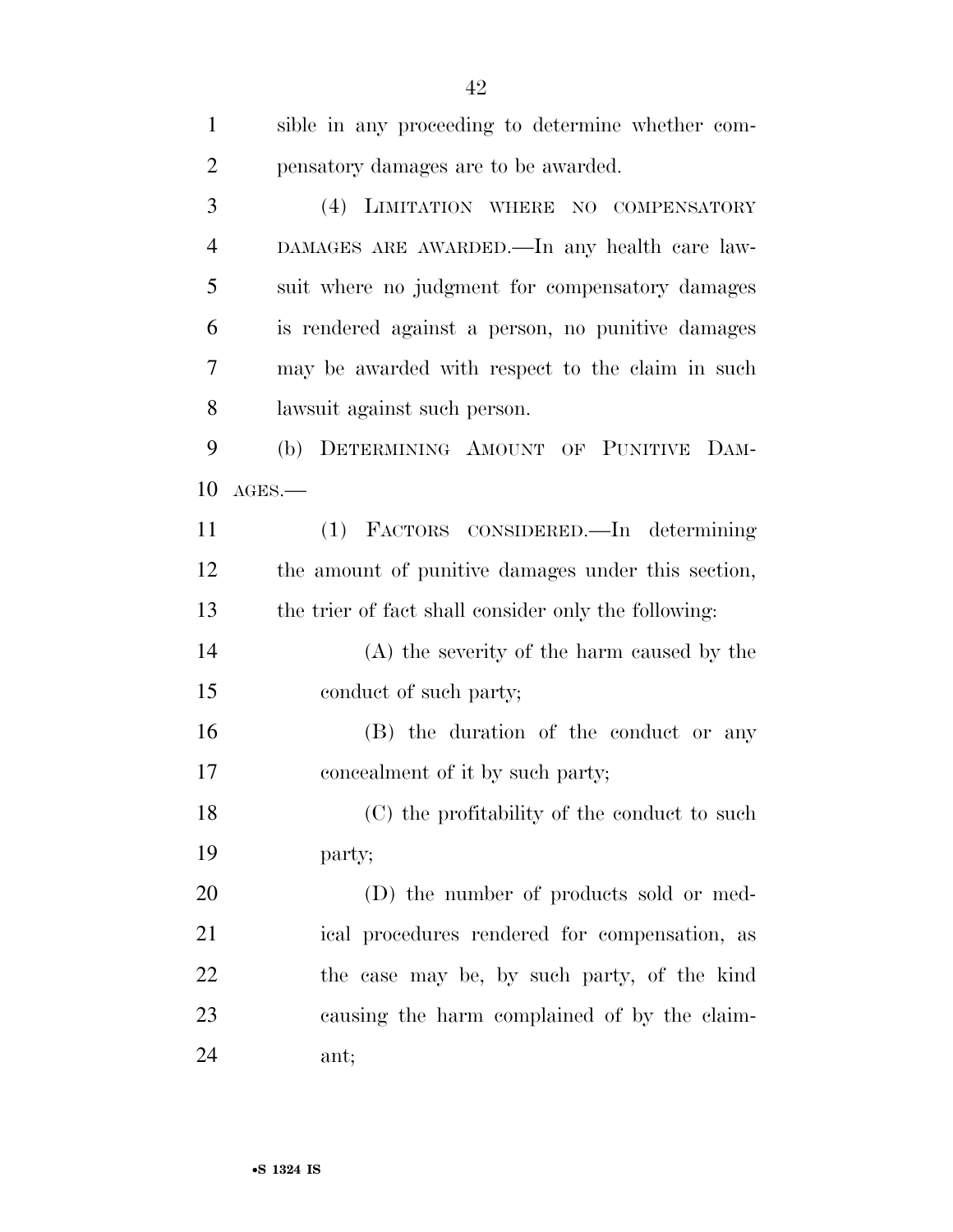| $\mathbf{1}$   | (E) any criminal penalties imposed on such             |
|----------------|--------------------------------------------------------|
| $\overline{2}$ | party, as a result of the conduct complained of        |
| 3              | by the claimant; and                                   |
| $\overline{4}$ | (F) the amount of any civil fines assessed             |
| 5              | against such party as a result of the conduct          |
| 6              | complained of by the claimant.                         |
| 7              | (2) MAXIMUM AWARD.—The amount of punitive              |
| 8              | damages awarded in a health care lawsuit may not       |
| 9              | exceed an amount equal to two times the amount of      |
| 10             | economic damages awarded in the lawsuit or             |
| 11             | $$250,000$ , whichever is greater. The jury shall not  |
| 12             | be informed of the limitation under the preceding      |
| 13             | sentence.                                              |
| 14             | (c) LIABILITY OF HEALTH CARE PROVIDERS.—               |
| 15             | $(1)$ In GENERAL.—A health care provider who           |
| 16             | prescribes, or who dispenses pursuant to a prescrip-   |
| 17             | tion, a drug, biological product, or medical device    |
| 18             | approved by the Food and Drug Administration, for      |
| 19             | an approved indication of the drug, biological prod-   |
| <b>20</b>      | uct, or medical device, shall not be named as a party  |
| 21             | to a product liability lawsuit invoking such drug, bi- |
| 22             | ological product, or medical device and shall not be   |
| 23             | liable to a claimant in a class action lawsuit against |
|                |                                                        |
| 24             | the manufacturer, distributor, or product seller of    |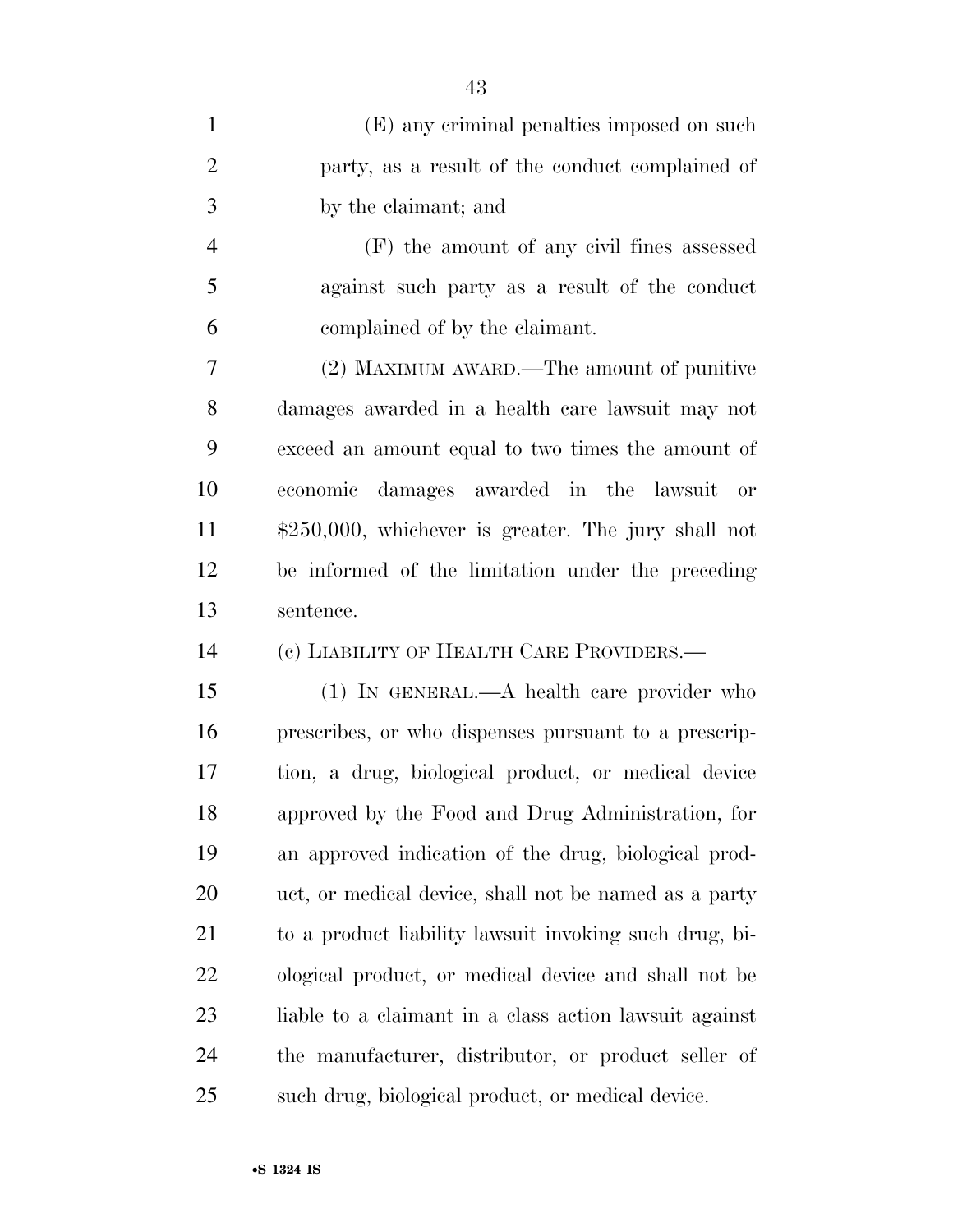(2) MEDICAL PRODUCT.—The term ''medical product'' means a drug or device intended for hu- mans. The terms ''drug'' and ''device'' have the 4 meanings given such terms in sections  $201(g)(1)$  and 201(h) of the Federal Food, Drug and Cosmetic Act (21 U.S.C. 321), respectively, including any compo- nent or raw material used therein, but excluding health care services.

# **SEC. 129. AUTHORIZATION OF PAYMENT OF FUTURE DAM- AGES TO CLAIMANTS IN HEALTH CARE LAW-SUITS.**

 (a) IN GENERAL.—In any health care lawsuit, if an award of future damages, without reduction to present value, equaling or exceeding \$50,000 is made against a party with sufficient insurance or other assets to fund a periodic payment of such a judgment, the court shall, at the request of any party, enter a judgment ordering that the future damages be paid by periodic payments in ac- cordance with the Uniform Periodic Payment of Judg- ments Act promulgated by the National Conference of Commissioners on Uniform State Laws.

 (b) APPLICABILITY.—This section applies to all ac- tions which have not been first set for trial or retrial be-fore the effective date of this subtitle.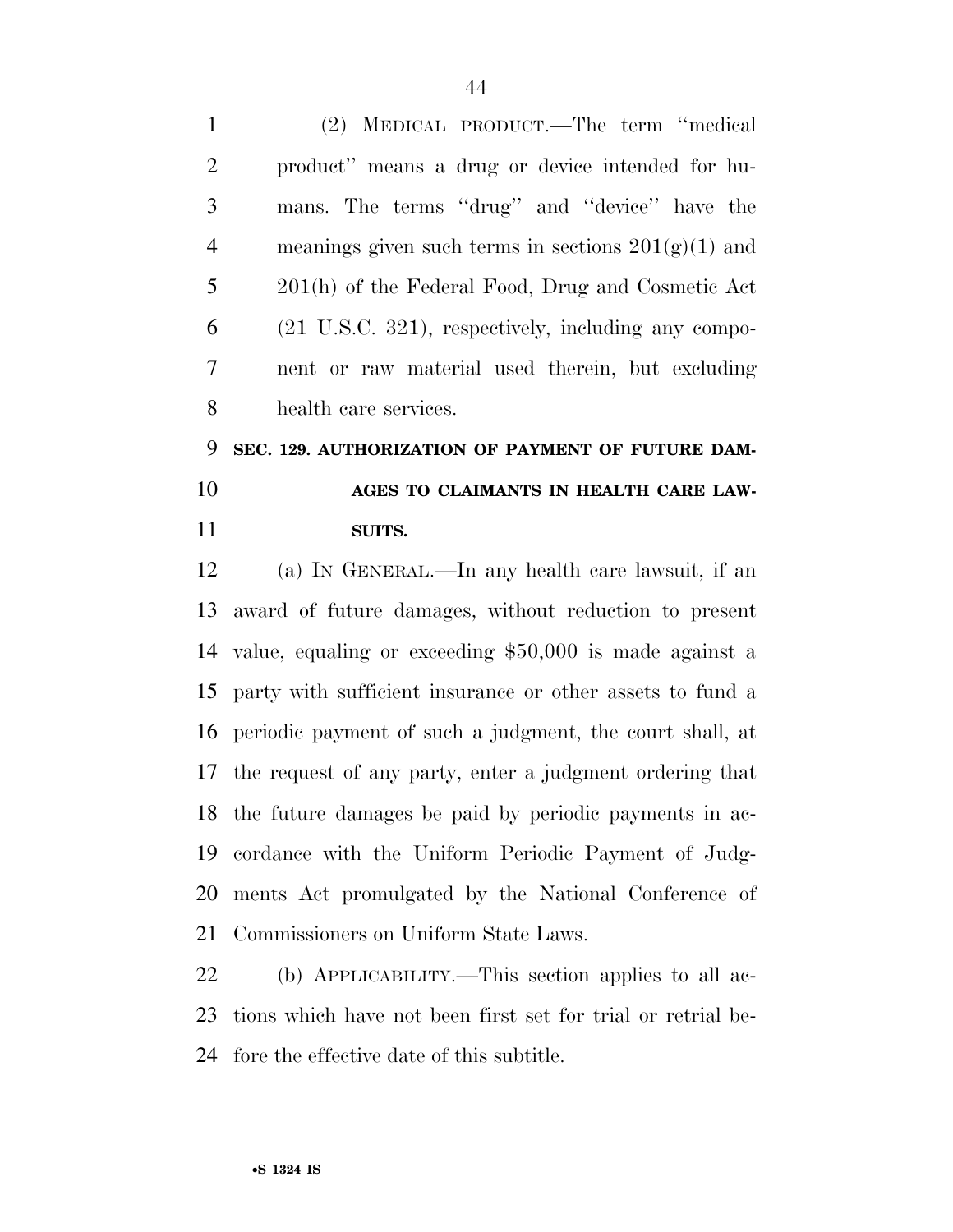(1) IN GENERAL.—To the extent that title XXI of the Public Health Service Act establishes a Fed- eral rule of law applicable to a civil action brought for a vaccine-related injury or death— (A) this subtitle shall not affect the appli- cation of the rule of law to such an action; and (B) any rule of law prescribed by this sub- title in conflict with a rule of law of such title XXI shall not apply to such action. (2) EXCEPTION.—If there is an aspect of a civil action brought for a vaccine-related injury or death to which a Federal rule of law under title XXI of the Public Health Service Act does not apply, then this subtitle or otherwise applicable law (as deter- mined under this subtitle) will apply to such aspect of such action.

(b) SMALLPOX VACCINE INJURY.—

20 (1) IN GENERAL.—To the extent that part C of 21 title II of the Public Health Service Act establishes a Federal rule of law applicable to a civil action brought for a smallpox vaccine-related injury or death—

 (A) this subtitle shall not affect the appli-cation of the rule of law to such an action; and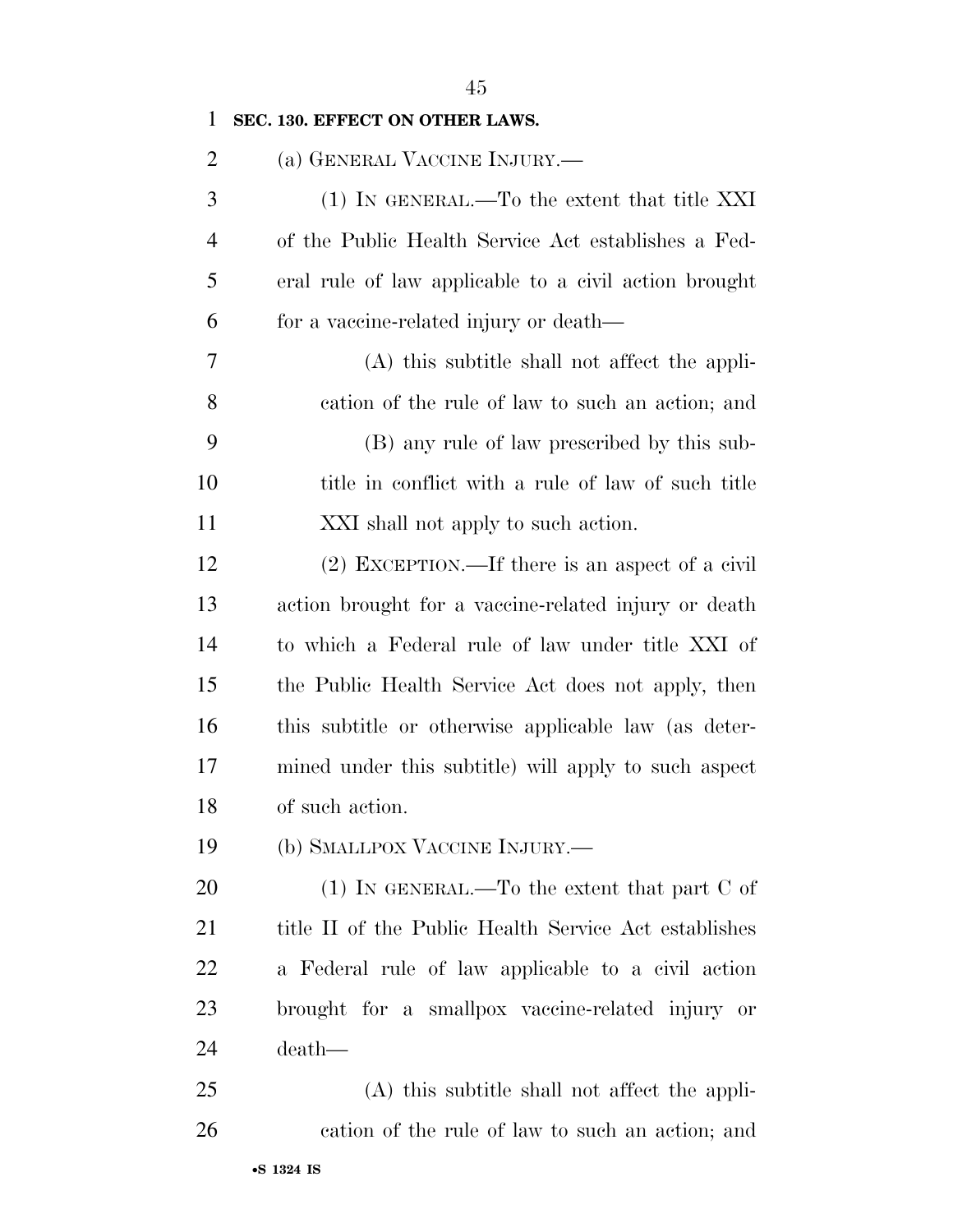| $\mathbf{1}$   | (B) any rule of law prescribed by this sub-           |
|----------------|-------------------------------------------------------|
| 2              | title in conflict with a rule of law of such part     |
| 3              | C shall not apply to such action.                     |
| $\overline{4}$ | $(2)$ EXCEPTION.—If there is an aspect of a civil     |
| 5              | action brought for a smallpox vaccine-related injury  |
| 6              | or death to which a Federal rule of law under part    |
| 7              | C of title II of the Public Health Service Act does   |
| 8              | not apply, then this subtitle or otherwise applicable |
| 9              | law (as determined under this subtitle) will apply to |
| 10             | such aspect of such action.                           |
|                |                                                       |

 (c) OTHER FEDERAL LAW.—Except as provided in this section, nothing in this subtitle shall be deemed to affect any defense available, or any limitation on liability that applies to, a defendant in a health care lawsuit or action under any other provision of Federal law.

## **SEC. 131. STATE FLEXIBILITY AND PROTECTION OF STATES' RIGHTS.**

 (a) HEALTH CARE LAWSUITS.—The provisions gov- erning health care lawsuits set forth in this subtitle shall preempt, subject to subsections (b) and (c), State law to the extent that State law prevents the application of any provisions of law established by or under this subtitle. The provisions governing health care lawsuits set forth in this subtitle supersede chapter 171 of title 28, United States Code, to the extent that such chapter—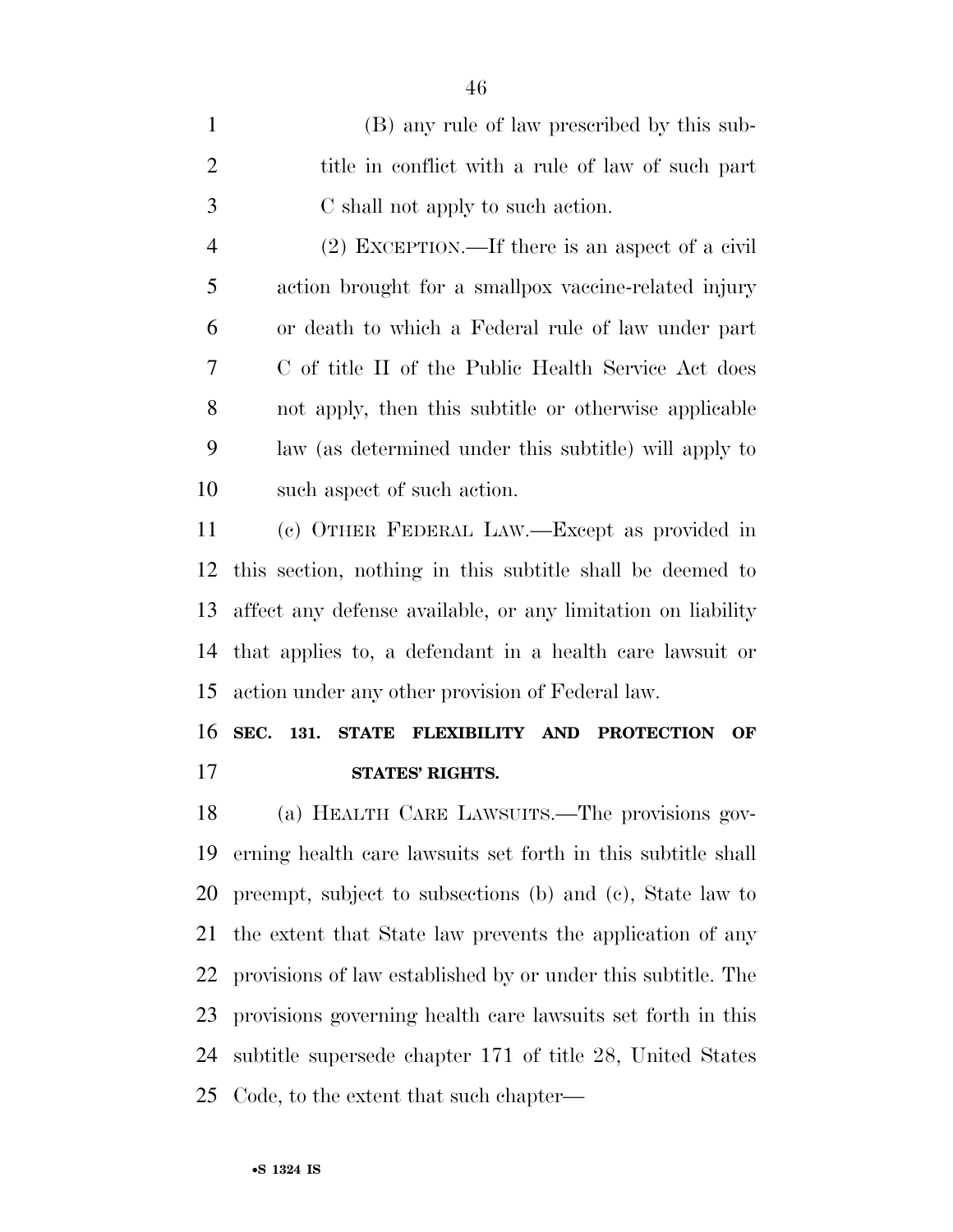(1) provides for a greater amount of damages or contingent fees, a longer period in which a health care lawsuit may be commenced, or a reduced appli- cability or scope of periodic payment of future dam-ages, than provided in this subtitle; or

 (2) prohibits the introduction of evidence re-garding collateral source benefits.

 (b) PREEMPTION OF CERTAIN STATE LAWS.—No provision of this subtitle shall be construed to preempt any State law (whether effective before, on, or after the date of the enactment of this subtitle) that specifies a par- ticular monetary amount of compensatory or punitive damages (or the total amount of damages) that may be awarded in a health care lawsuit, regardless of whether such monetary amount is greater or lesser than is provided for under this subtitle, notwithstanding section 125(a).

 (c) PROTECTION OF STATES' RIGHTS AND OTHER LAWS.—

 (1) IN GENERAL.—Any issue that is not gov- erned by a provision of law established by or under this subtitle (including the State standards of neg- ligence) shall be governed by otherwise applicable Federal or State law.

 (2) RULE OF CONSTRUCTION.—Nothing in this subtitle shall be construed to—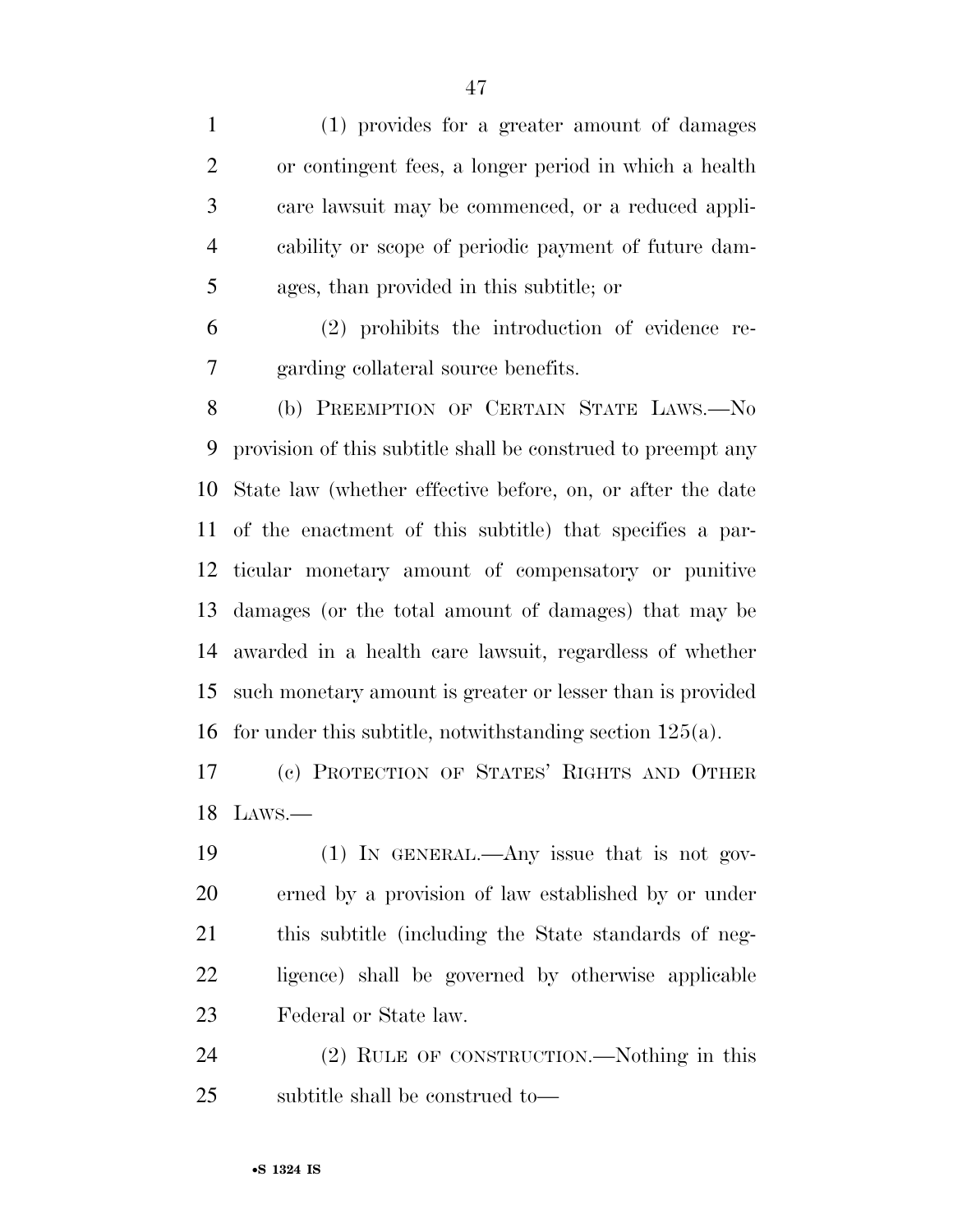| $\mathbf{1}$   | (A) preempt or supersede any Federal or           |
|----------------|---------------------------------------------------|
| $\overline{2}$ | State law that imposes greater procedural or      |
| 3              | substantive protections (such as a shorter stat-  |
| $\overline{4}$ | ute of limitations) for a health care provider or |
| 5              | health care institution from liability, loss, or  |
| 6              | damages than those provided by this subtitle;     |
| 7              | (B) preempt or supercede any State law            |
| 8              | that permits and provides for the enforcement     |
| 9              | of any arbitration agreement related to a health  |
| 10             | care liability claim whether enacted prior to or  |
| 11             | after the date of enactment of this subtitle;     |
| 12             | (C) create a cause of action that is not          |
| 13             | otherwise available under Federal or State law;   |
| 14             | <b>or</b>                                         |
| 15             | (D) affect the scope of preemption of any         |

other Federal law.

#### **SEC. 132. APPLICABILITY; EFFECTIVE DATE.**

 This subtitle shall apply to any health care lawsuit brought in a Federal or State court, or subject to an alter- native dispute resolution system, that is initiated on or after the date of the enactment of this subtitle, except that any health care lawsuit arising from an injury occurring prior to the date of enactment of this subtitle shall be gov- erned by the applicable statute of limitations provisions in effect at the time the injury occurred.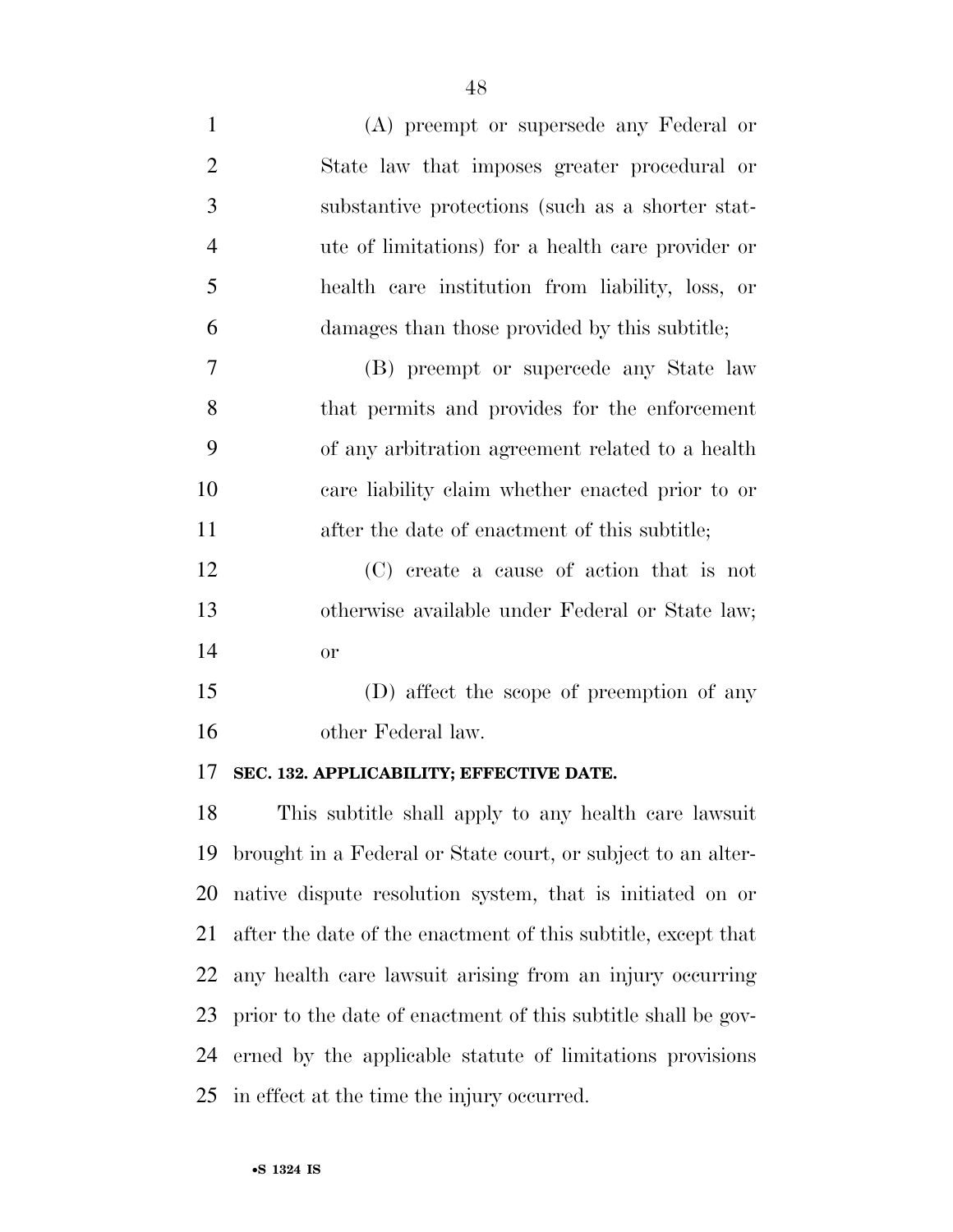# **TITLE II—ENHANCEMENT OF IN- SURANCE MARKETS FOR ALL AMERICANS Subtitle A—Elimination of Barriers SEC. 201. SHORT TITLE.**  This title may be cited as ''Health Care Choice Act 7 of ". **SEC. 202. SPECIFICATION OF CONSTITUTIONAL AUTHORITY FOR ENACTMENT OF LAW.**  This title is enacted pursuant to the power granted Congress under article I, section 8, clause 3, of the United States Constitution. **SEC. 203. FINDINGS.**  Congress finds the following: (1) The application of numerous and significant variations in State law impacts the ability of insur- ers to offer, and individuals to obtain, affordable in- dividual health insurance coverage, thereby impeding commerce in individual health insurance coverage. (2) Individual health insurance coverage is in- creasingly offered through the Internet, other elec- tronic means, and by mail, all of which are inher-ently part of interstate commerce.

 (3) In response to these issues, it is appropriate to encourage increased efficiency in the offering of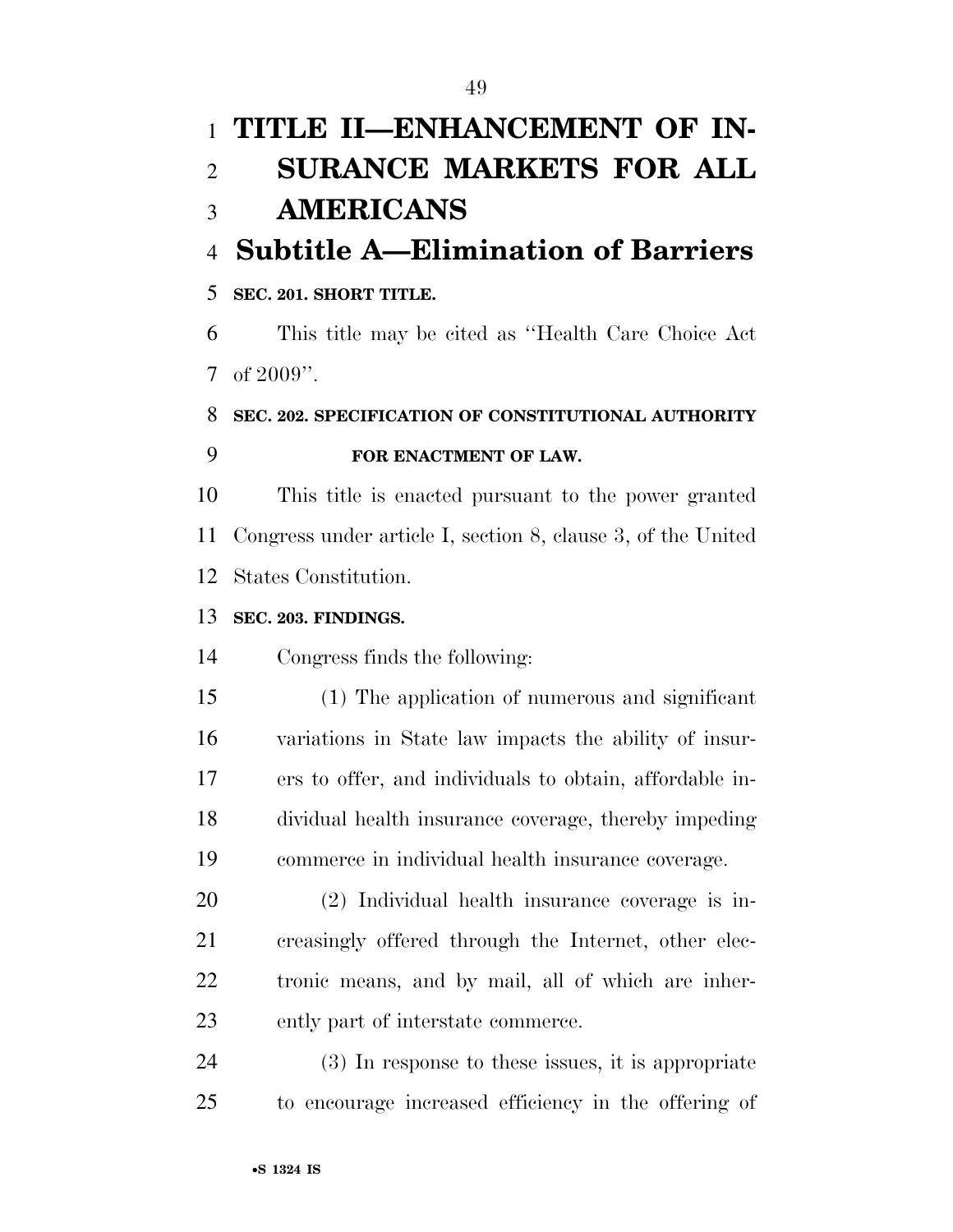individual health insurance coverage through a col- laborative approach by the States in regulating this coverage. (4) The establishment of risk-retention groups has provided a successful model for the sale of insur- ance across State lines, as the acts establishing those groups allow insurance to be sold in multiple States but regulated by a single State. **SEC. 204. COOPERATIVE GOVERNING OF INDIVIDUAL HEALTH INSURANCE COVERAGE.**  (a) IN GENERAL.—Title XXVII of the Public Health Service Act (42 U.S.C. 300gg et seq.) is amended by add- ing at the end the following new part: **''PART D—COOPERATIVE GOVERNING OF INDIVIDUAL HEALTH INSURANCE COVERAGE ''SEC. 2795. DEFINITIONS.**  ''In this part: 18 ''(1) PRIMARY STATE.—The term 'primary State' means, with respect to individual health insur- ance coverage offered by a health insurance issuer, the State designated by the issuer as the State whose covered laws shall govern the health insurance issuer in the sale of such coverage under this part. An issuer, with respect to a particular policy, may only designate one such State as its primary State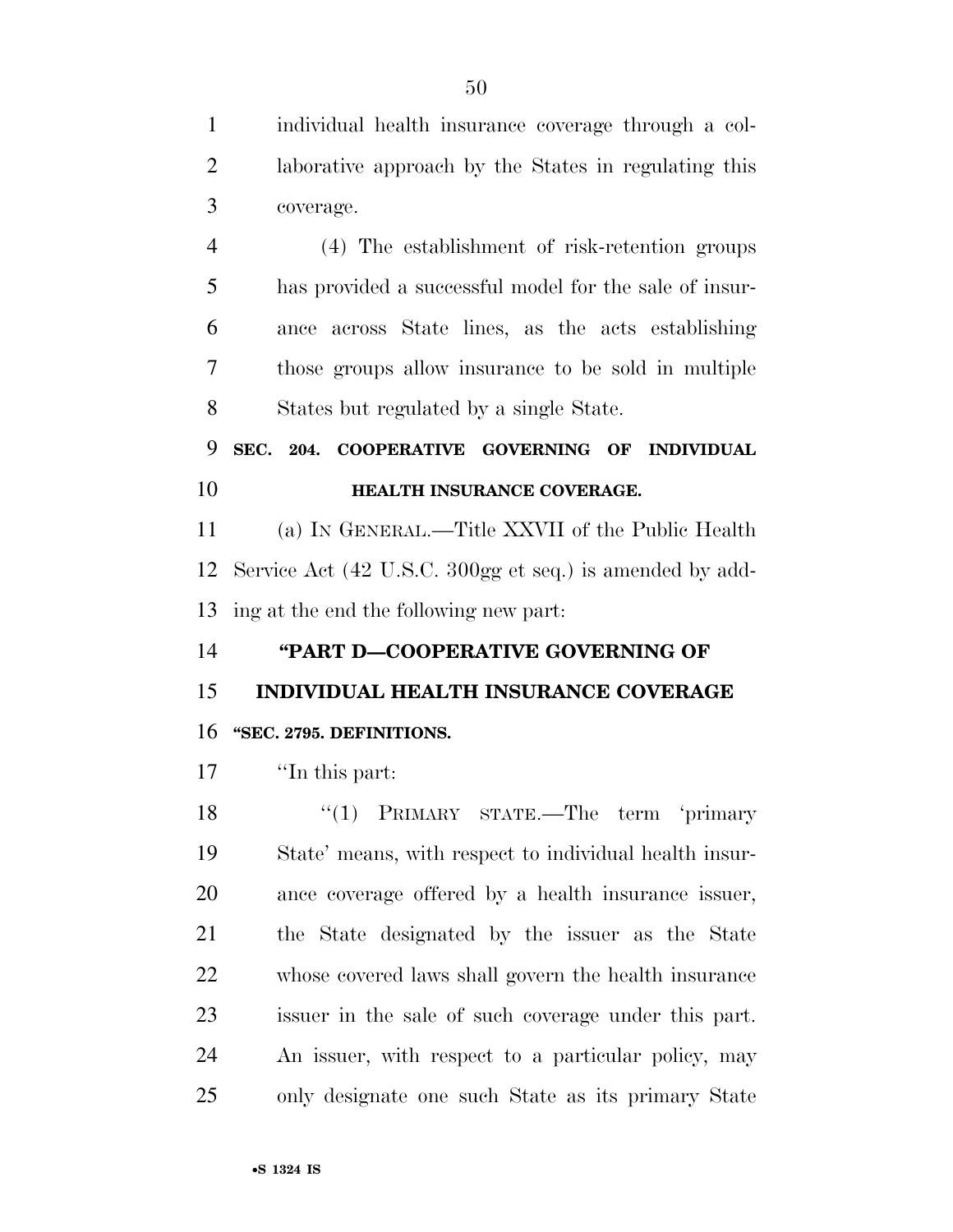with respect to all such coverage it offers. Such an issuer may not change the designated primary State with respect to individual health insurance coverage once the policy is issued, except that such a change may be made upon renewal of the policy. With re- spect to such designated State, the issuer is deemed to be doing business in that State.

8 "(2) SECONDARY STATE.—The term 'secondary State' means, with respect to individual health insur- ance coverage offered by a health insurance issuer, any State that is not the primary State. In the case of a health insurance issuer that is selling a policy in, or to a resident of, a secondary State, the issuer is deemed to be doing business in that secondary State.

 ''(3) HEALTH INSURANCE ISSUER.—The term 'health insurance issuer' has the meaning given such 18 term in section  $2791(b)(2)$ , except that such an issuer must be licensed in the primary State and be qualified to sell individual health insurance coverage in that State.

22 "(4) INDIVIDUAL HEALTH INSURANCE COV- ERAGE.—The term 'individual health insurance cov-erage' means health insurance coverage offered in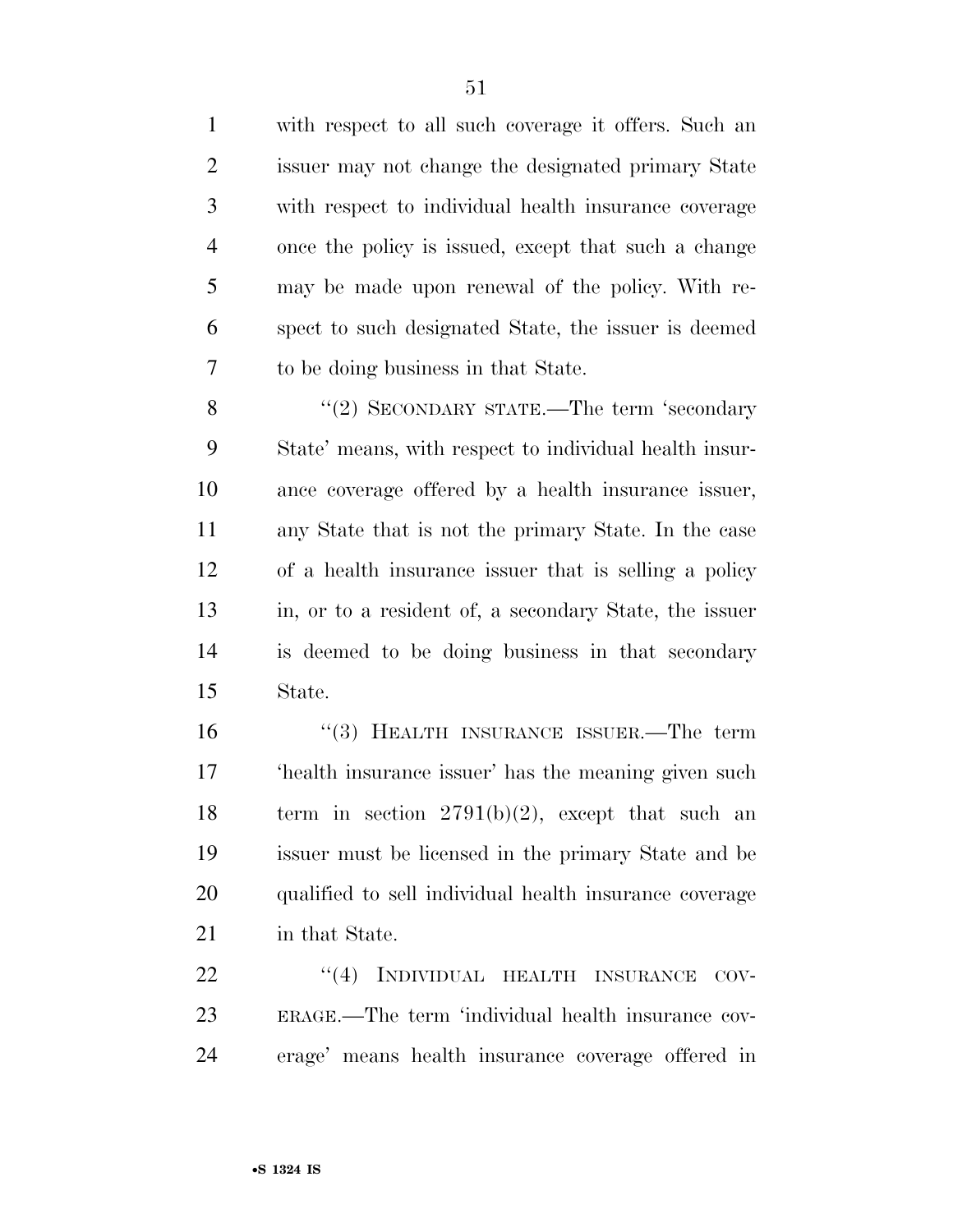the individual market, as defined in section 2  $2791(e)(1)$ .

3 "(5) APPLICABLE STATE AUTHORITY.—The term 'applicable State authority' means, with respect to a health insurance issuer in a State, the State in- surance commissioner or official or officials des- ignated by the State to enforce the requirements of 8 this title for the State with respect to the issuer. 9 "(6) HAZARDOUS FINANCIAL CONDITION.—The term 'hazardous financial condition' means that, based on its present or reasonably anticipated finan- cial condition, a health insurance issuer is unlikely to be able— 14 ''(A) to meet obligations to policyholders with respect to known claims and reasonably anticipated claims; or  $\langle G \rangle$  to pay other obligations in the normal course of business.  $\frac{1}{2}$  COVERED LAWS. 20 "(A) IN GENERAL.—The term 'covered laws' means the laws, rules, regulations, agree- ments, and orders governing the insurance busi- ness pertaining to— ''(i) individual health insurance cov-erage issued by a health insurance issuer;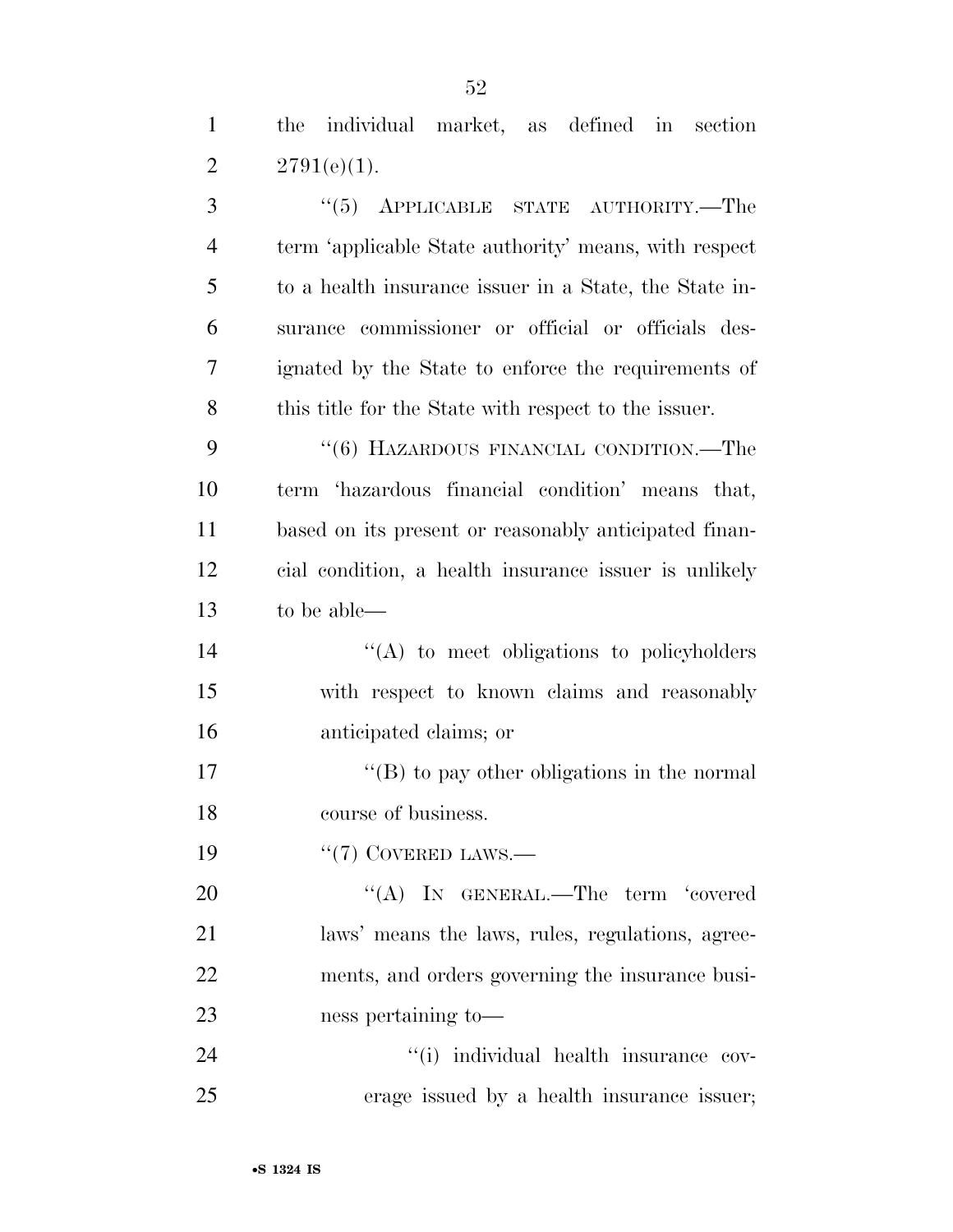| $\mathbf{1}$   | "(ii) the offer, sale, rating (including)        |
|----------------|--------------------------------------------------|
| $\overline{2}$ | medical underwriting), renewal, and              |
| 3              | issuance of individual health insurance cov-     |
| $\overline{4}$ | erage to an individual;                          |
| 5              | "(iii) the provision to an individual in         |
| 6              | relation to individual health insurance cov-     |
| $\overline{7}$ | erage of health care and insurance related       |
| 8              | services;                                        |
| 9              | "(iv) the provision to an individual in          |
| 10             | relation to individual health insurance cov-     |
| 11             | erage of management, operations, and in-         |
| 12             | vestment activities of a health insurance        |
| 13             | issuer; and                                      |
| 14             | $f'(v)$ the provision to an individual in        |
| 15             | relation to individual health insurance cov-     |
| 16             | erage of loss control and claims adminis-        |
| 17             | tration for a health insurance issuer with       |
| 18             | respect to liability for which the issuer pro-   |
| 19             | vides insurance.                                 |
| 20             | "(B) EXCEPTION.—Such term does not in-           |
| 21             | clude any law, rule, regulation, agreement, or   |
| 22             | order governing the use of care or cost manage-  |
| 23             | ment techniques, including any requirement re-   |
| 24             | lated to provider contracting, network access or |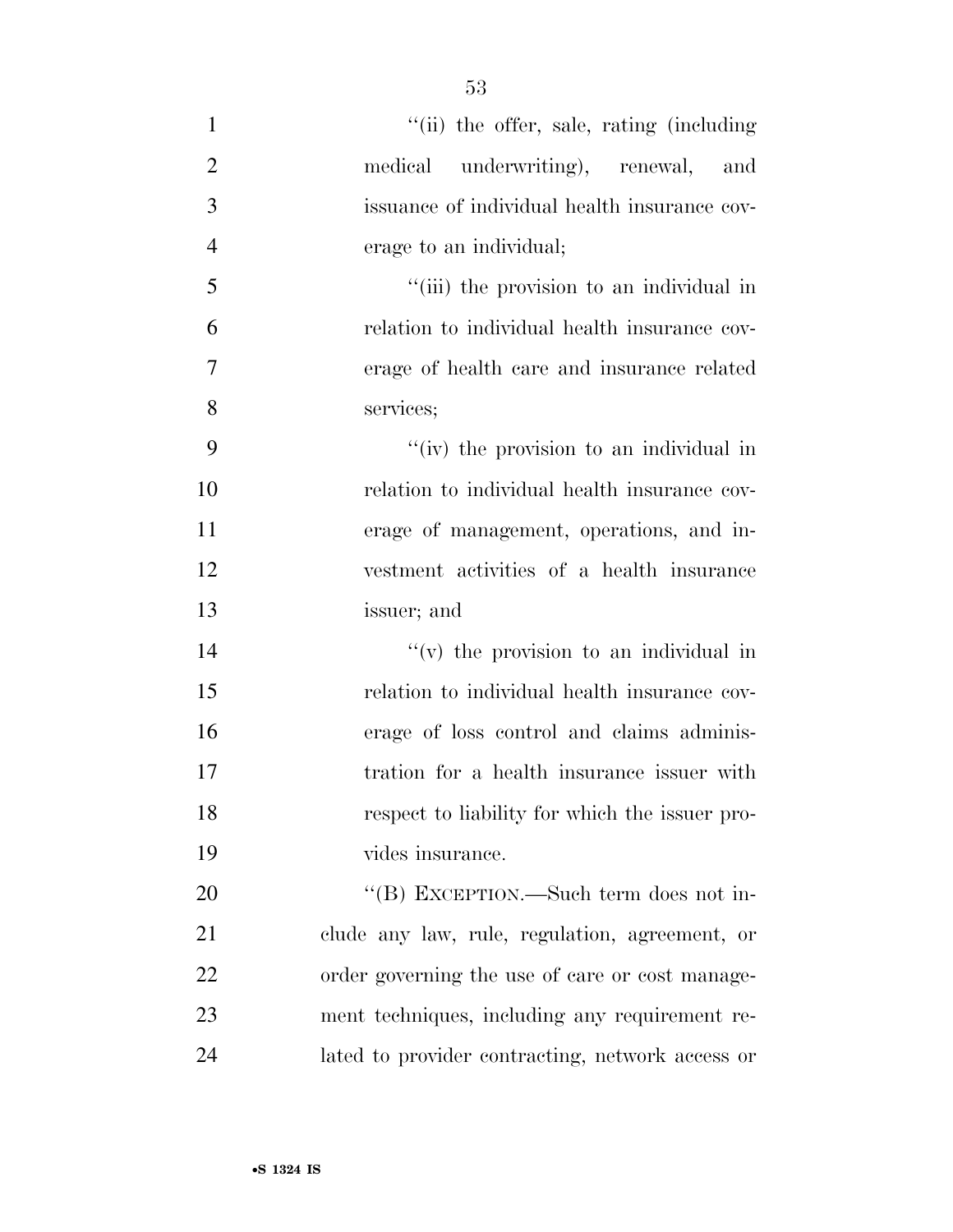| $\mathbf{1}$   | adequacy, health care data collection, or quality             |
|----------------|---------------------------------------------------------------|
| $\overline{2}$ | assurance.                                                    |
| 3              | "(8) STATE.—The term 'State' means the $50$                   |
| $\overline{4}$ | States and includes the District of Columbia, Puerto          |
| 5              | Rico, the Virgin Islands, Guam, American Samoa,               |
| 6              | and the Northern Mariana Islands.                             |
| 7              | UNFAIR CLAIMS SETTLEMENT<br>(9)<br>PRAC-                      |
| 8              | TICES.—The term 'unfair claims settlement prac-               |
| 9              | tices' means only the following practices:                    |
| 10             | "(A) Knowingly misrepresenting to claim-                      |
| 11             | ants and insured individuals relevant facts or                |
| 12             | policy provisions relating to coverage at issue.              |
| 13             | "(B) Failing to acknowledge with reason-                      |
| 14             | able promptness pertinent communications with                 |
| 15             | respect to claims arising under policies.                     |
| 16             | $\lq\lq$ <sup>c</sup> (C) Failing to adopt and implement rea- |
| 17             | sonable standards for the prompt investigation                |
| 18             | and settlement of claims arising under policies.              |
| 19             | "(D) Failing to effectuate prompt, fair,                      |
| 20             | and equitable settlement of claims submitted in               |
| 21             | which liability has become reasonably clear.                  |
| 22             | "(E) Refusing to pay claims without con-                      |
| 23             | ducting a reasonable investigation.                           |
| 24             | "(F) Failing to affirm or deny coverage of                    |
| 25             | claims within a reasonable period of time after               |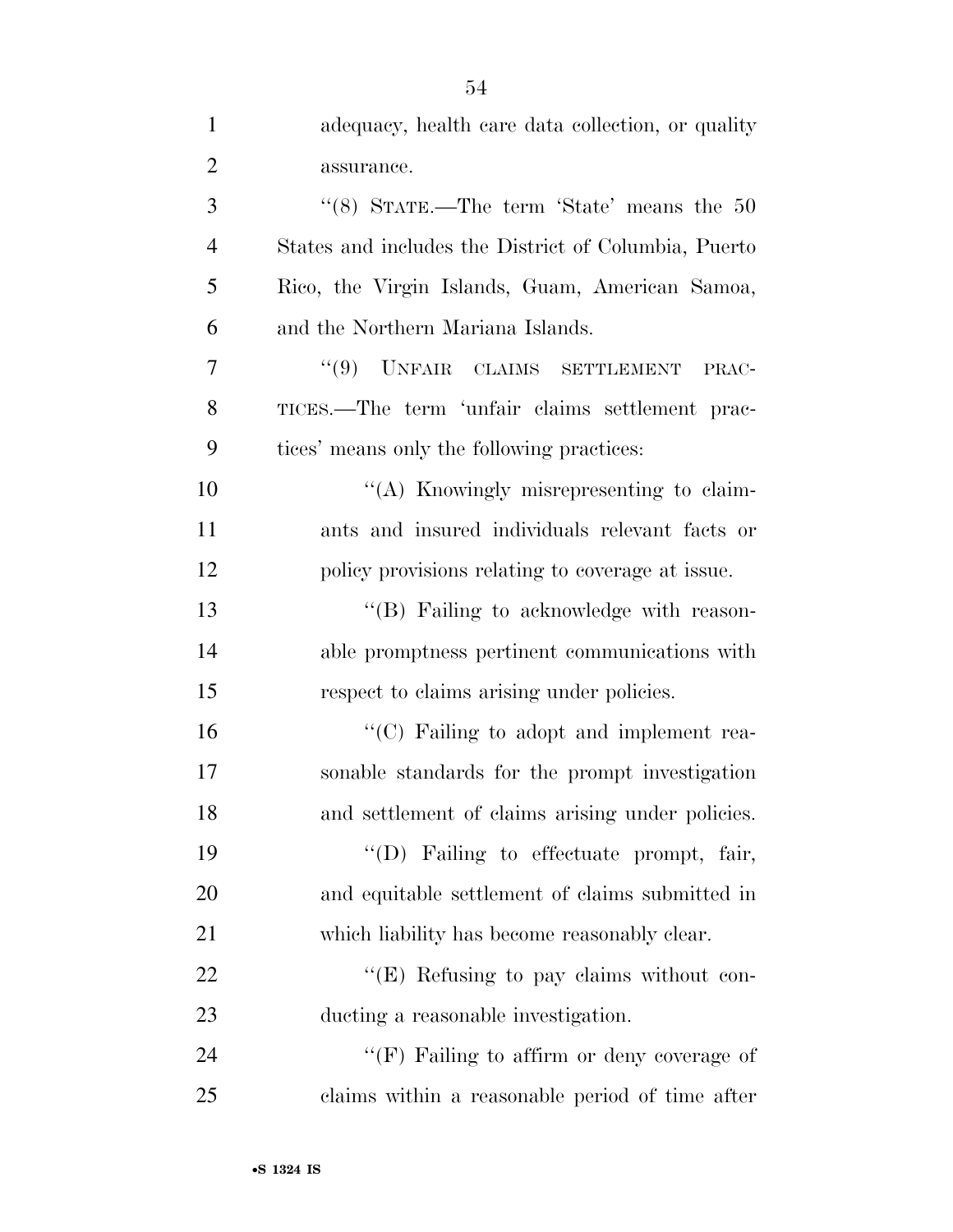having completed an investigation related to 2 those claims.

3 ''(G) A pattern or practice of compelling insured individuals or their beneficiaries to in- stitute suits to recover amounts due under its policies by offering substantially less than the amounts ultimately recovered in suits brought by them.

 ''(H) A pattern or practice of attempting to settle or settling claims for less than the amount that a reasonable person would believe the insured individual or his or her beneficiary was entitled by reference to written or printed advertising material accompanying or made part of an application.

 ''(I) Attempting to settle or settling claims on the basis of an application that was materi- ally altered without notice to, or knowledge or consent of, the insured.

20 "(J) Failing to provide forms necessary to present claims within 15 calendar days of a re- quests with reasonable explanations regarding their use.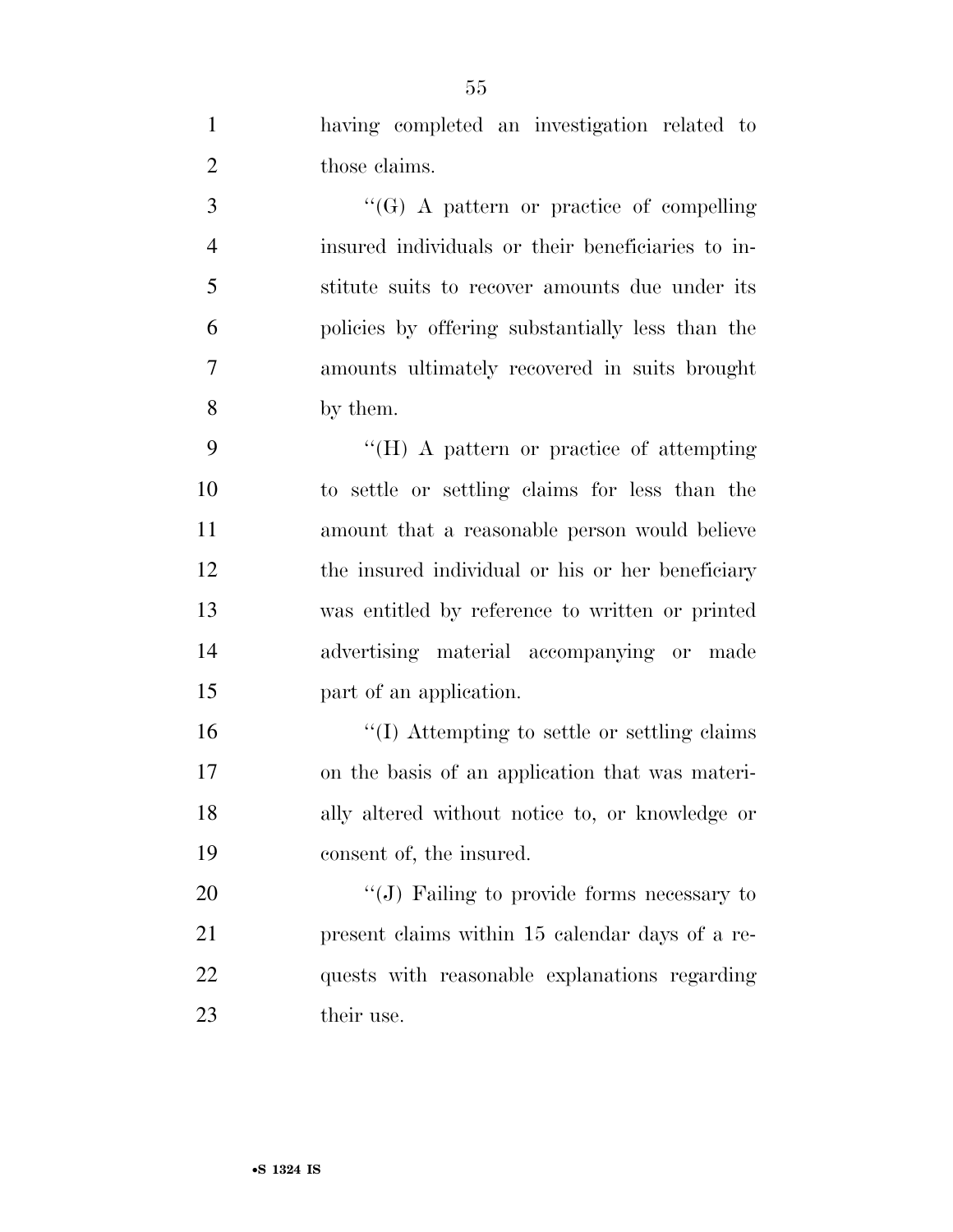| $\mathbf{1}$   | $H(K)$ Attempting to cancel a policy in less        |
|----------------|-----------------------------------------------------|
| $\overline{2}$ | time than that prescribed in the policy or by the   |
| 3              | law of the primary State.                           |
| $\overline{4}$ | " $(10)$ FRAUD AND ABUSE.—The term 'fraud           |
| 5              | and abuse' means an act or omission committed by    |
| 6              | a person who, knowingly and with intent to defraud, |
| 7              | commits, or conceals any material information con-  |
| 8              | cerning, one or more of the following:              |
| 9              | $\lq\lq$ . Presenting, causing to be presented      |
| 10             | or preparing with knowledge or belief that it       |
| 11             | will be presented to or by an insurer, a rein-      |
| 12             | surer, broker or its agent, false information as    |
| 13             | part of, in support of or concerning a fact ma-     |
| 14             | terial to one or more of the following:             |
| 15             | "(i) An application for the issuance or             |
| 16             | renewal of an insurance policy or reinsur-          |
| 17             | ance contract.                                      |
| 18             | "(ii) The rating of an insurance policy             |
| 19             | or reinsurance contract.                            |
| 20             | "(iii) A claim for payment or benefit               |
| 21             | pursuant to an insurance policy or reinsur-         |
| 22             | ance contract.                                      |
| 23             | "(iv) Premiums paid on an insurance                 |
| 24             | policy or reinsurance contract.                     |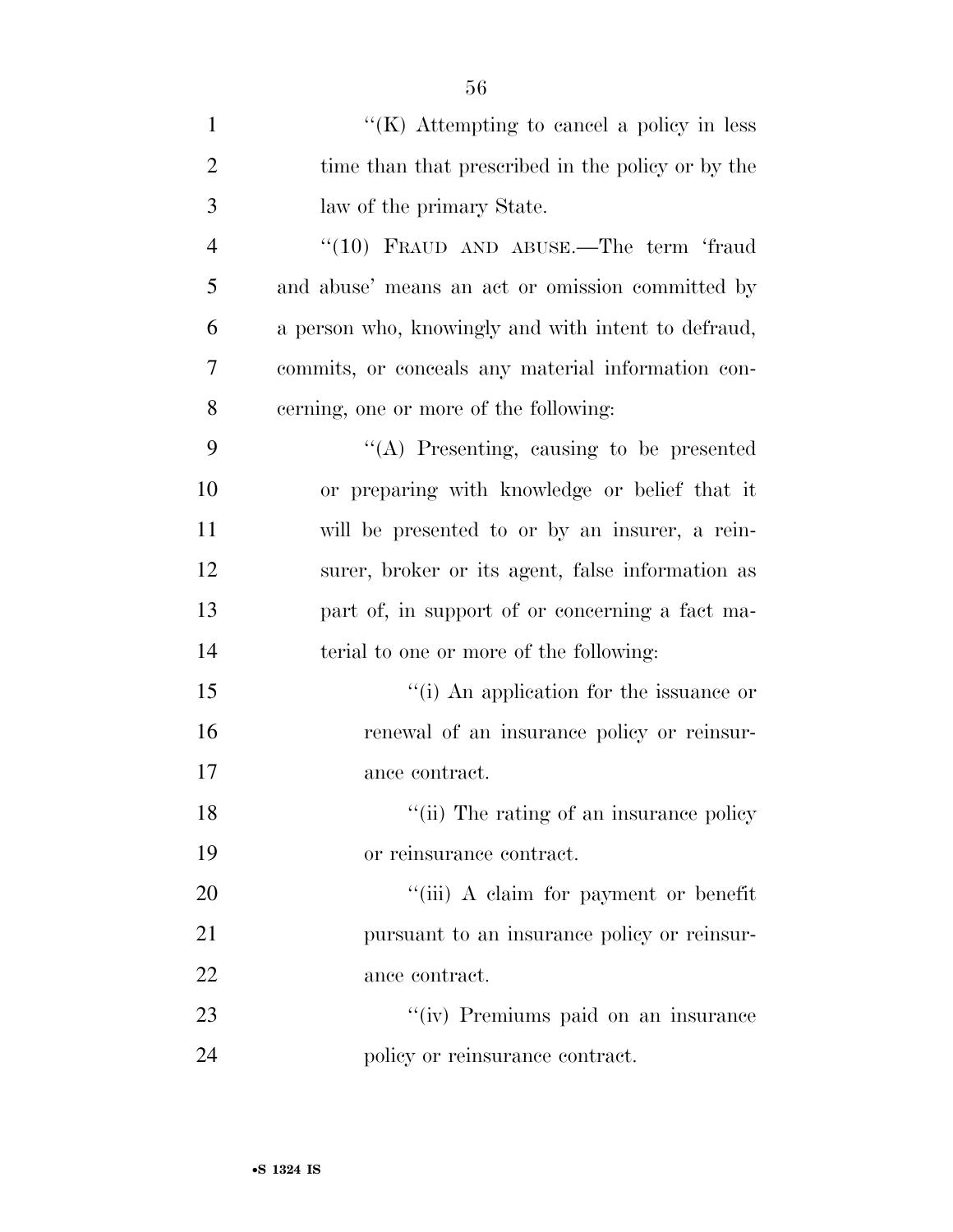| $\mathbf{1}$   | "(v) Payments made in accordance                  |
|----------------|---------------------------------------------------|
| $\overline{2}$ | with the terms of an insurance policy or          |
| 3              | reinsurance contract.                             |
| $\overline{4}$ | "(vi) A document filed with the com-              |
| 5              | missioner or the chief insurance regulatory       |
| 6              | official of another jurisdiction.                 |
| 7              | "(vii) The financial condition of an in-          |
| 8              | surer or reinsurer.                               |
| 9              | "(viii) The formation, acquisition,               |
| 10             | merger, reconsolidation, dissolution<br>or        |
| 11             | withdrawal from one or more lines of in-          |
| 12             | surance or reinsurance in all or part of a        |
| 13             | State by an insurer or reinsurer.                 |
| 14             | "(ix) The issuance of written evidence            |
| 15             | of insurance.                                     |
| 16             | $f(x)$ The reinstatement of an insur-             |
| 17             | ance policy.                                      |
| 18             | "(B) Solicitation or acceptance of new or         |
| 19             | renewal insurance risks on behalf of an insurer   |
| 20             | reinsurer or other person engaged in the busi-    |
| 21             | ness of insurance by a person who knows or        |
| 22             | should know that the insurer or other person      |
| 23             | responsible for the risk is insolvent at the time |
| 24             | of the transaction.                               |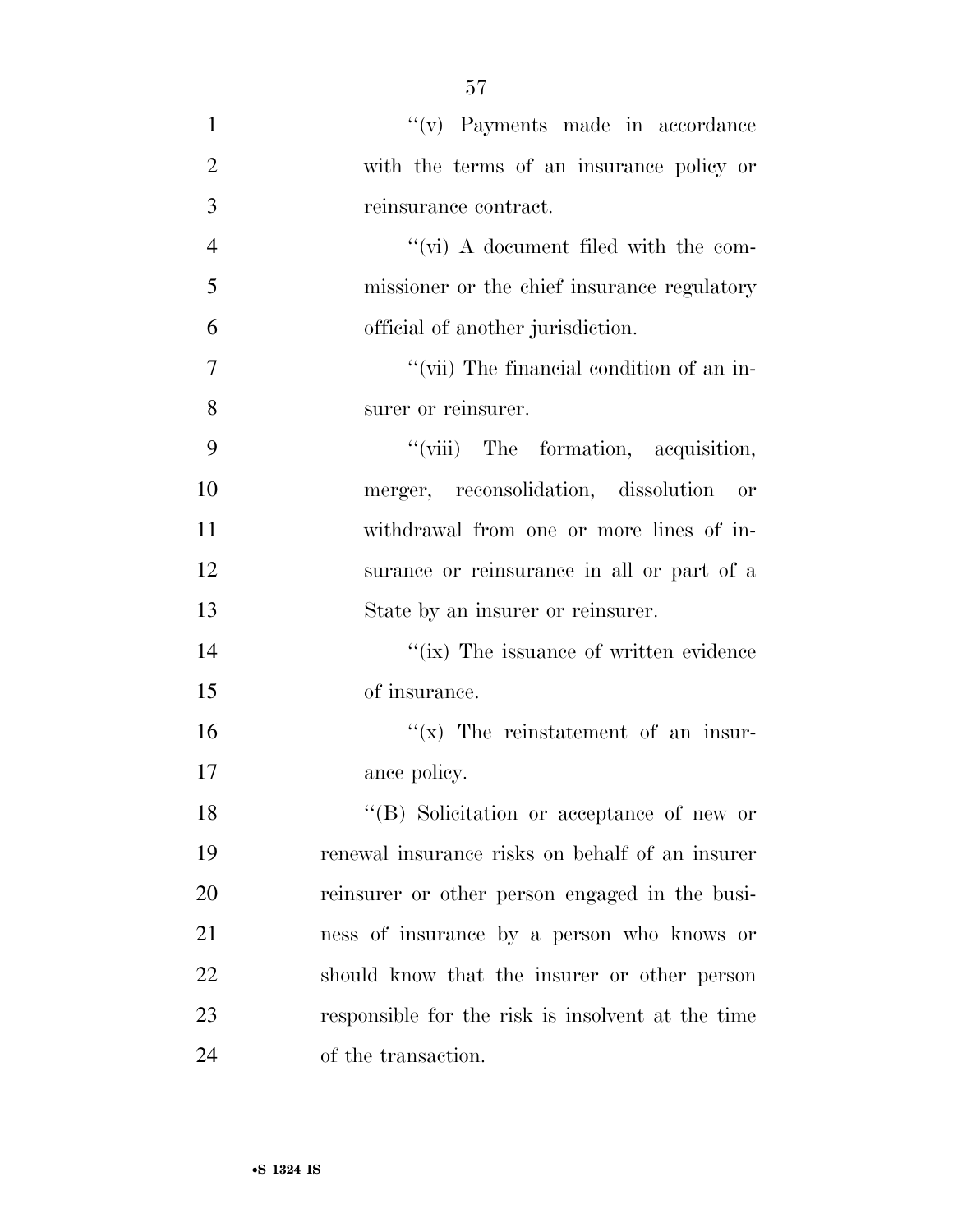$\langle ^{\prime}(C) \rangle$  Transaction of the business of insur- ance in violation of laws requiring a license, cer- tificate of authority, or other legal authority for the transaction of the business of insurance.

 ''(D) Attempt to commit, aiding or abet- ting in the commission of, or conspiracy to com- mit the acts or omissions specified in this para-graph.

#### **''SEC. 2796. APPLICATION OF LAW.**

 $\cdot$  "(a) In GENERAL.—The covered laws of the primary State shall apply to individual health insurance coverage offered by a health insurance issuer in the primary State and in any secondary State, but only if the coverage and issuer comply with the conditions of this section with re- spect to the offering of coverage in any secondary State. 16 "(b) EXEMPTIONS FROM COVERED LAWS IN A SEC- ONDARY STATE.—Except as provided in this section, a health insurance issuer with respect to its offer, sale, rat- ing (including medical underwriting), renewal, and issuance of individual health insurance coverage in any secondary State is exempt from any covered laws of the secondary State (and any rules, regulations, agreements, or orders sought or issued by such State under or related to such covered laws) to the extent that such laws would—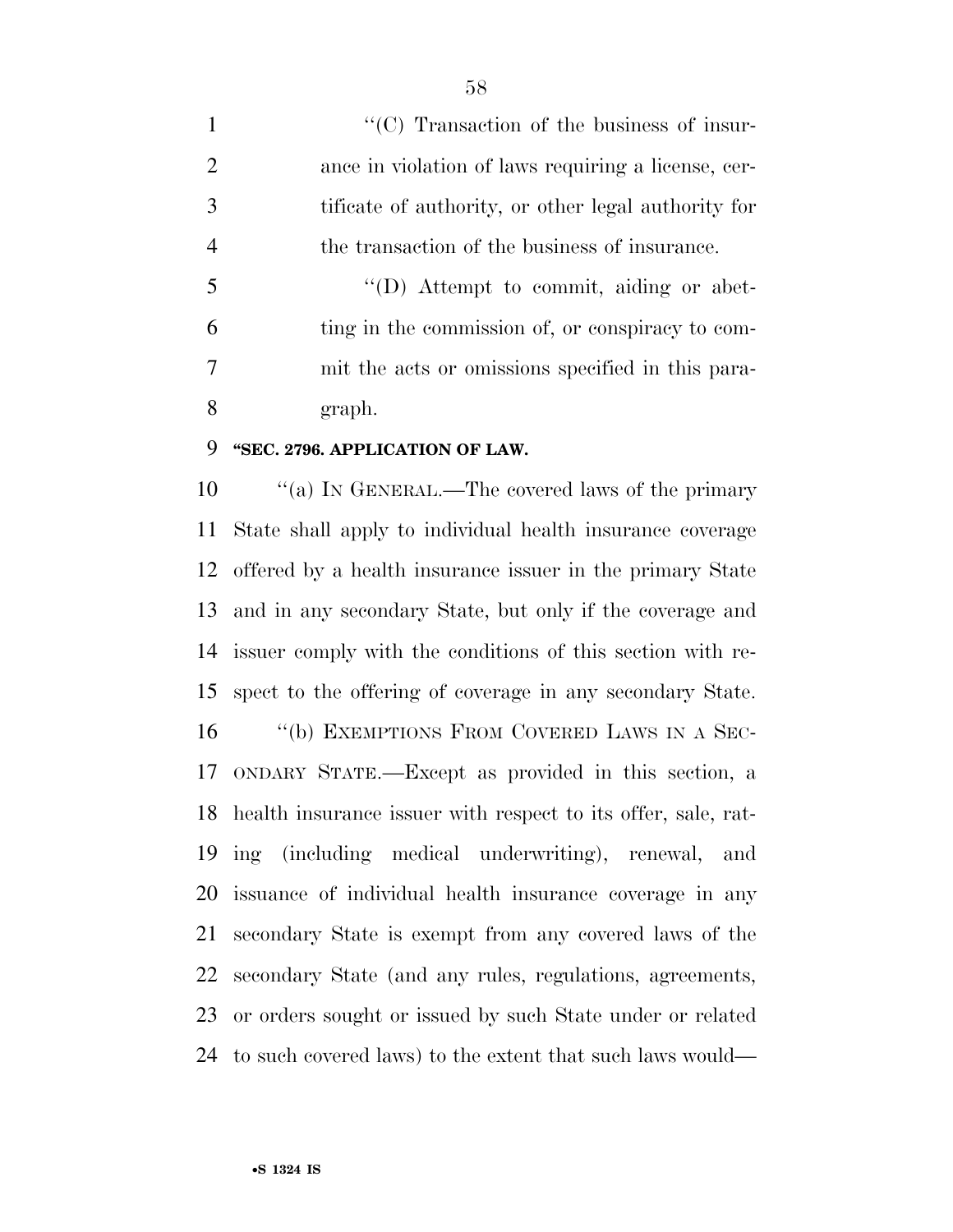| $\mathbf{1}$   | "(1) make unlawful, or regulate, directly or in-       |
|----------------|--------------------------------------------------------|
| $\overline{2}$ | directly, the operation of the health insurance issuer |
| 3              | operating in the secondary State, except that any      |
| $\overline{4}$ | secondary State may require such an issuer—            |
| 5              | "(A) to pay, on a nondiscriminatory basis,             |
| 6              | applicable premium and other taxes (including          |
| $\tau$         | high risk pool assessments) which are levied on        |
| 8              | insurers and surplus lines insurers, brokers, or       |
| 9              | policyholders under the laws of the State;             |
| 10             | $\lq\lq$ to register with and designate the            |
| 11             | State insurance commissioner as its agent solely       |
| 12             | for the purpose of receiving service of legal doc-     |
| 13             | uments or process;                                     |
| 14             | $\lq\lq$ (C) to submit to an examination of its fi-    |
| 15             | nancial condition by the State insurance com-          |
| 16             | missioner in any State in which the issuer is          |
| 17             | doing business to determine the issuer's finan-        |
| 18             | cial condition, if-                                    |
| 19             | "(i) the State insurance commissioner                  |
| 20             | of the primary State has not done an ex-               |
| 21             | amination within the period recommended                |
| 22             | by the National Association of Insurance               |
| 23             | Commissioners; and                                     |
| 24             | "(ii) any such examination is con-                     |
| 25             | ducted in accordance with the examiners'               |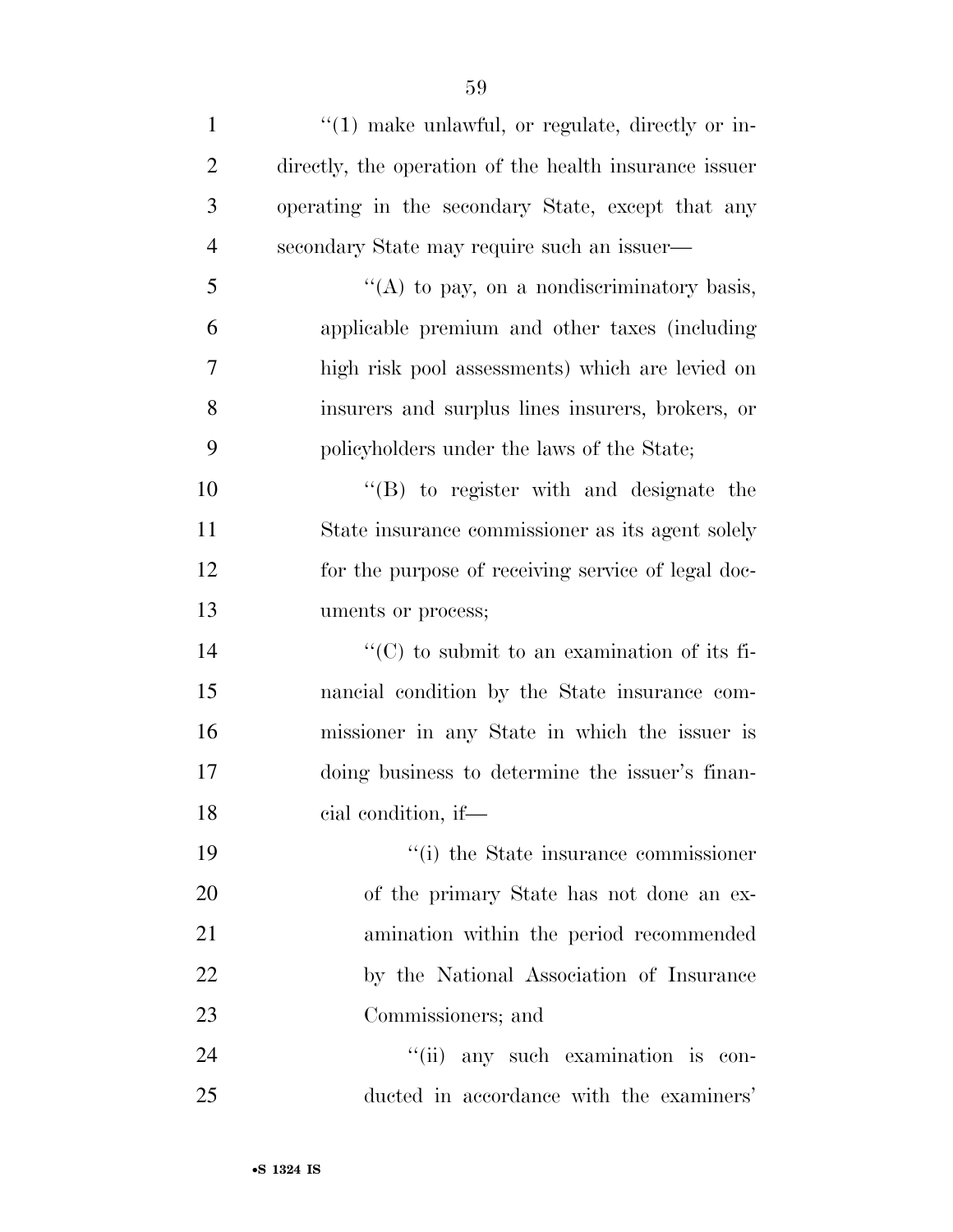| $\mathbf{1}$   | handbook of the National Association of          |
|----------------|--------------------------------------------------|
| $\overline{2}$ | Insurance Commissioners and is coordi-           |
| $\overline{3}$ | nated to avoid unjustified duplication and       |
| $\overline{4}$ | unjustified repetition;                          |
| 5              | $\lq\lq$ to comply with a lawful order           |
| 6              | issued-                                          |
| $\tau$         | "(i) in a delinquency proceeding com-            |
| 8              | menced by the State insurance commis-            |
| 9              | sioner if there has been a finding of finan-     |
| 10             | cial impairment under subparagraph (C);          |
| 11             | or                                               |
| 12             | "(ii) in a voluntary dissolution pro-            |
| 13             | ceeding;                                         |
| 14             | $\lq\lq(E)$ to comply with an injunction issued  |
| 15             | by a court of competent jurisdiction, upon a pe- |
| 16             | tition by the State insurance commissioner al-   |
| 17             | leging that the issuer is in hazardous financial |
| 18             | condition;                                       |
| 19             | $``(F)$ to participate, on a nondiscriminatory   |
| 20             | basis, in any insurance insolvency guaranty as-  |
| 21             | sociation or similar association to which a      |
| 22             | health insurance issuer in the State is required |
| 23             | to belong;                                       |
| 24             | $\lq\lq(G)$ to comply with any State law regard- |
| 25             | ing fraud and abuse (as defined in section       |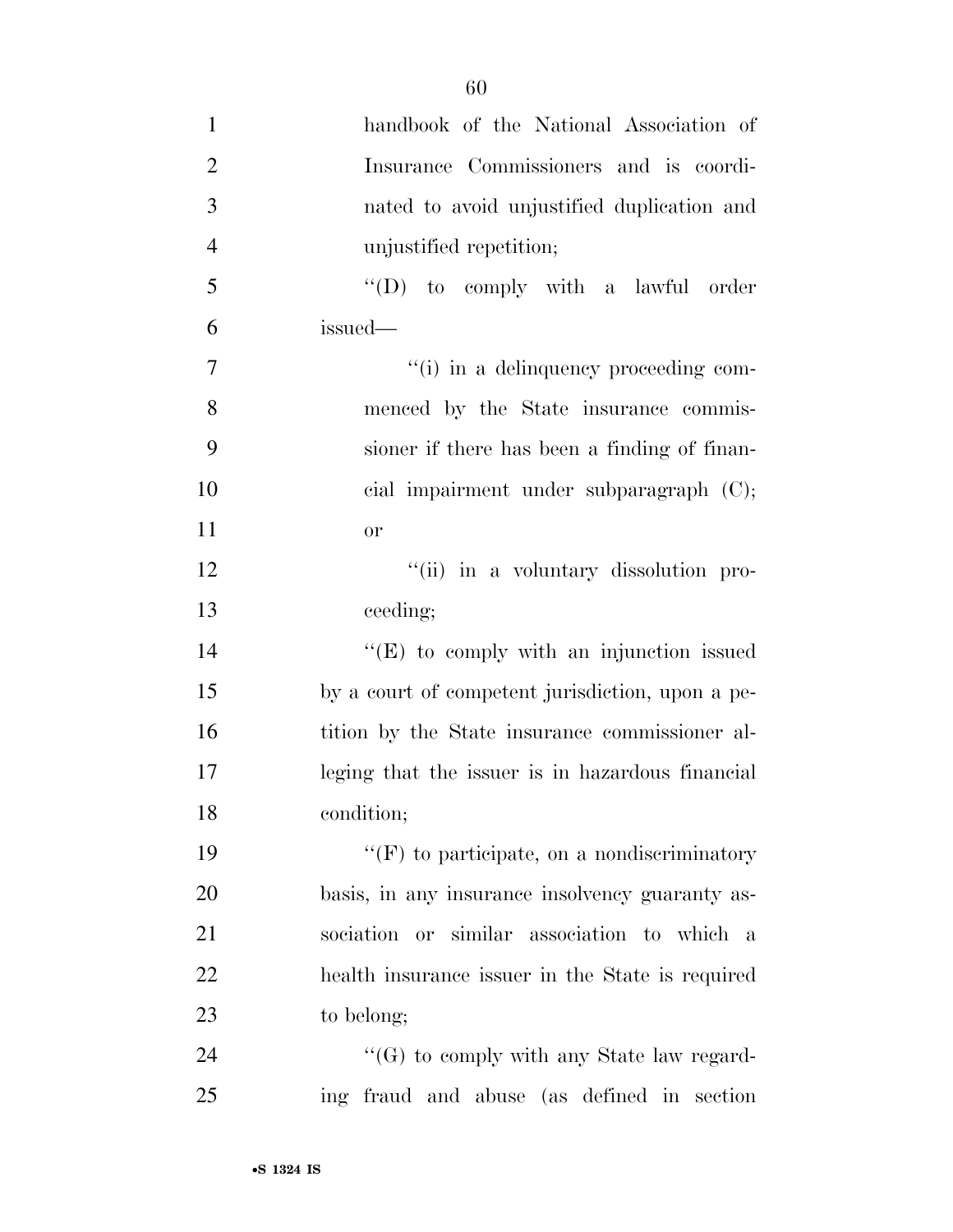2795(10)), except that if the State seeks an in-2 iunction regarding the conduct described in this subparagraph, such injunction must be obtained from a court of competent jurisdiction; ''(H) to comply with any State law regard- ing unfair claims settlement practices (as de-7 fined in section  $2795(9)$ ; or  $\langle (I) \rangle$  to comply with the applicable require- ments for independent review under section 2798 with respect to coverage offered in the State; 12 ''(2) require any individual health insurance coverage issued by the issuer to be countersigned by an insurance agent or broker residing in that Sec- ondary State; or ''(3) otherwise discriminate against the issuer issuing insurance in both the primary State and in any secondary State. ''(c) CLEAR AND CONSPICUOUS DISCLOSURE.—A health insurance issuer shall provide the following notice, in 12-point bold type, in any insurance coverage offered in a secondary State under this part by such a health in- surance issuer and at renewal of the policy, with the 5 blank spaces therein being appropriately filled with the name of the health insurance issuer, the name of primary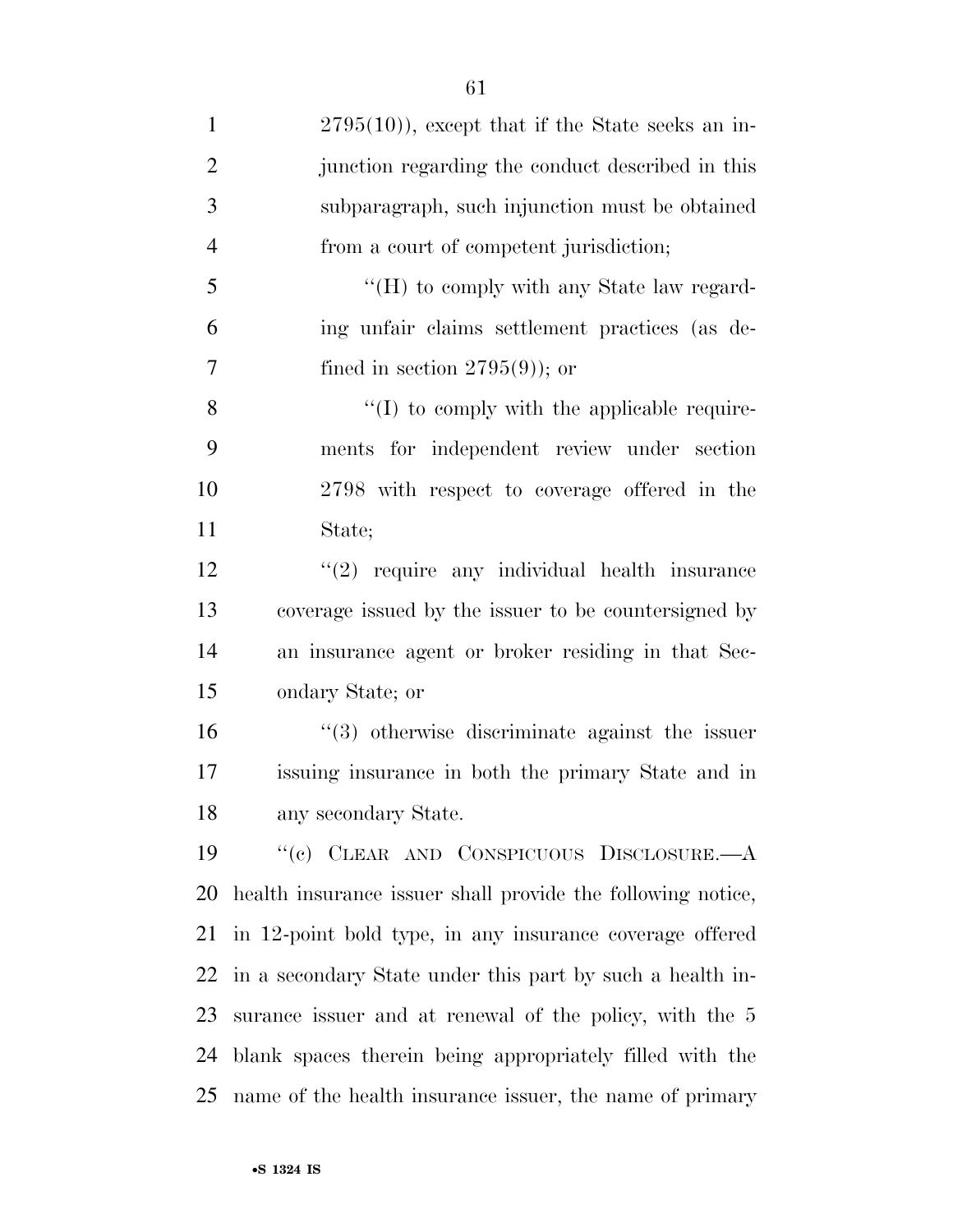State, the name of the secondary State, the name of the secondary State, and the name of the secondary State, re-spectively, for the coverage concerned:

4 "This policy is issued by \_\_\_\_\_\_\_\_\_\_\_ and is governed 5 by the laws and regulations of the State of \_\_\_\_\_\_\_, and it has met all the laws of that State as determined by that State's Department of Insurance. This policy may be less expensive than others because it is not subject to all of the insurance laws and regulations of the State of 10 \_\_\_\_\_\_\_\_, including coverage of some services or bene-11 fits mandated by the law of the State of  $\hspace{1cm}$  . Ad- ditionally, this policy is not subject to all of the consumer protection laws or restrictions on rate changes of the State 14 of . As with all insurance products, before pur- chasing this policy, you should carefully review the policy and determine what health care services the policy covers and what benefits it provides, including any exclusions, limitations, or conditions for such services or benefits.'

 ''(d) PROHIBITION ON CERTAIN RECLASSIFICATIONS AND PREMIUM INCREASES.—

21 "(1) IN GENERAL.—For purposes of this sec- tion, a health insurance issuer that provides indi- vidual health insurance coverage to an individual under this part in a primary or secondary State may not upon renewal—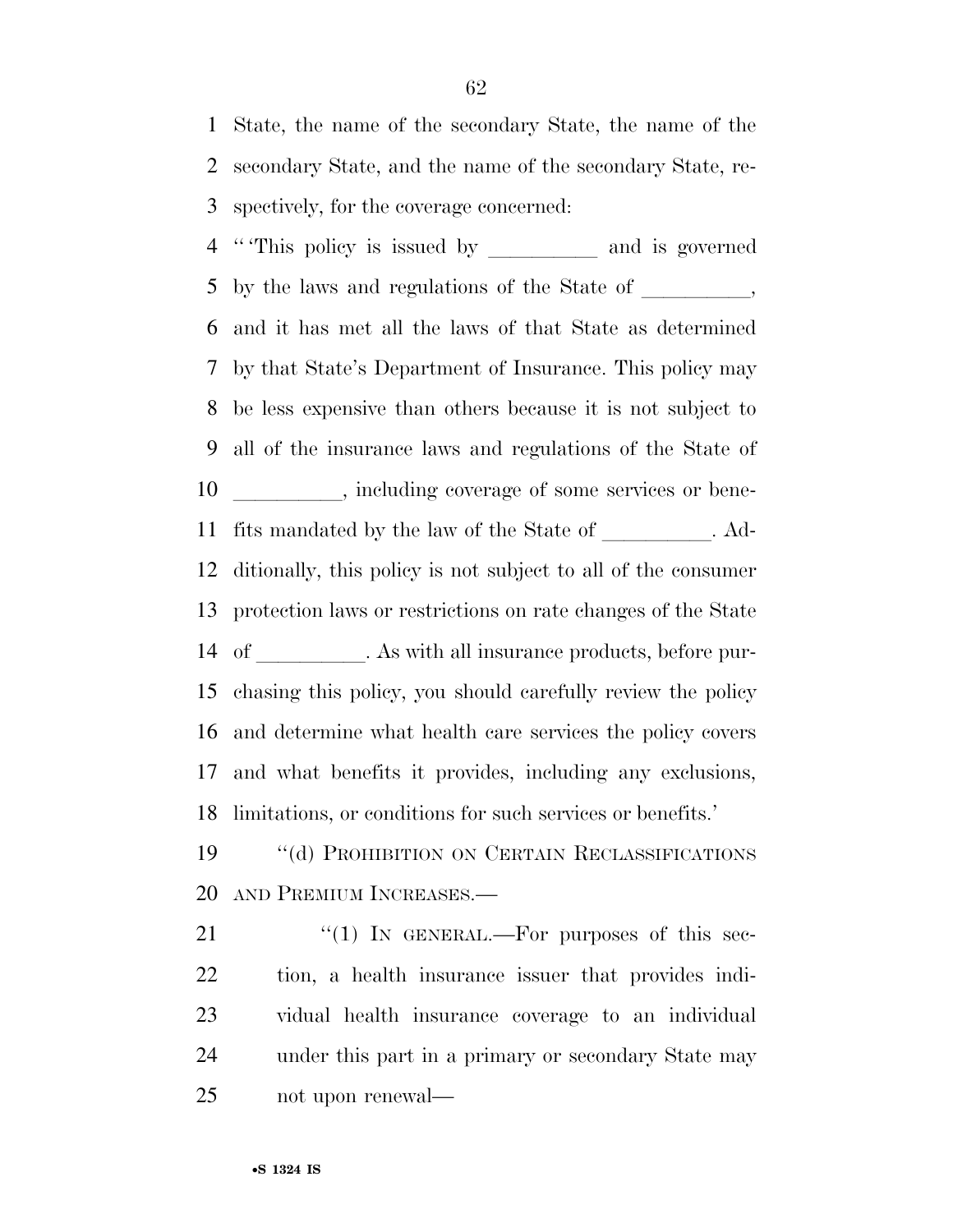| $\mathbf{1}$   | "(A) move or reclassify the individual in-            |
|----------------|-------------------------------------------------------|
| $\overline{2}$ | sured under the health insurance coverage from        |
| 3              | the class such individual is in at the time of        |
| $\overline{4}$ | issue of the contract based on the health-status      |
| 5              | related factors of the individual; or                 |
| 6              | "(B) increase the premiums assessed the               |
| $\overline{7}$ | individual for such coverage based on a health        |
| 8              | status-related factor or change of a health sta-      |
| 9              | tus-related factor or the past or prospective         |
| 10             | claim experience of the insured individual.           |
| 11             | "(2) CONSTRUCTION.—Nothing in paragraph               |
| 12             | (1) shall be construed to prohibit a health insurance |
| 13             | issuer-                                               |
| 14             | $\lq\lq$ from terminating or discontinuing            |
| 15             | coverage or a class of coverage in accordance         |
| 16             | with subsections (b) and (c) of section $2742$ ;      |
| 17             | "(B) from raising premium rates for all               |
| 18             |                                                       |
|                | policy holders within a class based on claims ex-     |
| 19             | perience;                                             |
| 20             | "(C) from changing premiums or offering               |
| 21             | discounted premiums to individuals who engage         |
| <u>22</u>      | in wellness activities at intervals prescribed by     |
| 23             | the issuer, if such premium changes or incen-         |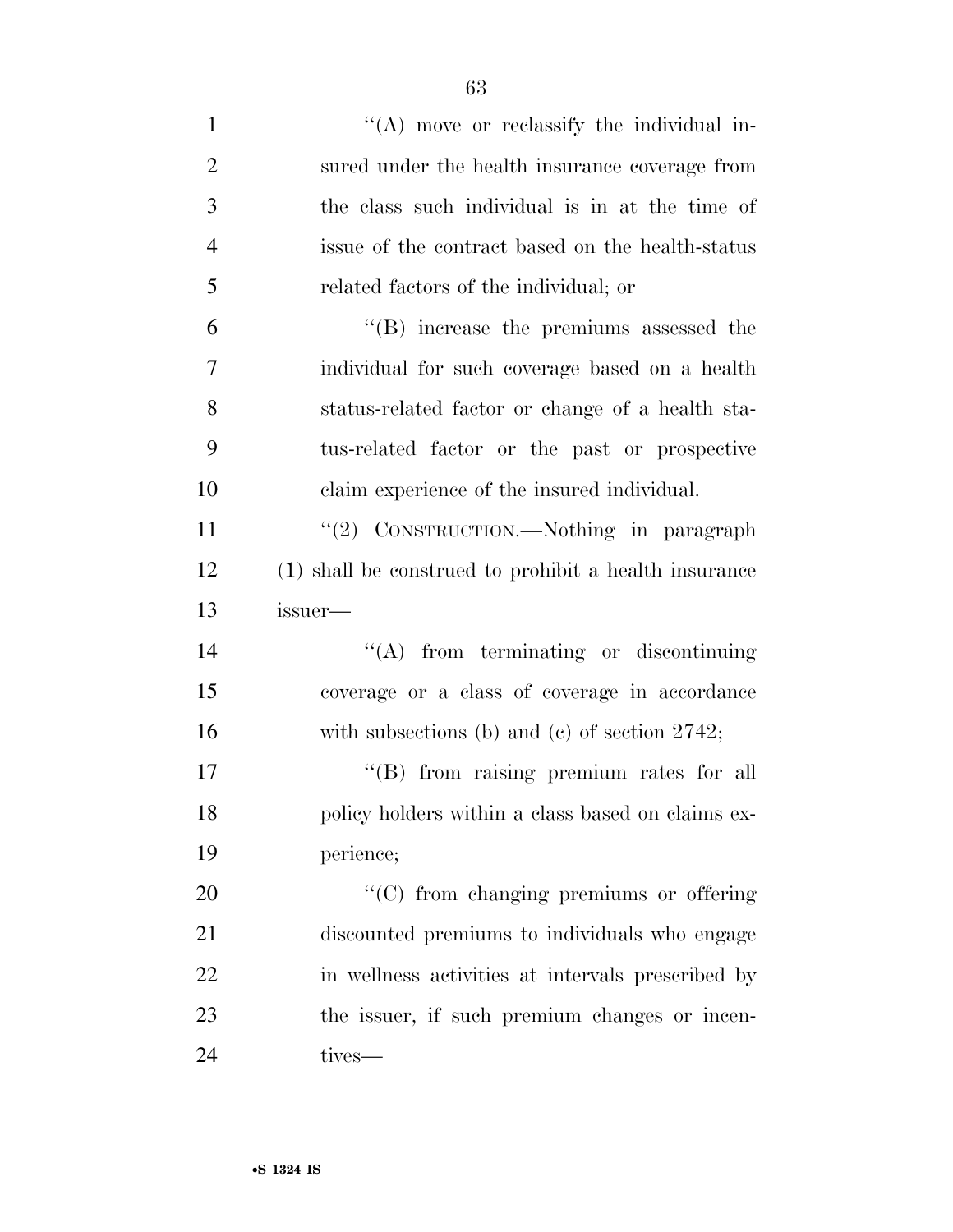| $\mathbf{1}$   | "(i) are disclosed to the consumer in                     |
|----------------|-----------------------------------------------------------|
| $\overline{2}$ | the insurance contract;                                   |
| 3              | "(ii) are based on specific wellness ac-                  |
| $\overline{4}$ | tivities that are not applicable to all indi-             |
| 5              | viduals; and                                              |
| 6              | "(iii) are not obtainable by all individ-                 |
| 7              | uals to whom coverage is offered;                         |
| 8              | $\lq\lq$ from reinstating lapsed coverage; or             |
| 9              | $\lq\lq(E)$ from retroactively adjusting the rates        |
| 10             | charged an insured individual if the initial rates        |
| 11             | were set based on material misrepresentation by           |
| 12             | the individual at the time of issue.                      |
| 13             | "(e) PRIOR OFFERING OF POLICY IN PRIMARY                  |
| 14             | STATE.—A health insurance issuer may not offer for sale   |
| 15             | individual health insurance coverage in a secondary State |
| 16             | unless that coverage is currently offered for sale in the |
| 17             | primary State.                                            |
| 18             | ``(f)<br>LICENSING OF AGENTS OR BROKERS FOR               |
| 19             | HEALTH INSURANCE ISSUERS. Any State may require           |
| 20             | that a person acting, or offering to act, as an agent or  |
| 21             | broker for a health insurance issuer with respect to the  |
| 22             | offering of individual health insurance coverage obtain a |

 license from that State, with commissions or other com- pensation subject to the provisions of the laws of that State, except that a State may not impose any qualifica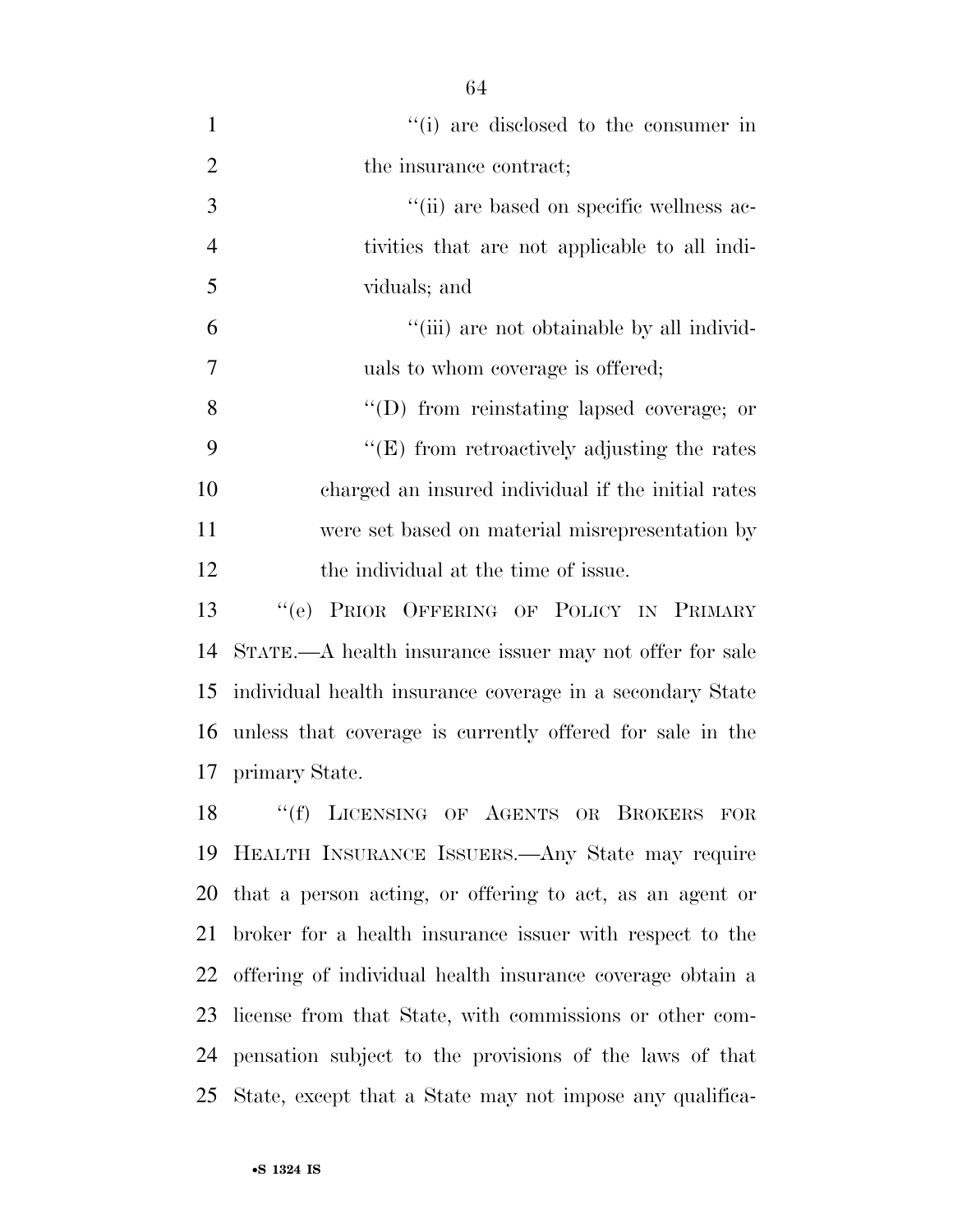tion or requirement which discriminates against a non-resident agent or broker.

 ''(g) DOCUMENTS FOR SUBMISSION TO STATE IN- SURANCE COMMISSIONER.—Each health insurance issuer issuing individual health insurance coverage in both pri-mary and secondary States shall submit—

 $\frac{1}{1}$  to the insurance commissioner of each State in which it intends to offer such coverage, be- fore it may offer individual health insurance cov-erage in such State—

 $\langle (A)$  a copy of the plan of operation or fea- sibility study or any similar statement of the policy being offered and its coverage (which shall include the name of its primary State and 15 its principal place of business);

16 "(B) written notice of any change in its designation of its primary State; and

18 ''(C) written notice from the issuer of the issuer's compliance with all the laws of the pri-mary State; and

21 ''(2) to the insurance commissioner of each sec- ondary State in which it offers individual health in- surance coverage, a copy of the issuer's quarterly fi- nancial statement submitted to the primary State, which statement shall be certified by an independent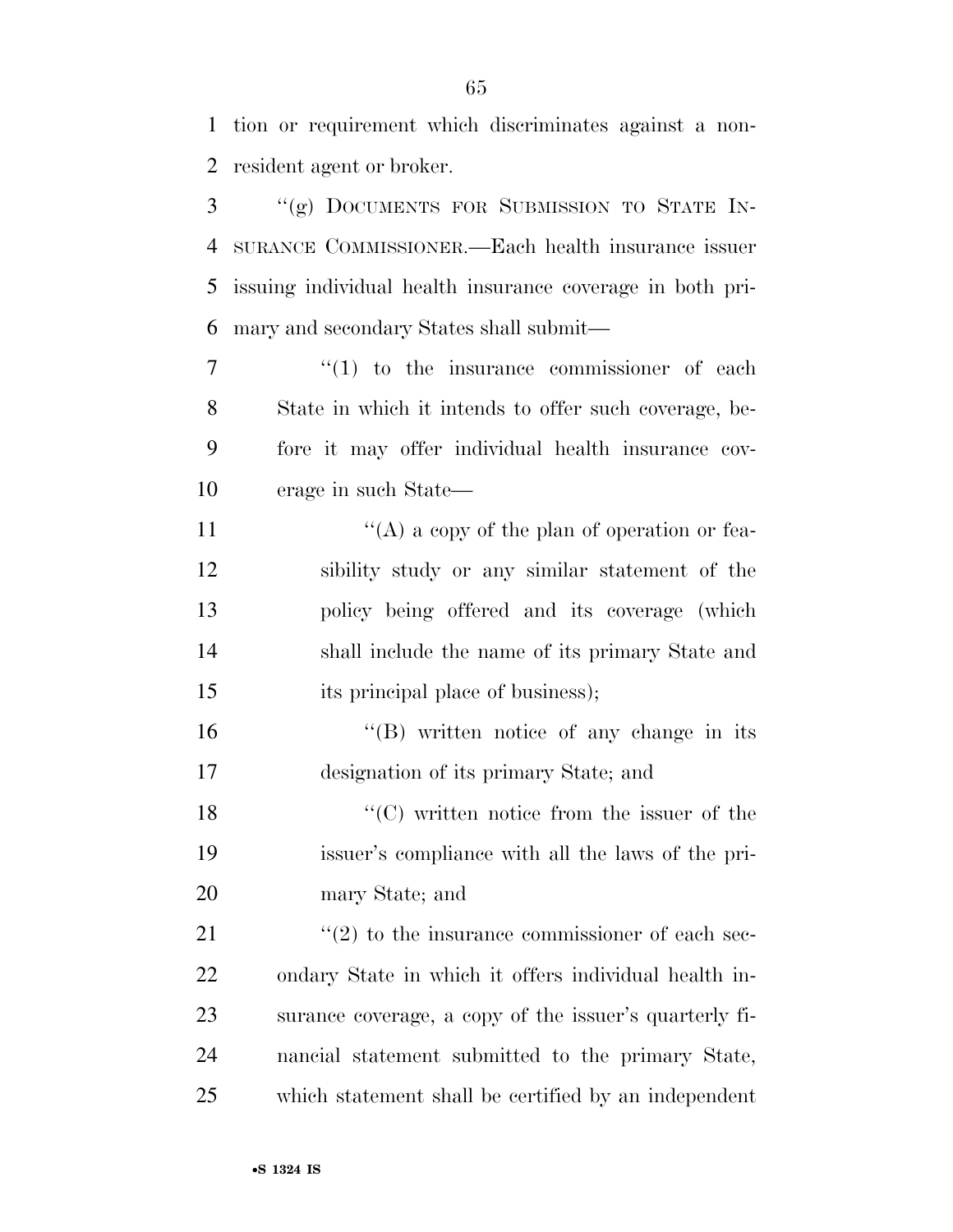| $\mathbf{1}$   | public accountant and contain a statement of opin-          |
|----------------|-------------------------------------------------------------|
| $\overline{2}$ | ion on loss and loss adjustment expense reserves            |
| 3              | made by—                                                    |
| $\overline{4}$ | "(A) a member of the American Academy                       |
| 5              | of Actuaries; or                                            |
| 6              | $\lq\lq (B)$ a qualified loss reserve specialist.           |
| 7              | "(h) POWER OF COURTS TO ENJOIN CONDUCT.-                    |
| 8              | Nothing in this section shall be construed to affect the    |
| 9              | authority of any Federal or State court to enjoin—          |
| 10             | $\cdot$ (1) the solicitation or sale of individual health   |
| 11             | insurance coverage by a health insurance issuer to          |
| 12             | any person or group who is not eligible for such in-        |
| 13             | surance; or                                                 |
| 14             | $\lq(2)$ the solicitation or sale of individual health      |
| 15             | insurance coverage that violates the requirements of        |
| 16             | the law of a secondary State which are described in         |
| 17             | $(A)$ through<br>subparagraphs<br>(H)<br>of<br>section      |
| 18             | $2796(b)(1)$ .                                              |
| 19             | "(i) POWER OF SECONDARY STATES TO TAKE AD-                  |
| 20             | MINISTRATIVE ACTION.—Nothing in this section shall be       |
| 21             | construed to affect the authority of any State to enjoin    |
| 22             | conduct in violation of that State's laws described in sec- |
| 23             | tion $2796(b)(1)$ .                                         |

''(j) STATE POWERS TO ENFORCE STATE LAWS.—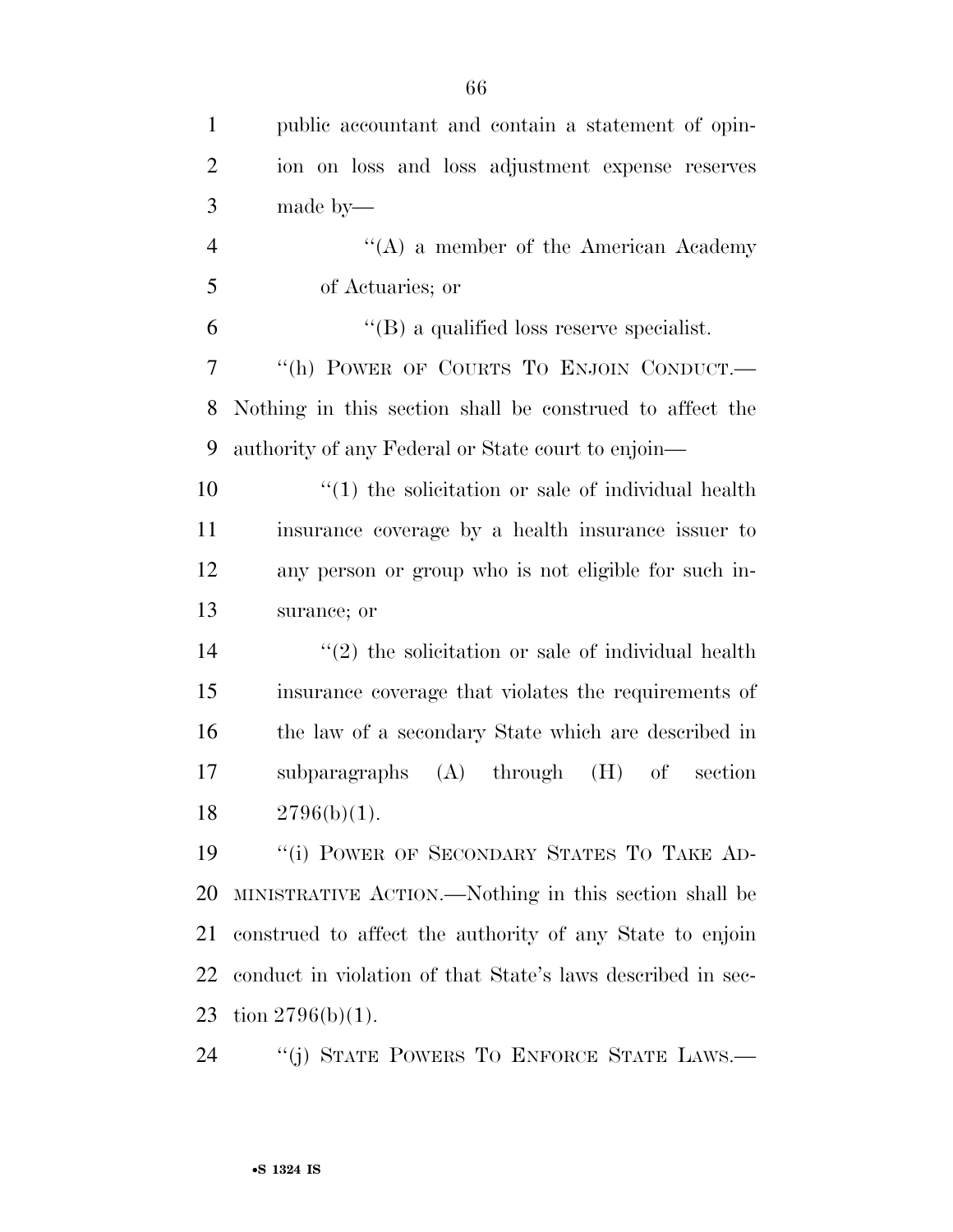| $\mathbf{1}$   | "(1) IN GENERAL.—Subject to the provisions of                |
|----------------|--------------------------------------------------------------|
| $\overline{2}$ | subsection $(b)(1)(G)$ (relating to injunctions) and         |
| 3              | paragraph $(2)$ , nothing in this section shall be con-      |
| $\overline{4}$ | strued to affect the authority of any State to make          |
| 5              | use of any of its powers to enforce the laws of such         |
| 6              | State with respect to which a health insurance issuer        |
| 7              | is not exempt under subsection (b).                          |
| 8              | "(2) COURTS OF COMPETENT JURISDICTION.—                      |
| 9              | If a State seeks an injunction regarding the conduct         |
| 10             | described in paragraphs $(1)$ and $(2)$ of subsection        |
| 11             | (h), such injunction must be obtained from a Fed-            |
| 12             | eral or State court of competent jurisdiction.               |
| 13             | "(k) STATES' AUTHORITY TO SUE.—Nothing in this               |
| 14             | section shall affect the authority of any State to bring ac- |
| 15             | tion in any Federal or State court.                          |
| 16             | "(1) GENERALLY APPLICABLE LAWS.—Nothing in                   |
| 17             | this section shall be construed to affect the applicability  |
|                | 18 of State laws generally applicable to persons or corpora- |
| 19             | tions.                                                       |
| 20             | "(m) GUARANTEED AVAILABILITY OF COVERAGE TO                  |
| 21             | HIPAA ELIGIBLE INDIVIDUALS.—To the extent that a             |
| 22             | health insurance issuer is offering coverage in a primary    |
| 23             | State that does not accommodate residents of secondary       |
| 24             | States or does not provide a working mechanism for resi-     |
| 25             | dents of a secondary State, and the issuer is offering cov-  |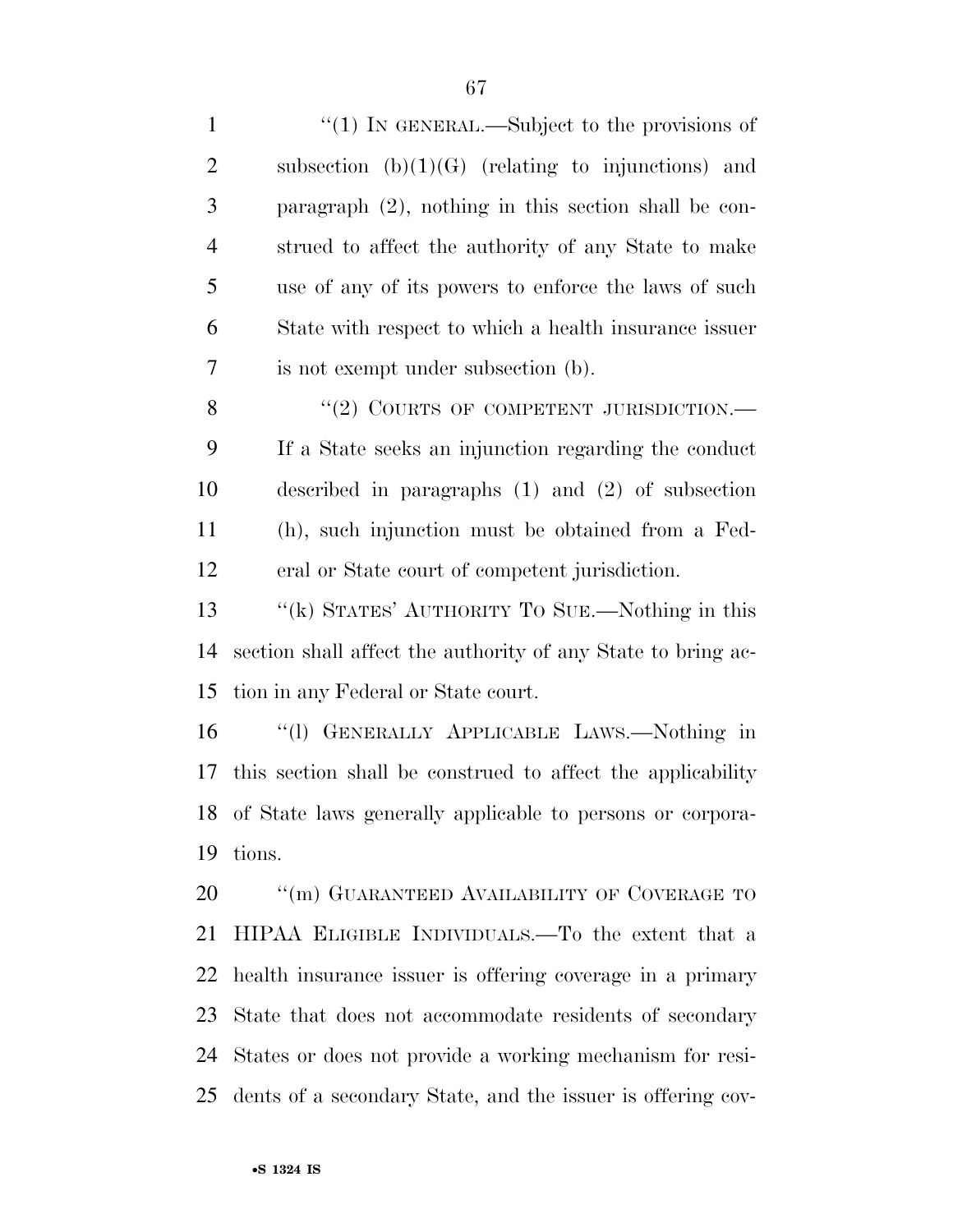erage under this part in such secondary State which has not adopted a qualified high risk pool as its acceptable 3 alternative mechanism (as defined in section  $2744(c)(2)$ ), the issuer shall, with respect to any individual health in- surance coverage offered in a secondary State under this part, comply with the guaranteed availability requirements for eligible individuals in section 2741.

# **''SEC. 2797. PRIMARY STATE MUST MEET FEDERAL FLOOR BEFORE ISSUER MAY SELL INTO SECONDARY STATES.**

 ''A health insurance issuer may not offer, sell, or issue individual health insurance coverage in a secondary State if the State insurance commissioner does not use a risk-based capital formula for the determination of cap- ital and surplus requirements for all health insurance issuers.

### **''SEC. 2798. INDEPENDENT EXTERNAL APPEALS PROCE-DURES.**

 ''(a) RIGHT TO EXTERNAL APPEAL.—A health insur- ance issuer may not offer, sell, or issue individual health insurance coverage in a secondary State under the provi-sions of this title unless—

23  $\frac{1}{2}$   $\frac{1}{2}$  both the secondary State and the primary State have legislation or regulations in place estab-lishing an independent review process for individuals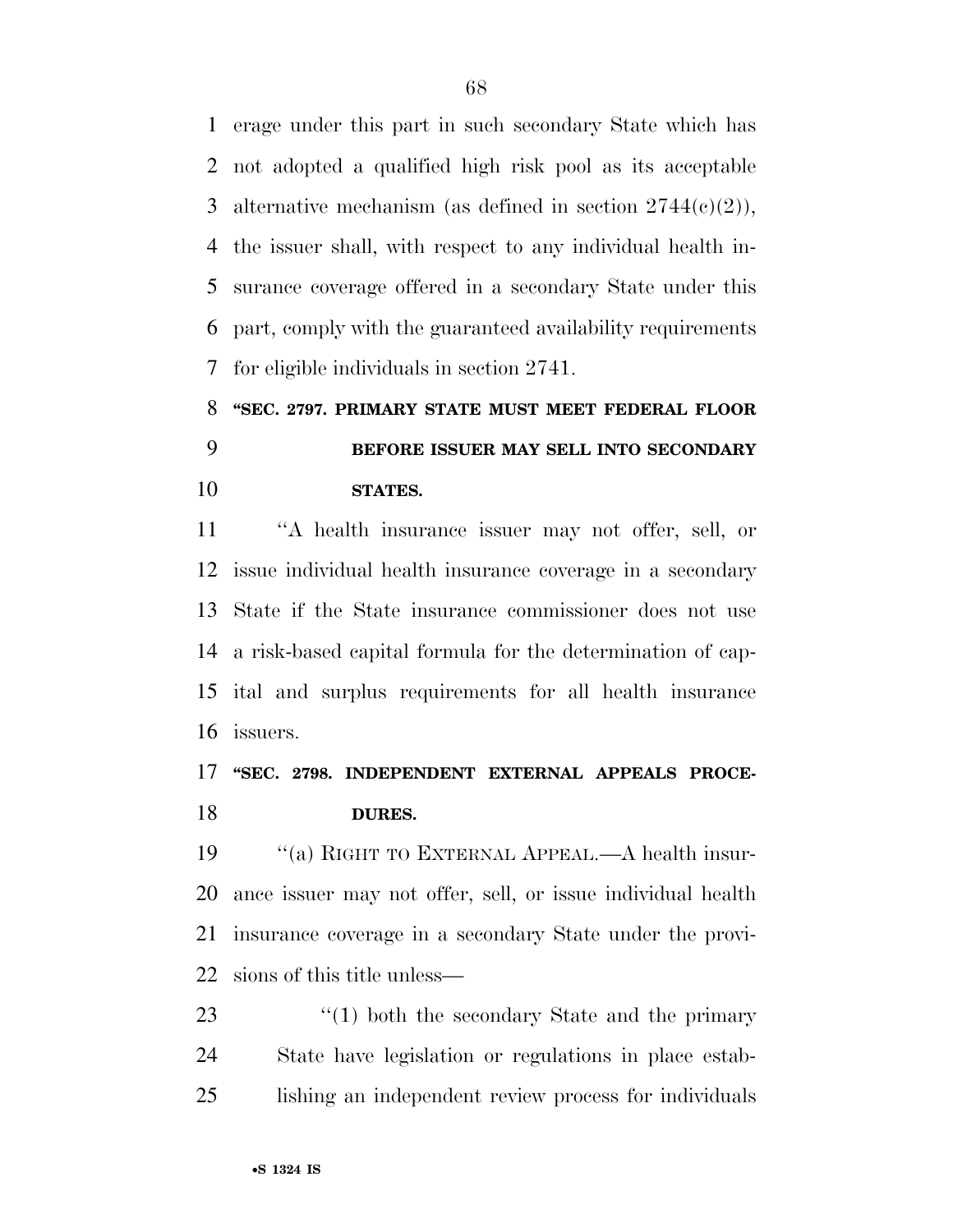who are covered by individual health insurance cov-erage, or

 ''(2) in any case in which the requirements of subparagraph (A) are not met with respect to the ei- ther of such States, the issuer provides an inde- pendent review mechanism substantially identical (as determined by the applicable State authority of such State) to that prescribed in the 'Health Carrier Ex- ternal Review Model Act' of the National Association of Insurance Commissioners for all individuals who purchase insurance coverage under the terms of this part, except that, under such mechanism, the review is conducted by an independent medical reviewer, or a panel of such reviewers, with respect to whom the requirements of subsection (b) are met.

 ''(b) QUALIFICATIONS OF INDEPENDENT MEDICAL REVIEWERS.—In the case of any independent review mechanism referred to in subsection (a)(2)—

 $\frac{1}{2}$  (1) In GENERAL.—In referring a denial of a claim to an independent medical reviewer, or to any panel of such reviewers, to conduct independent medical review, the issuer shall ensure that—

23 ''(A) each independent medical reviewer meets the qualifications described in paragraphs (2) and (3);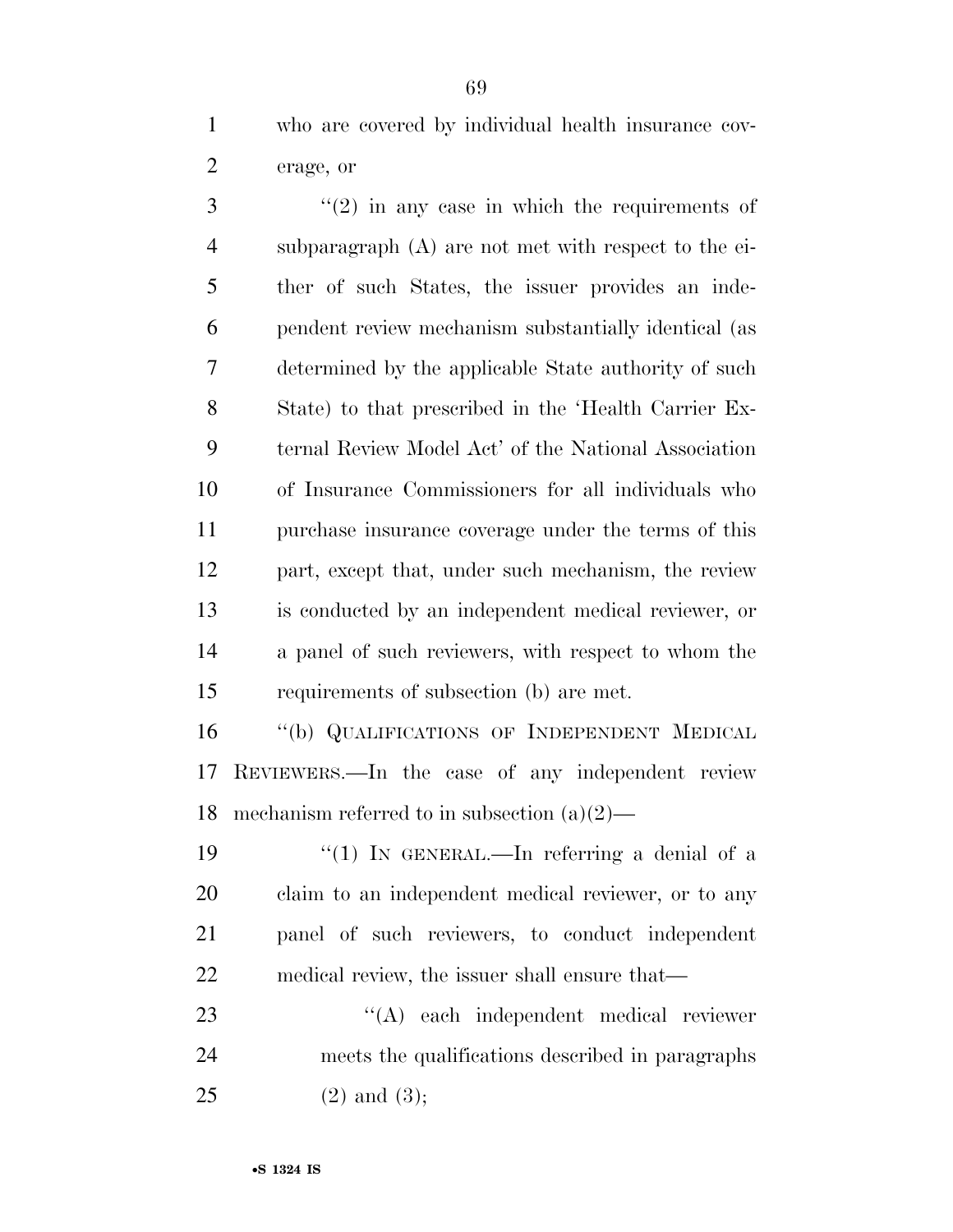| $\mathbf{1}$   | "(B) with respect to each review, each re-         |
|----------------|----------------------------------------------------|
| $\overline{2}$ | viewer meets the requirements of paragraph (4)     |
| 3              | and the reviewer, or at least 1 reviewer on the    |
| $\overline{4}$ | panel, meets the requirements described in         |
| 5              | paragraph $(5)$ ; and                              |
| 6              | "(C) compensation provided by the issuer           |
| $\overline{7}$ | to each reviewer is consistent with paragraph      |
| 8              | (6).                                               |
| 9              | "(2) LICENSURE AND EXPERTISE.—Each inde-           |
| 10             | pendent medical reviewer shall be a physician      |
| 11             | (allopathic or osteopathic) or health care profes- |
| 12             | sional who-                                        |
| 13             | $\lq\lq$ is appropriately credentialed or li-      |
| 14             | censed in 1 or more States to deliver health       |
| 15             | care services; and                                 |
| 16             | $\lq\lq$ typically treats the condition, makes     |
| 17             | the diagnosis, or provides the type of treatment   |
| 18             | under review.                                      |
| 19             | $``(3)$ INDEPENDENCE.—                             |
| 20             | "(A) IN GENERAL.—Subject to subpara-               |
| 21             | graph (B), each independent medical reviewer       |
| 22             | in a case shall—                                   |
| 23             | "(i) not be a related party (as defined            |
| 24             | in paragraph $(7)$ );                              |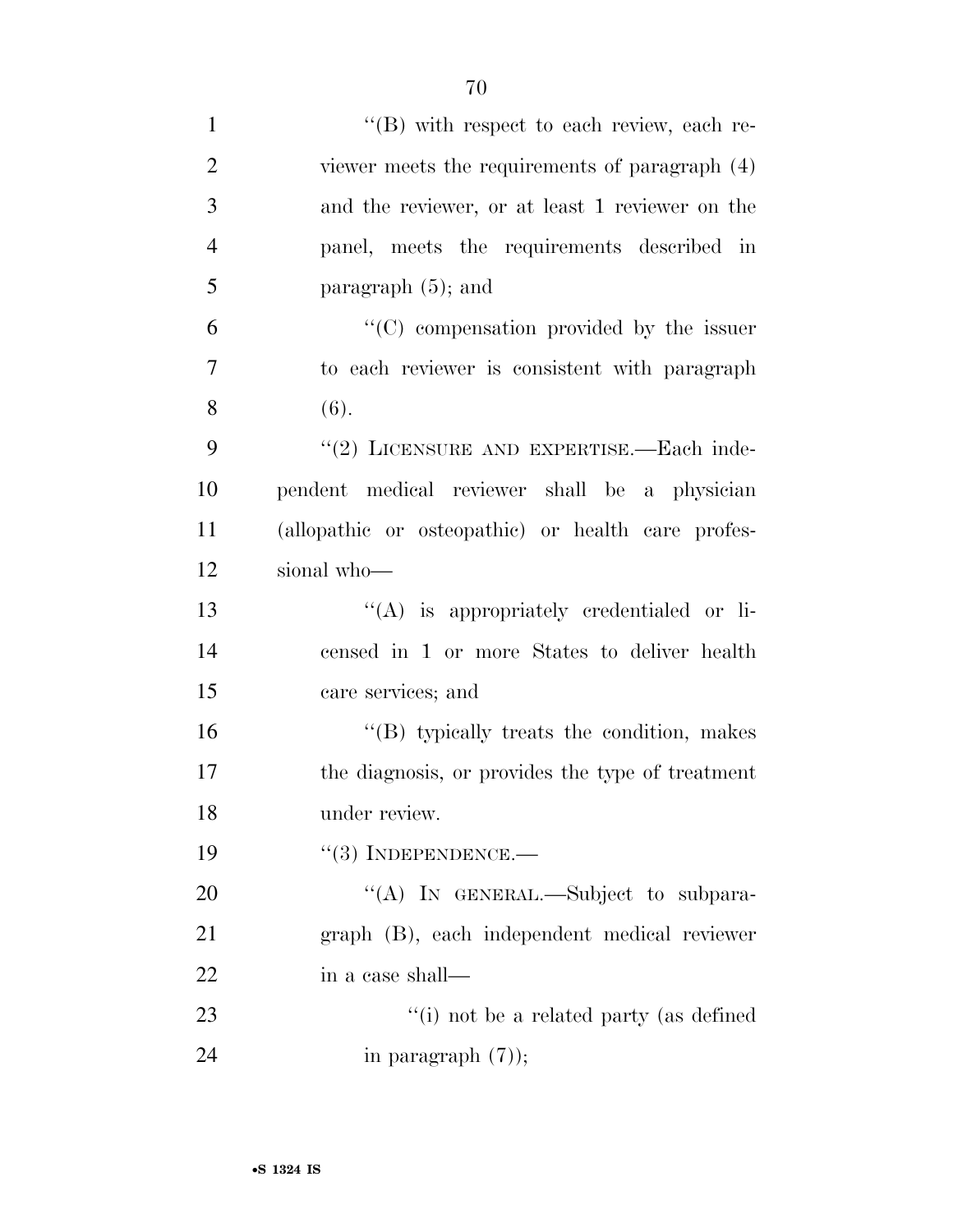1 ''(ii) not have a material familial, fi- nancial, or professional relationship with such a party; and ''(iii) not otherwise have a conflict of interest with such a party (as determined under regulations). 7 "'(B) EXCEPTION.—Nothing in subpara- graph (A) shall be construed to— ''(i) prohibit an individual, solely on the basis of affiliation with the issuer, from serving as an independent medical re- viewer if— ''(I) a non-affiliated individual is 14 not reasonably available;  $\frac{15}{15}$  The affiliated individual is not involved in the provision of items or services in the case under review; 18 ''(III) the fact of such an affili- ation is disclosed to the issuer and the enrollee (or authorized representative) 21 and neither party objects; and  $\text{``(IV)}$  the affiliated individual is

 not an employee of the issuer and does not provide services exclusively or 25 primarily to or on behalf of the issuer;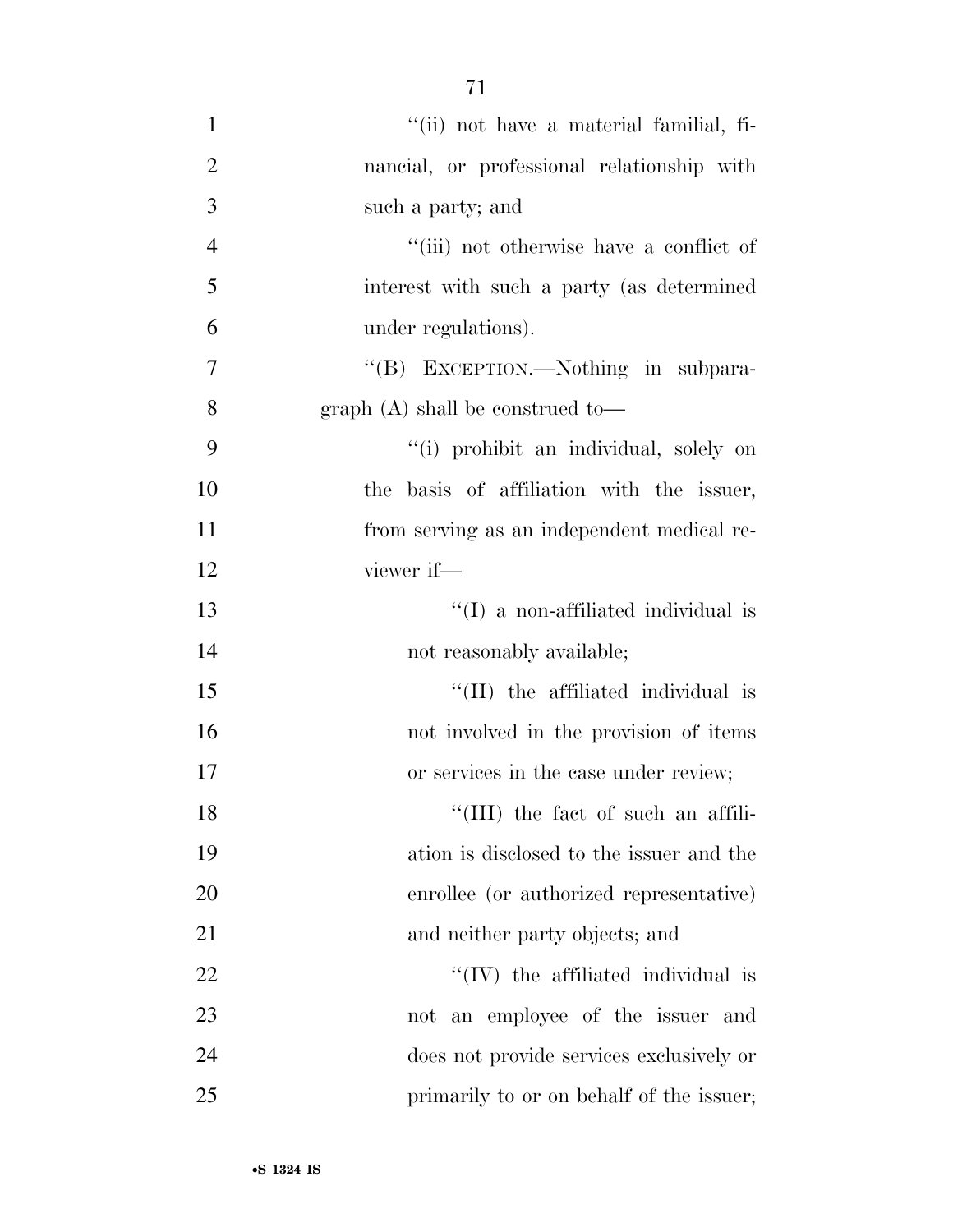| $\mathbf{1}$   | "(ii) prohibit an individual who has           |
|----------------|------------------------------------------------|
| $\overline{2}$ | staff privileges at the institution where the  |
| 3              | treatment involved takes place from serv-      |
| $\overline{4}$ | ing as an independent medical reviewer         |
| 5              | merely on the basis of such affiliation if     |
| 6              | the affiliation is disclosed to the issuer and |
| 7              | the enrollee (or authorized representative),   |
| 8              | and neither party objects; or                  |
| 9              | "(iii) prohibit receipt of compensation        |
| 10             | by an independent medical reviewer from        |
| 11             | an entity if the compensation is provided      |
| 12             | consistent with paragraph (6).                 |
| 13             | $``(4)$ PRACTICING HEALTH CARE PROFESSIONAL    |
| 14             | IN SAME FIELD.-                                |
| 15             | "(A) IN GENERAL.—In a case involving           |
| 16             | treatment, or the provision of items or serv-  |
| 17             | ices-                                          |
| 18             | "(i) by a physician, a reviewer shall be       |
| 19             | a practicing physician (allopathic or osteo-   |
| 20             | pathic) of the same or similar specialty, as   |
| 21             | a physician who, acting within the appro-      |
| 22             | priate scope of practice within the State in   |
| 23             | which the service is provided or rendered,     |
| 24             | typically treats the condition, makes the      |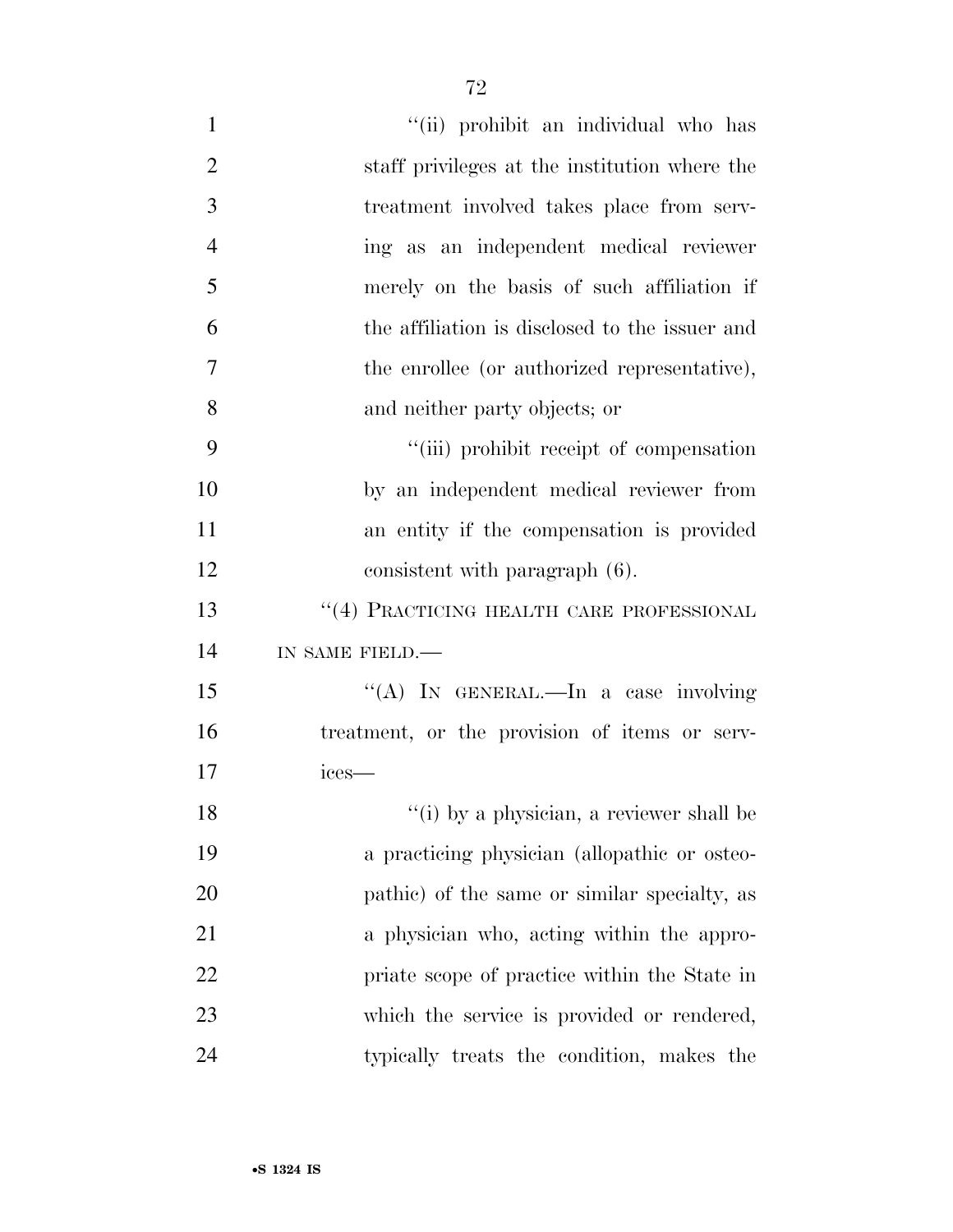diagnosis, or provides the type of treat-ment under review; or

3 ''(ii) by a non-physician health care professional, the reviewer, or at least 1 member of the review panel, shall be a practicing non-physician health care pro- fessional of the same or similar specialty as the non-physician health care profes- sional who, acting within the appropriate scope of practice within the State in which 11 the service is provided or rendered, typi- cally treats the condition, makes the diag- nosis, or provides the type of treatment under review.

15 "(B) PRACTICING DEFINED.—For pur- poses of this paragraph, the term 'practicing' means, with respect to an individual who is a physician or other health care professional, that the individual provides health care services to individual patients on average at least 2 days per week.

22 "(5) PEDIATRIC EXPERTISE.—In the case of an external review relating to a child, a reviewer shall have expertise under paragraph (2) in pediatrics.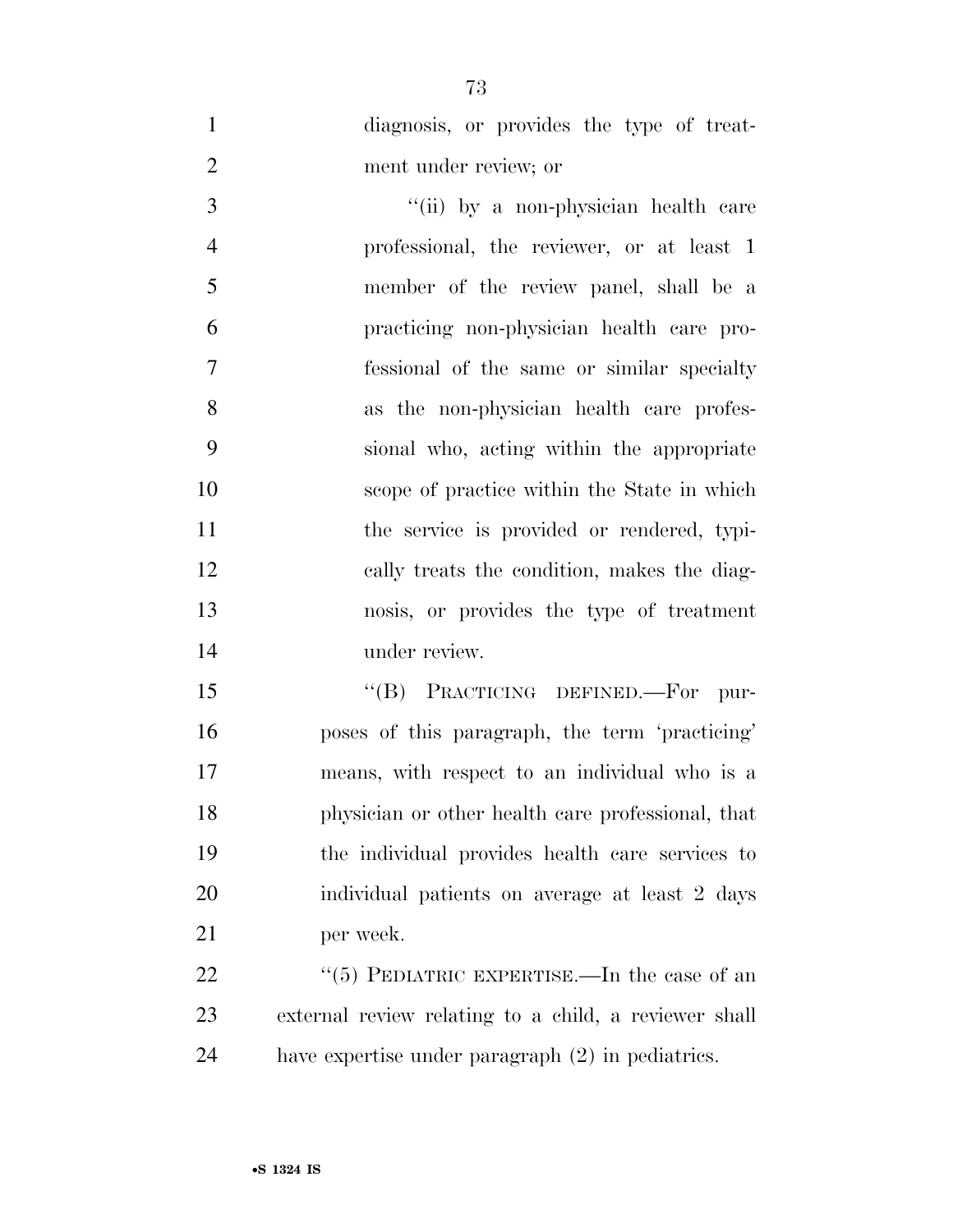| $\mathbf{1}$   | "(6) LIMITATIONS ON REVIEWER COMPENSA-                           |
|----------------|------------------------------------------------------------------|
| $\overline{2}$ | TION.—Compensation provided by the issuer to an                  |
| 3              | independent medical reviewer in connection with a                |
| 4              | review under this section shall—                                 |
| 5              | $\lq\lq$ not exceed a reasonable level; and                      |
| 6              | $\lq\lq (B)$ not be contingent on the decision ren-              |
| 7              | dered by the reviewer.                                           |
| 8              | "(7) RELATED PARTY DEFINED.—For purposes                         |
| 9              | of this section, the term 'related party' means, with            |
| 10             | respect to a denial of a claim under a coverage relat-           |
| 11             | ing to an enrollee, any of the following:                        |
| 12             | "(A) The issuer involved, or any fiduciary,                      |
| 13             | officer, director, or employee of the issuer.                    |
| 14             | $\lq\lq$ (B) The enrollee (or authorized represent-              |
| 15             | ative).                                                          |
| 16             | $\lq\lq$ <sup>c</sup> (C) The health care professional that pro- |
| 17             | vides the items or services involved in the de-                  |
| 18             | nial.                                                            |
| 19             | $\lq\lq$ (D) The institution at which the items or               |
| <b>20</b>      | services (or treatment) involved in the denial                   |
| 21             | are provided.                                                    |
| 22             | " $(E)$ The manufacturer of any drug or                          |
| 23             | other item that is included in the items or serv-                |
| 24             | ices involved in the denial.                                     |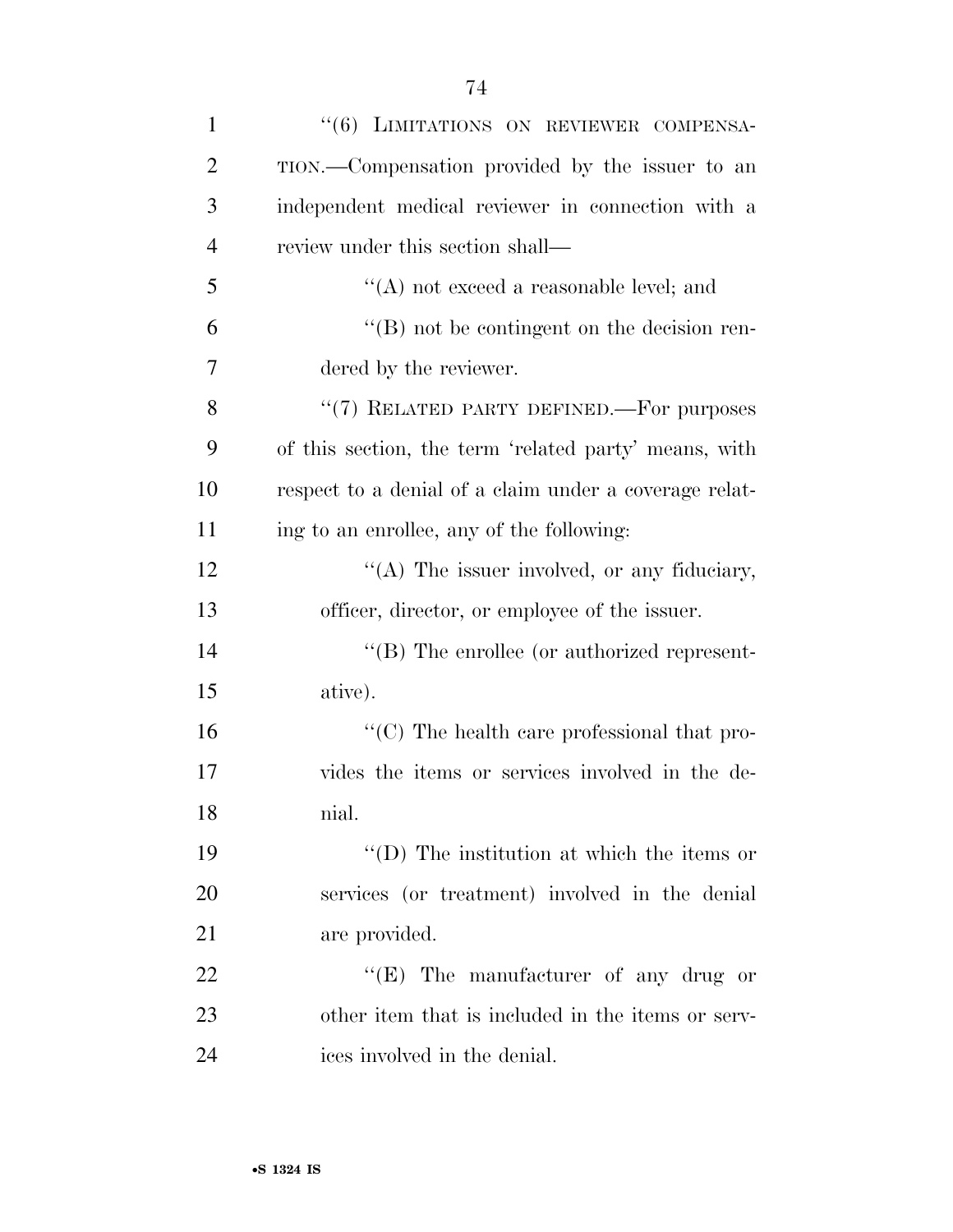| $\mathbf{1}$   | " $(F)$ Any other party determined under                     |
|----------------|--------------------------------------------------------------|
| $\overline{2}$ | any regulations to have a substantial interest in            |
| 3              | the denial involved.                                         |
| $\overline{4}$ | " $(8)$ DEFINITIONS.—For purposes of this sub-               |
| 5              | section:                                                     |
| 6              | $\lq\lq$ ENROLLEE.—The term 'enrollee'                       |
| $\tau$         | means, with respect to health insurance cov-                 |
| 8              | erage offered by a health insurance issuer, an               |
| 9              | individual enrolled with the issuer to receive               |
| 10             | such coverage.                                               |
| 11             | "(B) HEALTH CARE PROFESSIONAL.—The                           |
| 12             | term 'health care professional' means an indi-               |
| 13             | vidual who is licensed, accredited, or certified             |
| 14             | under State law to provide specified health care             |
| 15             | services and who is operating within the scope               |
| 16             | of such licensure, accreditation, or certification.          |
| 17             | "SEC. 2799. ENFORCEMENT.                                     |
| 18             | "(a) IN GENERAL.—Subject to subsection (b), with             |
| 19             | respect to specific individual health insurance coverage the |
| 20             | primary State for such coverage has sole jurisdiction to     |
| 21             | enforce the primary State's covered laws in the primary      |
| 22             | State and any secondary State.                               |
| 23             | "(b) SECONDARY STATE'S AUTHORITY.—Nothing in                 |
| 24             | subsection (a) shall be construed to affect the authority    |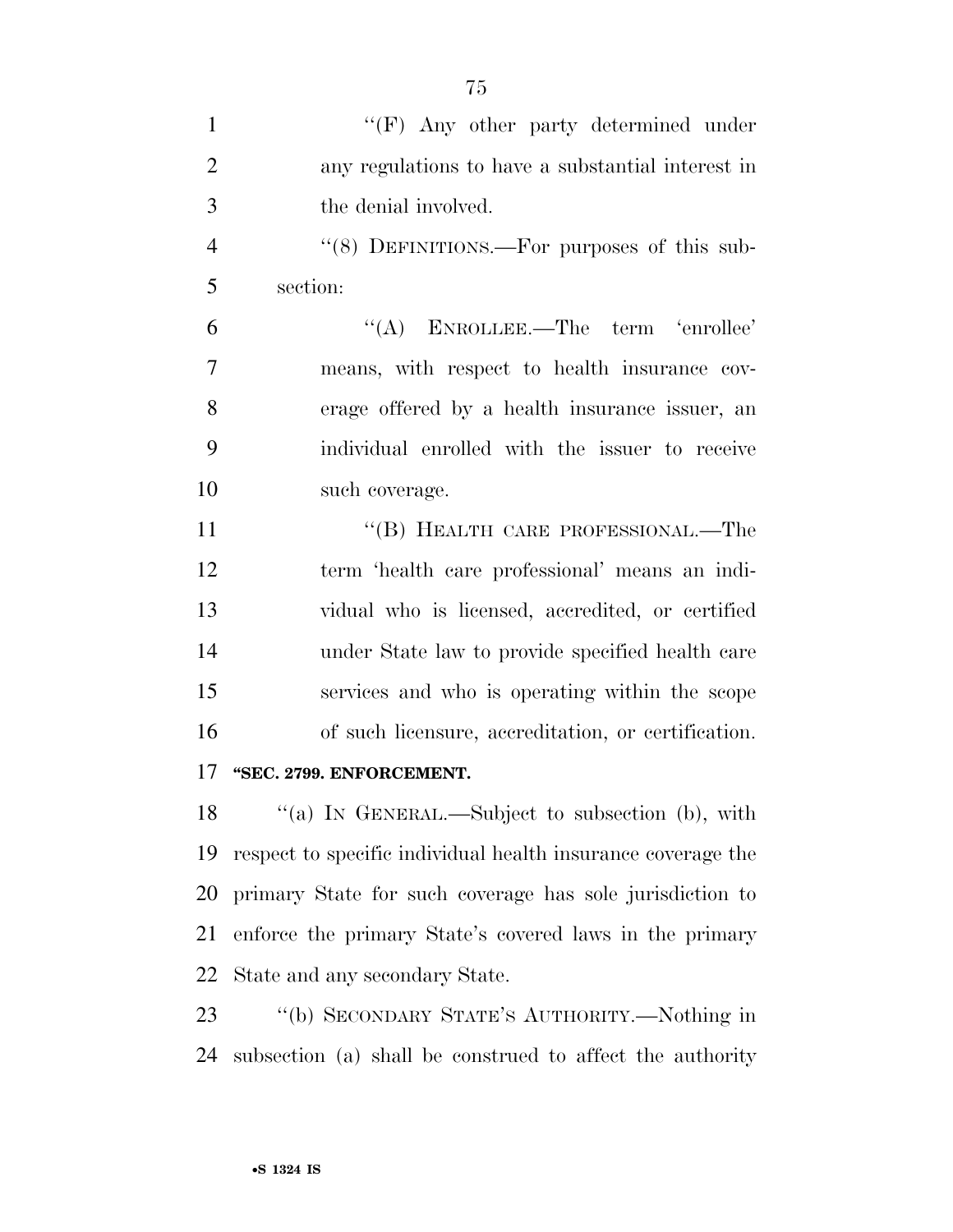of a secondary State to enforce its laws as set forth in 2 the exception specified in section  $2796(b)(1)$ .

 ''(c) COURT INTERPRETATION.—In reviewing action initiated by the applicable secondary State authority, the court of competent jurisdiction shall apply the covered laws of the primary State.

 ''(d) NOTICE OF COMPLIANCE FAILURE.—In the case of individual health insurance coverage offered in a sec- ondary State that fails to comply with the covered laws of the primary State, the applicable State authority of the secondary State may notify the applicable State authority of the primary State.''.

 (b) EFFECTIVE DATE.—The amendment made by subsection (a) shall apply to individual health insurance coverage offered, issued, or sold after the date that is one year after the date of the enactment of this Act.

(c) GAO ONGOING STUDY AND REPORTS.—

 (1) STUDY.—The Comptroller General of the United States shall conduct an ongoing study con- cerning the effect of the amendment made by sub-section (a) on—

 (A) the number of uninsured and under-in-sured;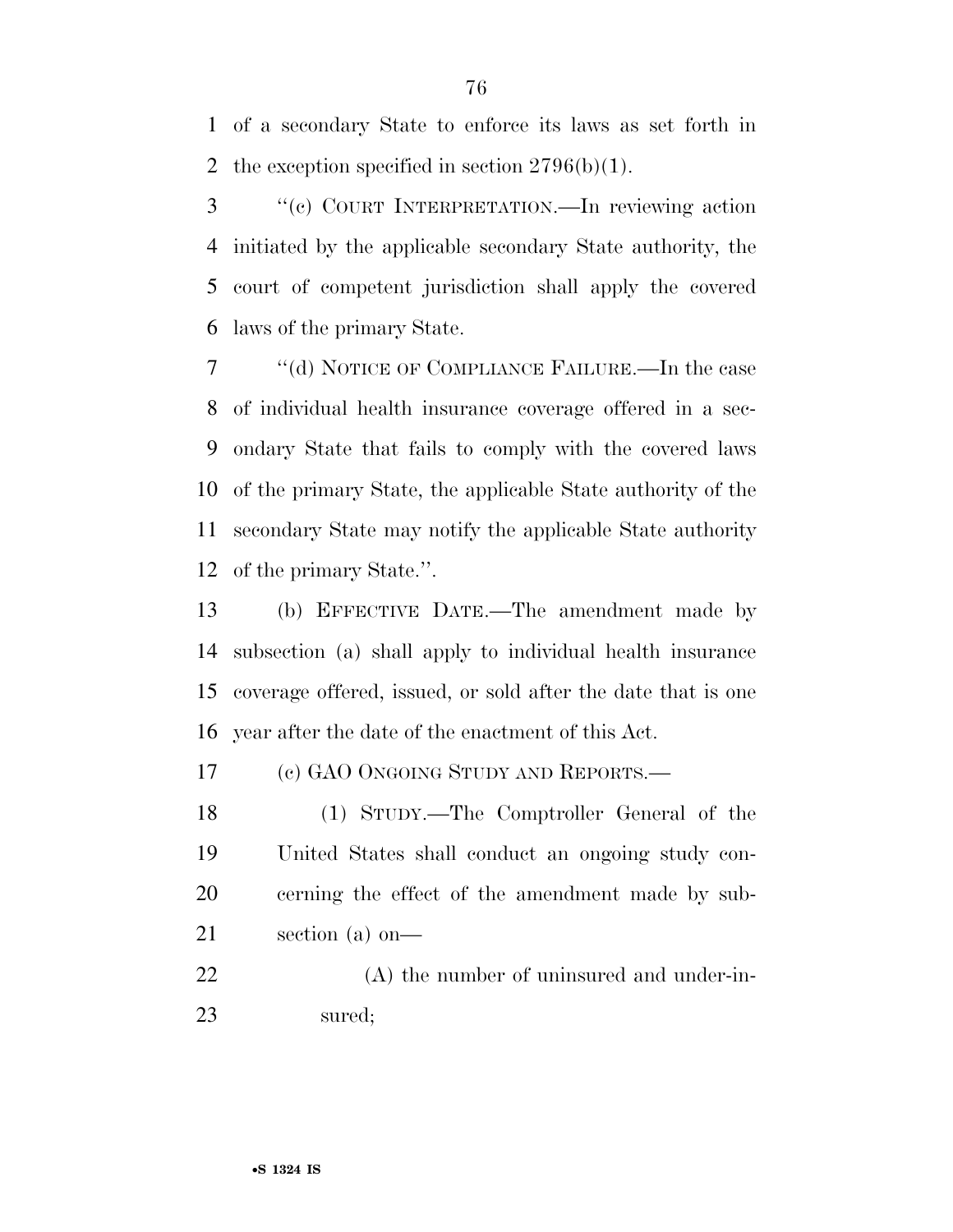| $\mathbf{1}$   | (B) the availability and cost of health in-                |
|----------------|------------------------------------------------------------|
| $\overline{2}$ | surance policies for individuals with pre-existing         |
| 3              | medical conditions;                                        |
| $\overline{4}$ | (C) the availability and cost of health in-                |
| 5              | surance policies generally;                                |
| 6              | (D) the elimination or reduction of dif-                   |
| 7              | ferent types of benefits under health insurance            |
| 8              | policies offered in different States; and                  |
| 9              | (E) cases of fraud or abuse relating to                    |
| 10             | health insurance coverage offered under such               |
| 11             | amendment and the resolution of such cases.                |
| 12             | (2) ANNUAL REPORTS.—The Comptroller Gen-                   |
| 13             | eral shall submit to Congress an annual report, after      |
| 14             | the end of each of the 5 years following the effective     |
| 15             | date of the amendment made by subsection (a), on           |
| 16             | the ongoing study conducted under paragraph (1).           |
| 17             | SEC. 205. SEVERABILITY.                                    |
| 18             | If any provision of the Act or the application of such     |
| 19             | provision to any person or circumstance is held to be un-  |
| 20             | constitutional, the remainder of this Act and the applica- |
| 21             | tion of the provisions of such to any other person or cir- |

cumstance shall not be affected.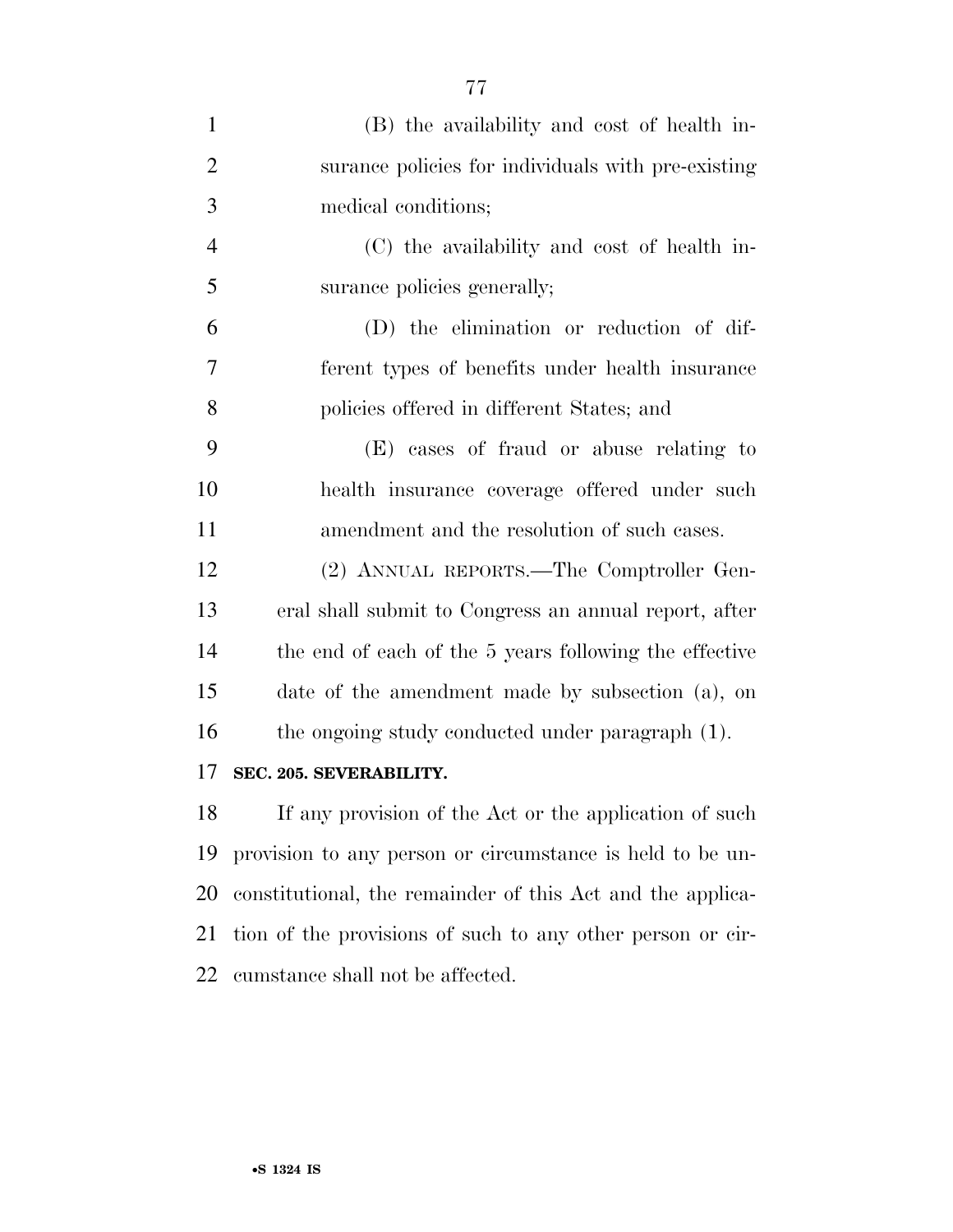## **Subtitle B—Pre-existing Condition**

#### **SEC. 211. BLOCK GRANTS TO STATES.**

 (a) IN GENERAL.—The Secretary of Health and Human Services (referred to in this section as the ''Sec- retary'') shall award block grants to States to provide for the development of innovative models that ensure afford- able health insurance coverage for Americans with pre-ex-isting health conditions.

 (b) APPLICATION.—To be eligible to receive a grant under this section a State shall submit to the Secretary an application, at such time, in such manner, and con-taining such information as the Secretary may require.

 (c) USE OF FUNDS.—A State shall use amounts re- ceived under a grant under this section to develop innova- tive programs that ensure the provision of affordable health insurance coverage for eligible individuals with pre- existing health conditions. Such models may include the development and funding of State high-risk pools and the enhancement of funding for existing State high risk pools. (d) ELIGIBILITY.—To be eligible to participate in a program developed under subsection (c), an individual shall—

23 (1) be a resident of the State involved;

 (2) provide assurances to the Secretary that ac-tivities carried out under the grant will not result in

•**S 1324 IS**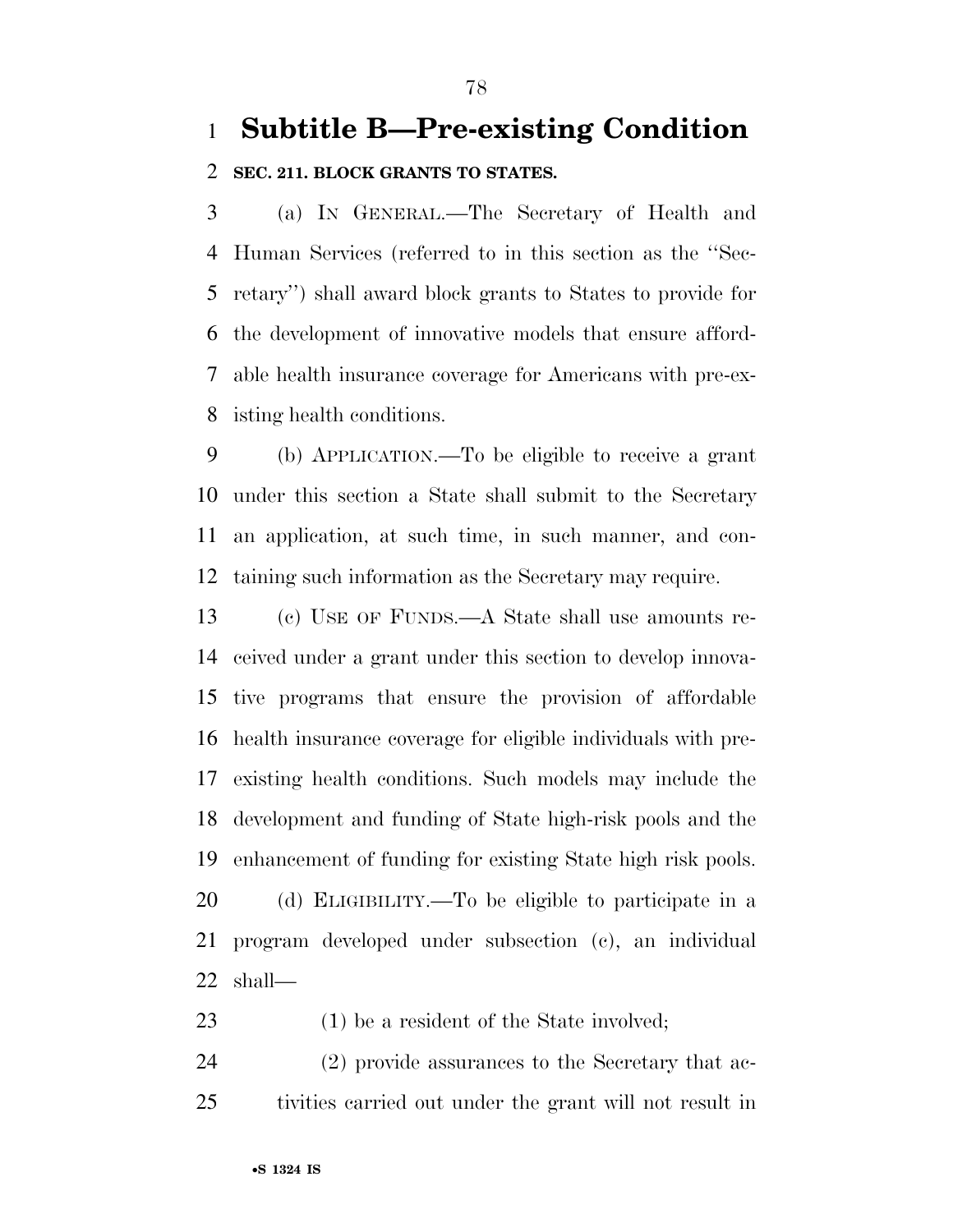an increase in health insurance premiums for resi-dents of the State; and

 (3) comply with any other requirements estab-lished by the State.

 (e) AMOUNT OF GRANT.—The amount of a grant to a State under this section shall be determined by the Sec-retary.

 (f) AUTHORIZATION OF APPROPRIATIONS.—There is authorized to be appropriated to carry out this section, \$5,000,000,000 for each of the fiscal years 2010 through 2014.

 (g) DEFINITION.—In this section, the term ''pre-ex- isting condition'' means a medical or other condition in an individual that exists prior to the date on which such individuals attempts to enroll in health insurance cov- erage, whether or not any medical advice, diagnosis, care, or treatment was recommended or received before such date.

# **TITLE III—EMPOWERING THE HEALTH CARE CONSUMER**

**SEC. 301. ENHANCING THE PATIENT-PROVIDER RELATION-**

**SHIP.** 

 (a) PROVISION OF INFORMATION.—The Secretary of Health and Human Services shall promulgate regulations under which a health care provider (including a hospital)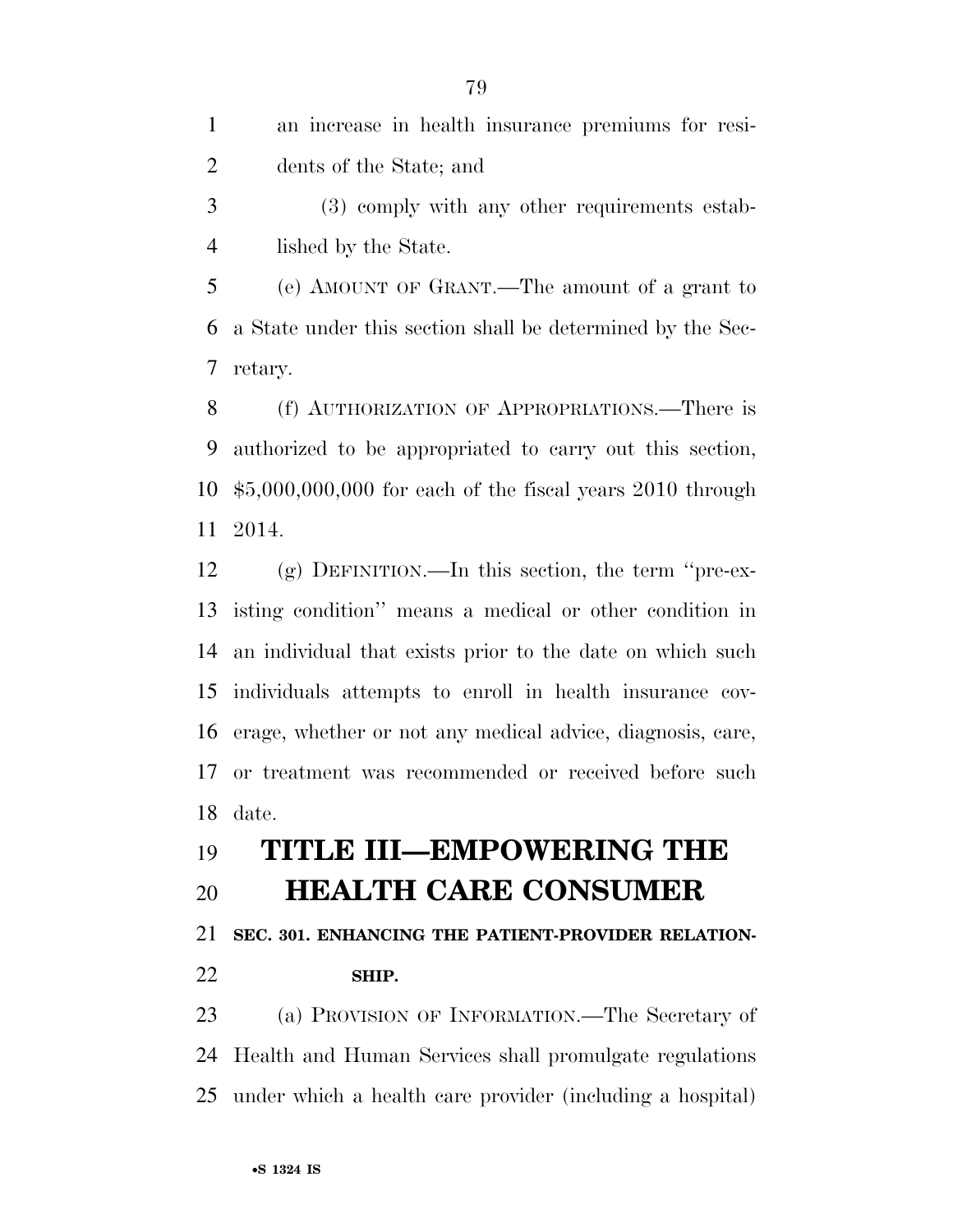that receives reimbursement under title XVIII or XIX of the Social Security Act (42 U.S.C. 1395 and 1396 et seq.) shall be required to provide each patient of such provider (or hospital), upon the request of such patient, price infor- mation with respect to the items or services provided (or that will be provided) to such patient.

 (b) REQUIREMENT.—The pricing information re- quired under subsection (a) shall be broken down into the following categories:

 (1) The usual and customary price charged for the item or service involved.

 (2) The amount that would be provided as re- imbursement under the Medicare and Medicaid Pro- grams under titles XVIII and XIX of the Social Se- curity Act (42 U.S.C. 1395 and 1396 et seq.) for the items or services involved.

 (3) The average amount that would be paid by an insured individual with respect to such item or service.

#### **SEC. 302. HEALTH INSURANCE POLICY INFORMATION.**

 (a) IN GENERAL.—A group health plan, or health in- surance issuer in connection with group or individual health insurance coverage, shall provide an enrollee, upon the request of the enrollee, with information concerning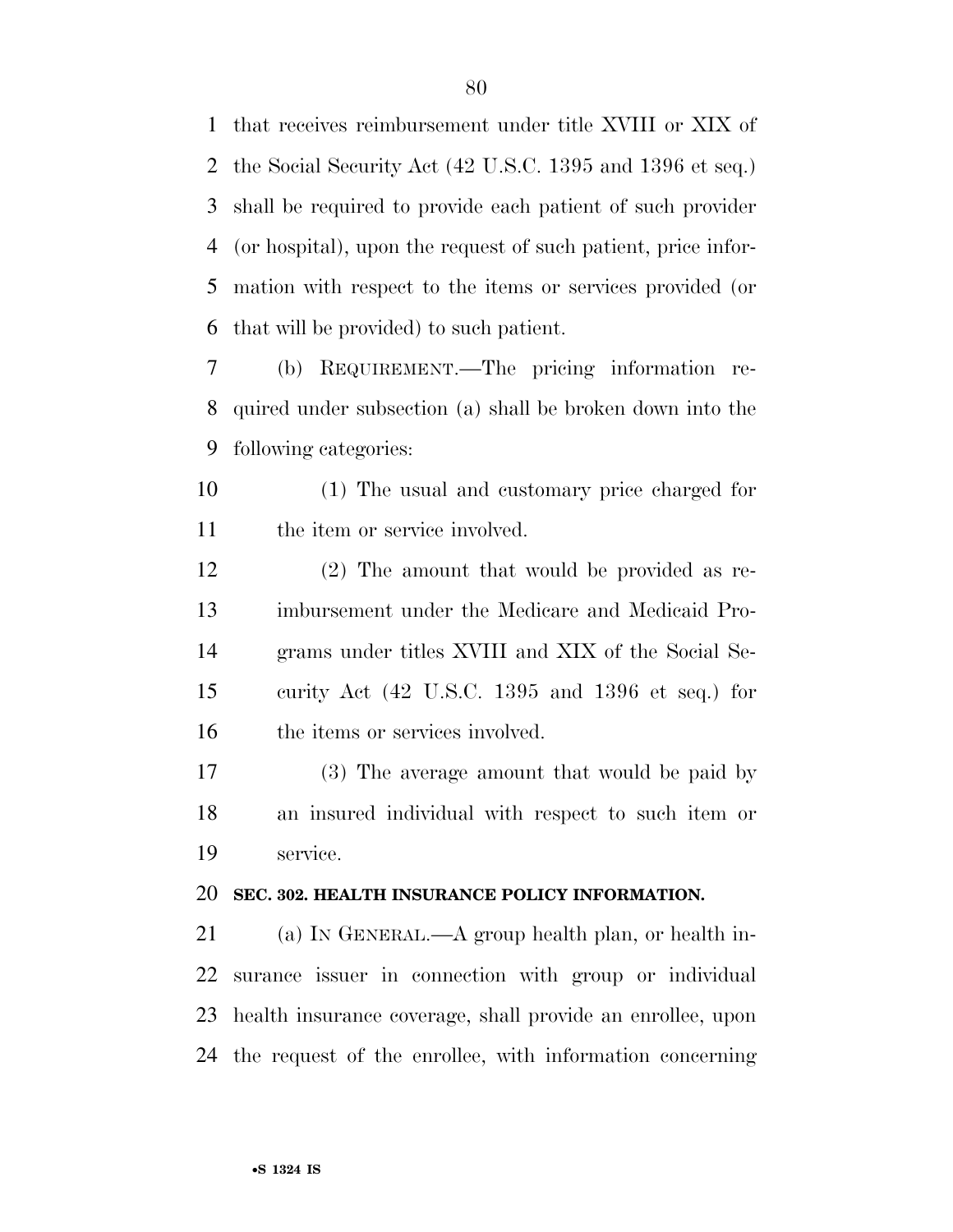their allowable payment for items or services under the plan or coverage involved.

 (b) FEE.—A plan or issuer may assess an enrollee a reasonable fee to cover the costs incurred by the plan or issuer in providing the enrollee with the information requested under subsection (a).

 (c) DEFINITIONS.—The definitions contained in sec- tion 2791 of the Public Health Service Act (42 U.S.C. 300gg–91) shall apply for purposes of this section.

### **TITLE IV—FUNDING**

#### **SEC. 401. FUNDING PROVISIONS.**

 (a) TERMINATION OF TARP PROGRAM.—Notwith- standing any provision of the Emergency Economic Sta- bilization Act of 2008 (12 U.S.C. 5201 et seq.) or any other provision of law, the Secretary of Treasury may not, on and after the date of enactment of this Act, make any payment or obligation under the Emergency Economic Stabilization Act of 2008 (12 U.S.C. 5201 et seq.). Any funds made available under such Act that have not been obligated shall be rescinded and made available to carry out this Act.

 (b) COLLECTING FUNDS.—Notwithstanding any other provision of the Emergency Economic Stabilization Act of 2008 (12 U.S.C. 5201 et seq.) or any other provi-sion of law, the Secretary of Treasury shall collect all reve